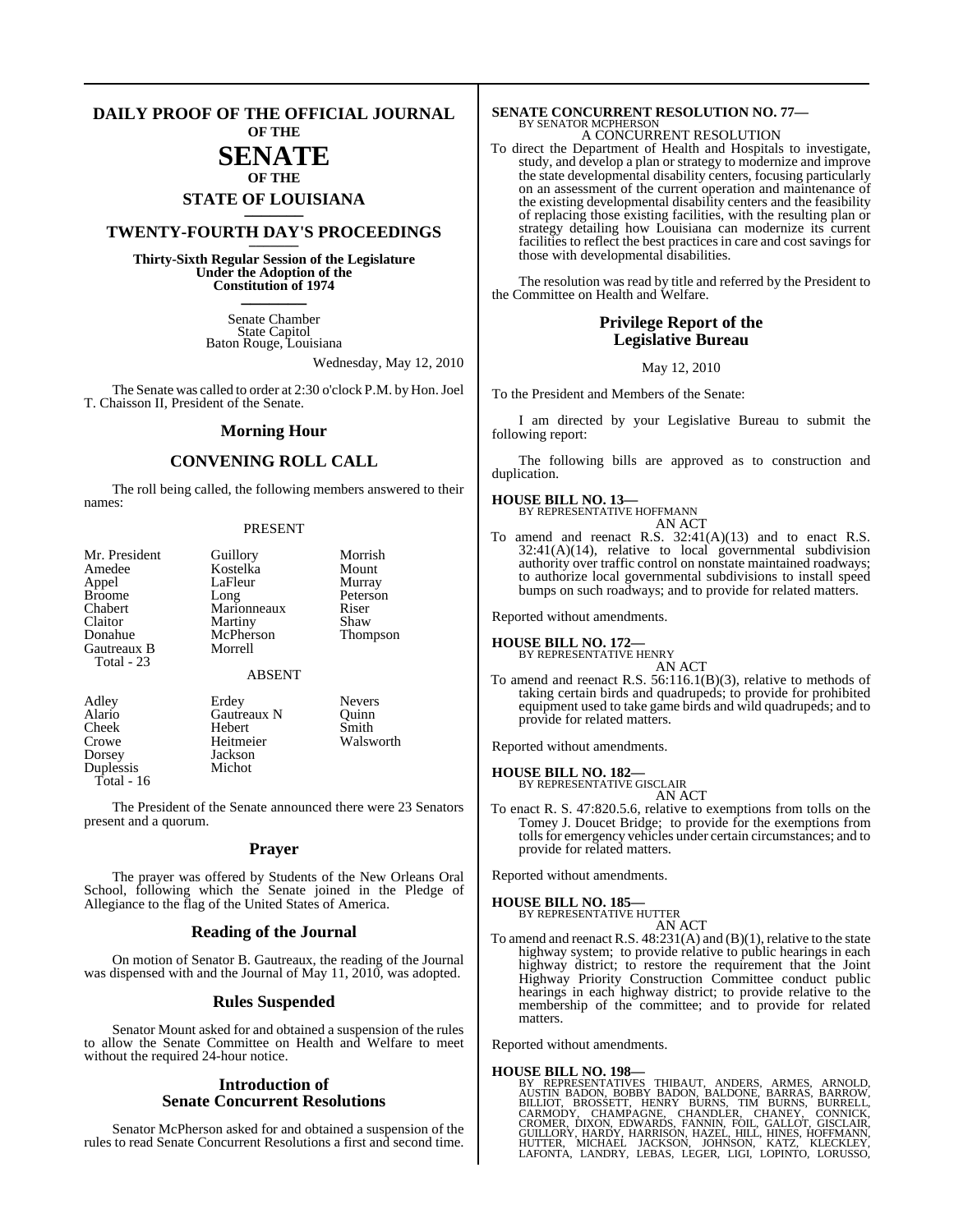## **Page 2 SENATE 24th DAY'S PROCEEDINGS**

### May 12, 2010

MILLS, MONICA, MONTOUCET, NORTON, NOWLIN, PEARSON,<br>PERRY, POPE, PUGH, RICHARD, RICHARDSON, RICHMOND, ROY,<br>SCHRODER,SIMON,GARY SMITH,JANE SMITH,PATRICIASMITH,ST.<br>GERMAIN, STIAES, TEMPLET, THIERRY, TUCKER, WADDELL, WILLIAMS, AND WOOTON

AN ACT

To enact R.S. 47:490.22, relative to military honor license plates; to provide for the establishment of a military honor license plate for members of the United States Armed Forces; to provide for the design and issuance of the license plate; to authorize the promulgation ofrules and regulations; and to provide for related matters.

Reported without amendments.

### **HOUSE BILL NO. 295—**

BY REPRESENTATIVE HUTTER AN ACT

To enact Part IX of Chapter 1 of Title 34 of the Louisiana Revised Statutes of 1950, to be comprised of R.S. 34:340.31, relative to port properties; to authorize the board of commissioners of the St. Bernard Port, Harbor and Terminal District to name the administration/security complex building of the port in honor of a living person; to provide for limitations; to provide for an effective date; and to provide for related matters.

Reported without amendments.

## **HOUSE BILL NO. 373—** BY REPRESENTATIVE HUTTER

AN ACT

To enact R.S. 49:191(5)(b) and to repeal R.S. 49:191(3)(a), relative to the Department of Transportation and Development; to provide for the re-creation of the Department of Transportation and Development and the statutory entities made a part of the department by law; to provide for the effective termination date for all statutory authority for the existence of such statutory entities; and to provide for related matters.

Reported without amendments.

### **HOUSE BILL NO. 411—**

BY REPRESENTATIVE BARROW

AN ACT To amend and reenact R.S. 33:404(A)(3), relative to the duties of a mayor; to provide relative to provisions of the Lawrason Act; to correct a statutory reference; and to provide for related matters.

Reported without amendments.

## **HOUSE BILL NO. 412—** BY REPRESENTATIVE BARROW

AN ACT

To amend and reenact R.S. 33:321 and to repeal Part II of Chapter 2 of Title 33 of the Louisiana Revised Statutes of 1950, comprised of R.S. 33:501 through 571, and Part III of Chapter 2 of Title 33 of the Louisiana Revised Statutes of 1950, comprised of R.S. 33:611 through 851, relative to certain forms of municipal government; to repeal provisions for the commission plan and commission-manager plan of municipal government; and to provide for related matters.

Reported without amendments.

### **HOUSE BILL NO. 528—** BY REPRESENTATIVE HOFFMANN

AN ACT

To amend and reenact R.S. 47:463.61(C), relative to the "Choose Life" prestige license plate; to provide for an annual fee; and to provide for related matters.

Reported without amendments.

### **HOUSE BILL NO. 638—**

BY REPRESENTATIVE HAZEL AN ACT

To amend and reenact R.S. 47:463.81, relative to special prestige license plates; to revise qualifications and fees for the issuance of the Fraternal Order of Police plate; and to provide for related matters.

Reported without amendments.

### **HOUSE BILL NO. 764—** BY REPRESENTATIVE POPE

AN ACT

To amend and reenact R.S. 48:256.2, relative to construction signage; to remove the requirement that contractors post certain signs near projects; and to provide for related matters.

Reported without amendments.

## **HOUSE BILL NO. 967—** BY REPRESENTATIVE GUINN

AN ACT

To amend and reenact R.S. 56:1692.1 and 1693.2(A) and to enact R.S. 56:1693.3, relative to state park recognition of certain discount cards issued by certain federal agencies; to provide restrictions on such recognition; and to provide for related matters.

Reported without amendments.

### **HOUSE BILL NO. 1002—** BY REPRESENTATIVE BARROW

AN ACT

To enact Part I-A of Chapter 2 of Title 33 of the Louisiana Revised Statutes of 1950, to be comprised of R.S. 33:481, relative to municipalities governed by special legislative charters; to provide that the provisions of the Lawrason Act govern if the provisions of any such charter are silent on a particular matter; to provide relative to conflicts; and to provide for related matters.

Reported without amendments.

### **HOUSE BILL NO. 1088—**

BY REPRESENTATIVE PONTI AN ACT

To amend and reenact R.S. 23:1310.3, relative to workers' compensation claims; to provide for the initiation of a claim for benefits; to provide for service of process; to provide for the filing of an answer; to provide for mediation; to provide for the running of prescription; to require mediation to encourage settlement of the case; to provide for a dispute open in excess of three hundreds days; to provide for fines and other penalties when a party fails to appear; and to provide for related matters.

Reported without amendments.

### **HOUSE BILL NO. 1204—**

BY REPRESENTATIVES EDWARDS, ARMES, BILLIOT, HENRY BURNS,<br>DOERGE, GISCLAIR, GUINN, HILL, SAM JONES, NORTON, AND ST.<br>GERMAIN

AN ACT

To enact R.S. 47:490.22, relative to military license plates; to provide for the establishment of a military support license plate for military veterans; to provide for the design and issuance of the license plate; to provide relative to fees for the license plate; to authorize the promulgation of rules and regulations; and to provide for related matters.

Reported without amendments.

Respectfully submitted, ROB MARIONNEAUX Chairman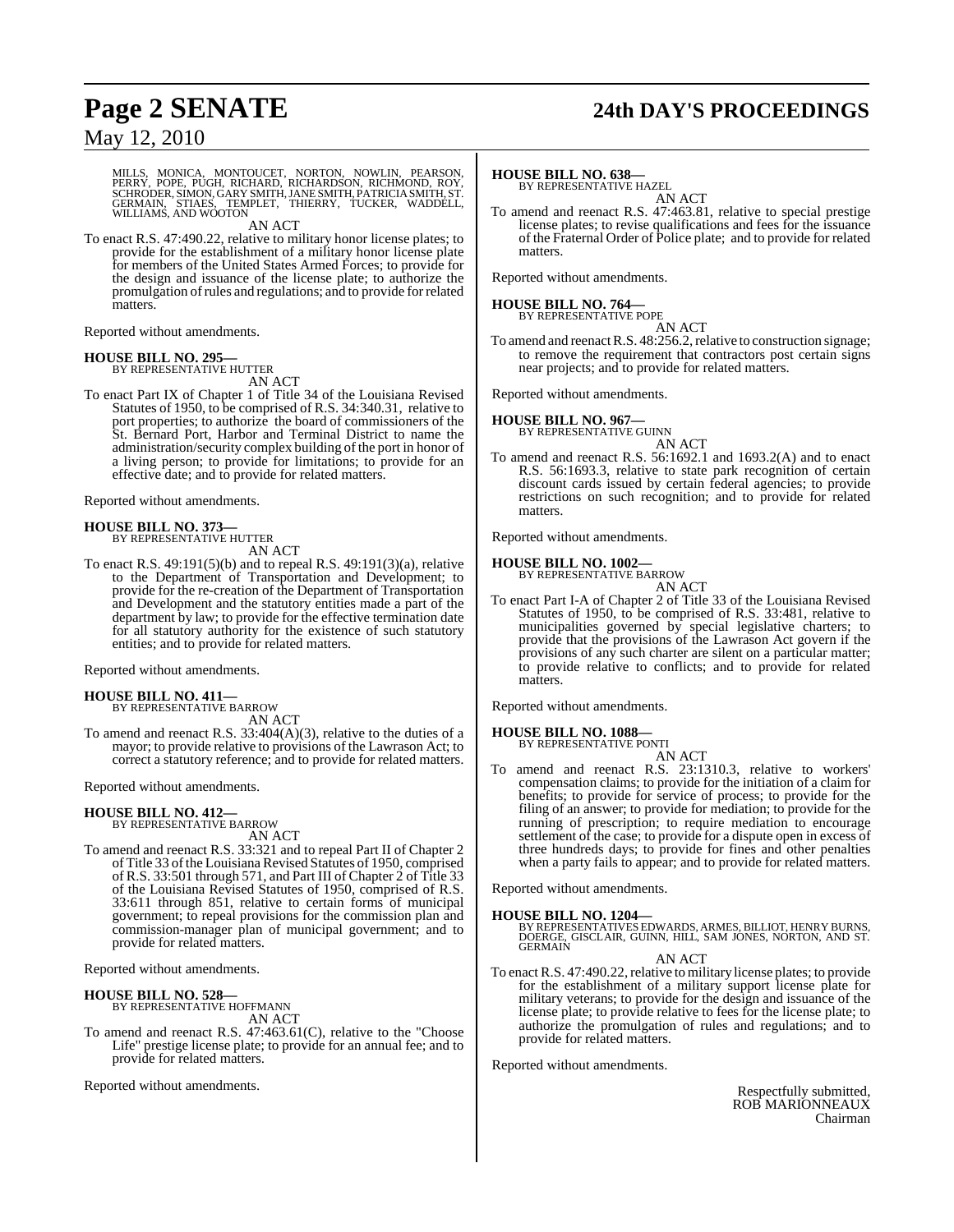# **24th DAY'S PROCEEDINGS Page 3 SENATE**

# May 12, 2010

### **Adoption of Legislative Bureau Report**

On motion of Senator Marionneaux, the Bills and Joint Resolutions were read by title and passed to a third reading.

### **Rules Suspended**

Senator N. Gautreaux asked for and obtained a suspension of the rules to recommit a bill.

### **SENATE BILL NO. 724—** BY SENATOR N. GAUTREAUX

AN ACT

To amend and reenact R.S.  $41:642(A)(2)$ , relative to sixteenth section and school board indemnity lands; to provide for revenues generated by certain sixteenth section and school board indemnity lands; to provide terms and conditions; and to provide for related matters.

Senator N. Gautreaux moved to recommit the bill from the Committee on Natural Resources to the Committee on Finance.

Without objection, so ordered.

### **Messages from the House**

The following Messages from the House were received and read as follows:

### **Message from the House**

### **ASKING CONCURRENCE IN HOUSE BILLS AND JOINT RESOLUTIONS**

### May 11, 2010

To the Honorable President and Members of the Senate:

I am directed to inform your honorable body that the House of Representatives has finally passed and asks your concurrence in the following House Bills and Joint Resolutions:

| HB No. 541  | HB No. 1302 | HB No. 1449 |
|-------------|-------------|-------------|
| HB No. 145  | HB No. 229  | HB No. 537  |
| HB No. 618  | HB No. 715  | HB No. 751  |
| HB No. 858  | HB No. 549  | HB No. 562  |
| HB No. 687  | HR No. 418  | HB No. 37   |
| HB No. 246  | HB No. 325  | HB No. 472  |
| HB No. 589  | HB No. 684  | HB No. 1058 |
| HB No. 1286 | HB No. 1320 | HB No. 1349 |
|             |             |             |

HB No. 1421

Respectfully submitted, ALFRED W. SPEER Clerk of the House of Representatives

### **House Bills and Joint Resolutions on First Reading**

**HOUSE BILL NO. 37—** BY REPRESENTATIVE GARY SMITH AN ACT

To amend and reenact R.S. 44:36(D), relative to public records; to reduce the time required for the Department of Public Safety

and Corrections to retain records regarding adult offenders; and to provide for related matters.

The bill was read by title and placed on the Calendar for a second reading.

### **HOUSE BILL NO. 145—** BY REPRESENTATIVE MORRIS

AN ACT

To enact R.S. 33:423.20, relative to the town of Vivian; to authorize the police chief to take certain personnel actions; and to provide for related matters.

The bill was read by title and placed on the Calendar for a second reading.

### **HOUSE BILL NO. 229—** BY REPRESENTATIVE PEARSON

A JOINT RESOLUTION

Proposing to amend Article X, Section 29(E)(5) of the Constitution of Louisiana and to add Article X, Section 29(F) of the Constitution of Louisiana, to provide relative to benefit provisions for members of public retirement systems; to require a two-thirds vote for passage of a benefit provision having an actuarial cost; to provide for submission of the proposed amendment to the electors; and to provide for related matters.

The bill was read by title and placed on the Calendar for a second reading.

HOUSE BILL NO. 246—<br>
BY REPRESENTATIVES POPE, ARMES, ARNOLD, AUBERT, BARRAS,<br>
BARROW, BILLIOT, BURFORD, TIM BURNS, BURRELL, CARMODY,<br>
CARTER, CHANDLER, CHANEY, CONNICK, CORTEZ, DIXON, DOERGE,<br>
DOWNS, ELLINGTON, FANNIN, FOI

### A JOINT RESOLUTION

Proposing to add Article VII, Section 21(K) of the Constitution of Louisiana, relative to ad valorem property tax exemptions; to provide an exemption for certain property owned by certain disabled veterans and their spouses; to provide for the amount of the exemption; to prohibit the loss of revenue associated with this exemption from impacting the calculation of millage rates by taxing authorities; to require taxing authorities to absorb the loss of revenue as a result of this exemption; to prohibit the reappraisal and valuation of property for purposes of millage adjustment under certain circumstances; to require a local election called by resolution or ordinance by the local governing authority for the establishment of the exemption; to provide for submission of the proposed amendment to the electors; to provide for an effective date; and to provide for related matters.

The bill was read by title and placed on the Calendar for a second reading.

### **HOUSE BILL NO. 325—** BY REPRESENTATIVE STIAES

A JOINT RESOLUTION

Proposing to amend Article VII, Sections 18(G)(5) and 20(A)(10) of the Constitution of Louisiana, relative to ad valorem taxes on a homestead which has been destroyed or is uninhabitable due to a disaster; to authorize an extension of the homestead exemption and special assessment level for such homesteads under certain circumstances; to provide for the claiming of the extension of the homestead exemption and the special assessment level; to provide for certain limitations and requirements; to provide for submission of the proposed amendment to the electors; and to provide for related matters.

The bill was read by title and placed on the Calendar for a second reading.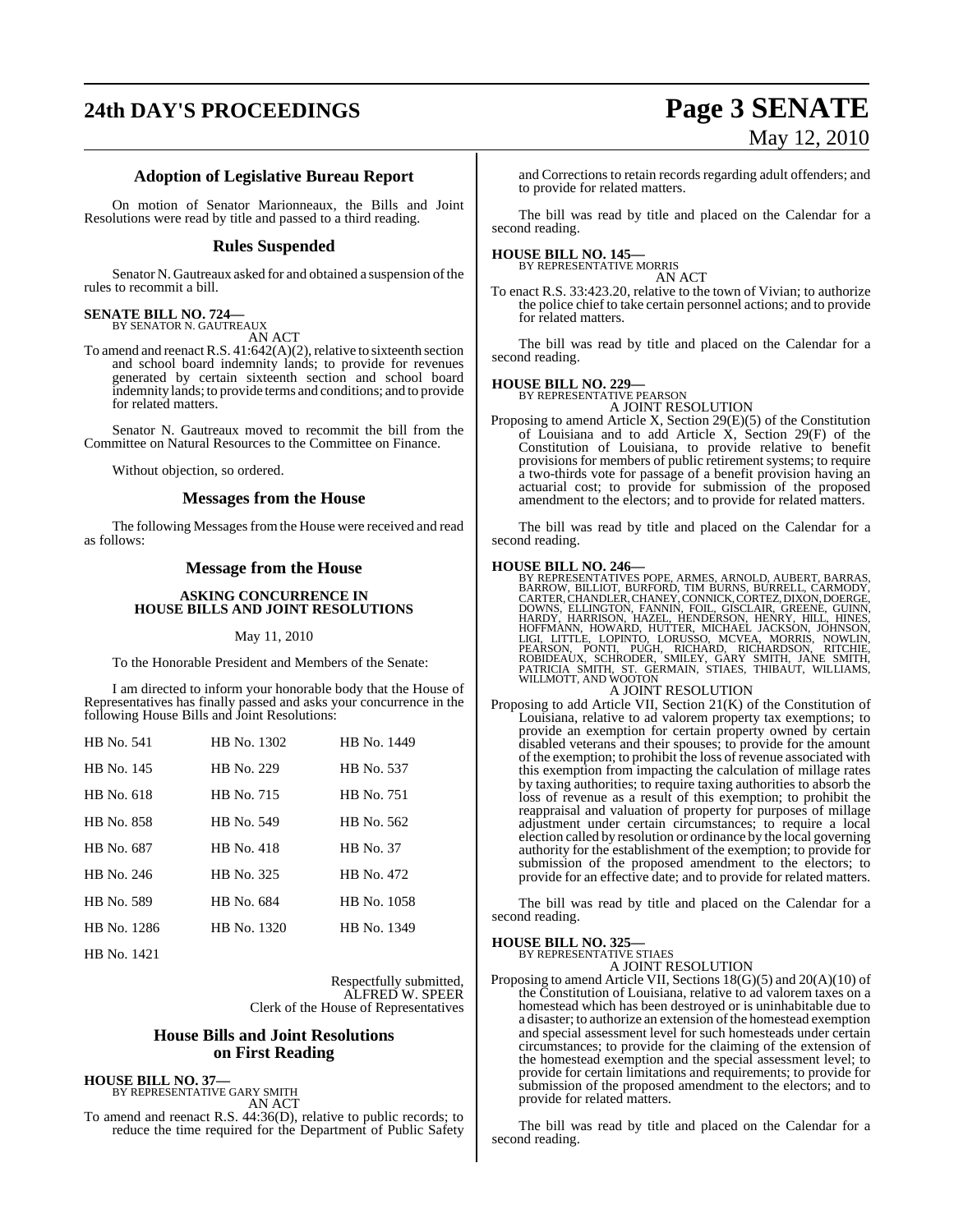### **Page 4 SENATE 24th DAY'S PROCEEDINGS**

### May 12, 2010

#### **HOUSE BILL NO. 418—** BY REPRESENTATIVE GARY SMITH

AN ACT

To amend and reenact R.S. 15:574.2(A), relative to the Board of Parole; to provide relative to the membership of the board; to provide for an ex officio, nonvoting member; and to provide for related matters.

The bill was read by title and placed on the Calendar for a second reading.

### **HOUSE BILL NO. 472—** BY REPRESENTATIVE MONTOUCET

AN ACT

To enact R.S. 38:2212.8 and Chapter 24 of Title 39 of the Louisiana Revised Statutes of 1950, to be comprised of R.S. 39:2181 and 2182, relative to procurement; to prohibit public entities from contracting with dealers who do not possess a valid dealer license issued by the Louisiana Motor Vehicle Commission; to require proof of certain dealers licenses; and to provide for related matters.

The bill was read by title and placed on the Calendar for a second reading.

### **HOUSE BILL NO. 537—**

BY REPRESENTATIVE WOOTON AN ACT

To enact R.S. 33:381(C)(30), relative to the municipality of Jean Lafitte; to provide for the filling of the office of police chief by appointment; to provide forthe time and method of appointment and for the salary, term, duties, qualifications, and supervision of an appointed police chief; and to provide for related matters.

The bill was read by title and placed on the Calendar for a second reading.

### **HOUSE BILL NO. 541—** BY REPRESENTATIVE PUGH

AN ACT

To enact R.S. 38:1794(B)(3), relative to Tangipahoa Parish; to provide relative to Consolidated Gravity Drainage District No. 1; to provide relative to the governing board of the district; to provide relative to the schedule of meetings held by the board; to provide relative to the compensation and reimbursement of board members; and to provide for related matters.

The bill was read by title and placed on the Calendar for a second reading.

### **HOUSE BILL NO. 549—**

BY REPRESENTATIVE BALDONE AN ACT

To enact Code of Criminal Procedure Article 233, relative to criminal procedure; to authorize the use of electronic signatures of offenders; to provide for the collection of electronic signatures; to provide for definitions; and to provide for related matters.

The bill was read by title and placed on the Calendar for a second reading.

### **HOUSE BILL NO. 562—** BY REPRESENTATIVE BALDONE

AN ACT

To amend and reenact R.S. 14:34.6, relative to the crime of disarming a peace officer; to provide for the elements of the crime of disarming a peace officer; to provide for definitions; and to provide for related matters.

The bill was read by title and placed on the Calendar for a second reading.

### **HOUSE BILL NO. 589—**

BY REPRESENTATIVE LOPINTO AN ACT

To amend and reenact R.S. 32:793(D), relative to rental motor vehicle dealers; to clarify the amount of insurance required for rental dealers; to require policies be placed through insurance companies licensed by and admitted in Louisiana; and to provide for related matters.

The bill was read by title and placed on the Calendar for a second reading.

### **HOUSE BILL NO. 618—**

BY REPRESENTATIVE PEARSON

AN ACT To amend and reenact R.S. 33:4713, relative to expenses of certain local government officials; provides with respect to the payment of monies owed the parish governing authority by certain tax recipient bodies; to authorize the retention of tax revenues under certain circumstances; to require the remittance of tax revenues by the sheriff to the parish governing authority; to provide for certain time limitations; and to provide for related matters.

The bill was read by title and placed on the Calendar for a second reading.

### **HOUSE BILL NO. 684—**

BY REPRESENTATIVE MONTOUCET

- AN ACT
- To amend and reenact the heading of Chapter 31 of Title 48 of the Louisiana Revised Statutes of 1950, R.S. 48:2091, 2092, 2093, and 2094(A), (C), and (H) relative to the Lafayette Metropolitan Expressway Commission, to change the name of the commission; to change the composition of the board of directors; to change the jurisdictional boundaries of the commission; and to provide for related matters.

The bill was read by title and placed on the Calendar for a second reading.

**HOUSE BILL NO. 687—** BY REPRESENTATIVE SMILEY

AN ACT

To amend and reenact R.S. 32:123(E)(1), relative to motor vehicle traffic regulations; to increase the penalties for operators of motor vehicles cited for failure to yield the right-of-way; to provide for criminal penalties; and to provide for related matters.

The bill was read by title and placed on the Calendar for a second reading.

### **HOUSE BILL NO. 715—**

BY REPRESENTATIVE GUINN

- AN ACT
- To enact R.S. 33:4581, relative to the creation of the Flyway Byway District in Jefferson Davis Parish; to provide for the purpose of the district; to provide the boundaries of the district; to provide for the governance and organization of the district; to provide the powers of the district; to provide for cooperation with state agencies and departments; and to provide for related matters.

The bill was read by title and placed on the Calendar for a second reading.

### **HOUSE BILL NO. 751—**

BY REPRESENTATIVE FOIL

AN ACT To enact R.S. 9:1255, relative to the installation of solar collectors; to provide for definitions; to provide for certain rights and prohibitions relative to the installation of solar collectors; to provide for exceptions; and to provide for related matters.

The bill was read by title and placed on the Calendar for a second reading.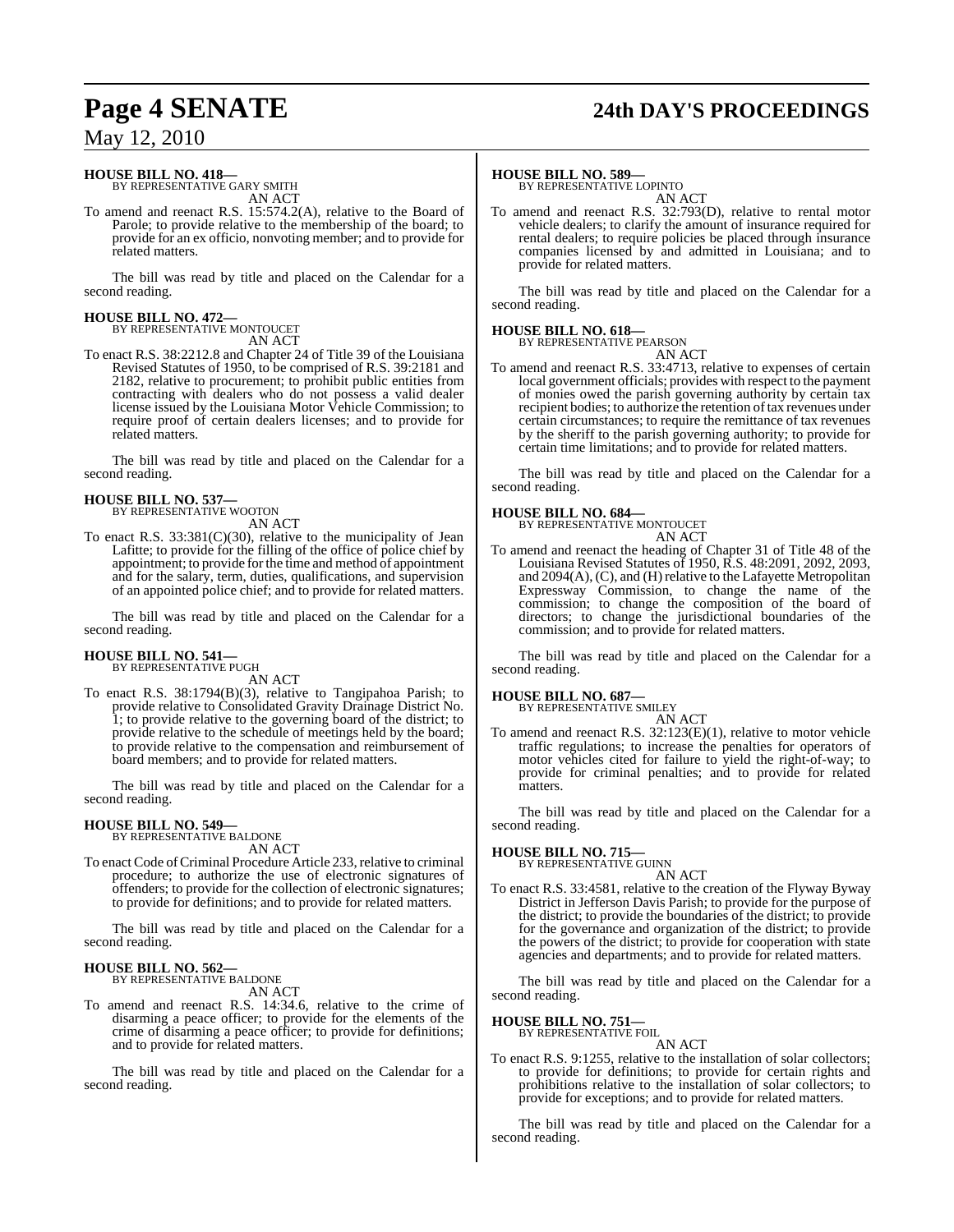# **24th DAY'S PROCEEDINGS Page 5 SENATE**

# May 12, 2010

### **HOUSE BILL NO. 858—**

BY REPRESENTATIVE GALLOT AN ACT

To amend and reenact R.S. 33:9038.32(C) and 9038.36, relative to economic development districts; to provide relative to districts created by local governmental subdivisions; to provide additional procedures with respect to the creation of such districts; to provide relative to district funding; to authorize the districts to dedicate a portion of tax proceeds to finance economic development projects; and to provide for related matters.

The bill was read by title and placed on the Calendar for a second reading.

### **HOUSE BILL NO. 1058—**

BY REPRESENTATIVE GREENE AN ACT

To enact R.S. 6:969.18(G), relative to motor vehicles; to require disclosure of certain fees not required by law charged upon the sale of a motor vehicle; to provide for an effective date; and to provide for related matters.

The bill was read by title and placed on the Calendar for a second reading.

#### **HOUSE BILL NO. 1286—** BY REPRESENTATIVE LIGI

AN ACT

To amend and reenact R.S. 36:4(B)(1)(dd), 801.1(A), and 802.3 and R.S. 40:1299.44(A)(1) and  $(5)(d)$ , (e), and  $(f)$  and  $(D)(1)(a)$ , relative to the Patient's Compensation Fund and the Patient's Compensation Fund Oversight Board; to provide for the organization of the executive branch of government; to provide for the deposit and investment of the Patient's Compensation Fund; to provide that the Patient's Compensation Fund and the Patient's Compensation Fund Oversight Board shall not be budget units of the state; to provide for the submission of an annual budget to certain legislative committees; to provide for an effective date; and to provide for related matters.

The bill was read by title and placed on the Calendar for a second reading.

### **HOUSE BILL NO. 1302—** BY REPRESENTATIVE HENRY BURNS

AN ACT

To amend and reenact R.S. 8:655(A), relative to the disposition of human remains; to provide with respect to the remains of persons who died during military service; and to provide for related matters.

The bill was read by title and placed on the Calendar for a second reading.

#### **HOUSE BILL NO. 1320—** BY REPRESENTATIVE FANNIN

AN ACT

To enact R.S. 39:112(E)(2)(c), relative to capital outlay; to provide relative to the local match requirement for certain nonstate entity projects; to exempt certain nonstate entity projects from the local match requirement; and to provide for related matters.

The bill was read by title and placed on the Calendar for a second reading.

### **HOUSE BILL NO. 1349—**

BY REPRESENTATIVE ARNOLD AND SENATOR MORRISH AN ACT

To amend and reenact R.S.  $4:67(C)(1)$ , relative to boxing and wrestling commissioners; to repeal the maximum amount of compensation a commissioner may receive in certain situations; and to provide for related matters.

The bill was read by title and placed on the Calendar for a second reading.

### **HOUSE BILL NO. 1449—**

BY REPRESENTATIVE FANNIN AN ACT

To enact R.S. 9:1103, relative to the right of riparian owners; to provide for the assignment of rights to access the running waters of the state; to provide for the transfer for agricultural and aquacultural use by public entities; to prohibit fees charged by the state; and to provide for related matters.

The bill was read by title and placed on the Calendar for a second reading.

### **HOUSE BILL NO. 1421—**

BY REPRESENTATIVE LANDRY

AN ACT To amend and reenact R.S. 12:1306(A)(1) and 1309(A)(introductory paragraph) and to enact R.S.  $12:1301(A)(21)$ ,  $1302(C)$ ,  $1305(B)(3)$ , and  $1309(A)(4)$ , relative to limited liability companies; to provide forlow-profit limited liability companies; to provide for definitions; to provide for the purpose of lowprofit limited liability companies; to provide for articles of organization; to provide for the name of a low-profit limited liability company; to provide for the amendment of articles of organization; and to provide for related matters.

The bill was read by title and placed on the Calendar for a second reading.

### **House Bills and Joint Resolutions on Second Reading**

### **HOUSE BILL NO. 147—**

BY REPRESENTATIVE BROSSETT

AN ACT To enact R.S. 33:9080.4, relative to Orleans Parish; to create the Milneburg Neighborhood Improvement District within the parish; to provide relative to the purpose, governance, and powers and duties of the district; to provide for the imposition of a parcel fee and for the use thereof; and to provide for related matters.

The bill was read by title and referred by the President to the Committee on Local and Municipal Affairs.

#### **HOUSE BILL NO. 151—** BY REPRESENTATIVE CARMODY

AN ACT

To amend and reenact R.S. 17:158(A)(3), to authorize the Bossier Parish School Board and the Caddo Parish School Board to transport to school any student who resides one mile or less from the school; to provide conditions and limitations; to provide an effective date; and to provide for related matters.

The bill was read by title and referred by the President to the Committee on Education.

### **HOUSE BILL NO. 187—**

BY REPRESENTATIVE GUILLORY AN ACT

To amend and reenact R.S. 47:1923(D), relative to tax assessors; to provide relative to the payment of premiums for group insurance for certain retirees of the Acadia Parish Assessor's Office; to increase the years of service requirement for certain retirees; to provide for an effective date; and to provide for related matters.

The bill was read by title and referred by the President to the Committee on Revenue and Fiscal Affairs.

### **HOUSE BILL NO. 314—**

BY REPRESENTATIVE CARMODY AN ACT

To amend and reenact R.S. 14:90(C) and 90.3(F) and to repeal R.S. 14:90(D) and (E), relative to gambling; to provide technical corrections for certain exceptions to the crimes of gambling and gambling by computer; and to provide for related matters.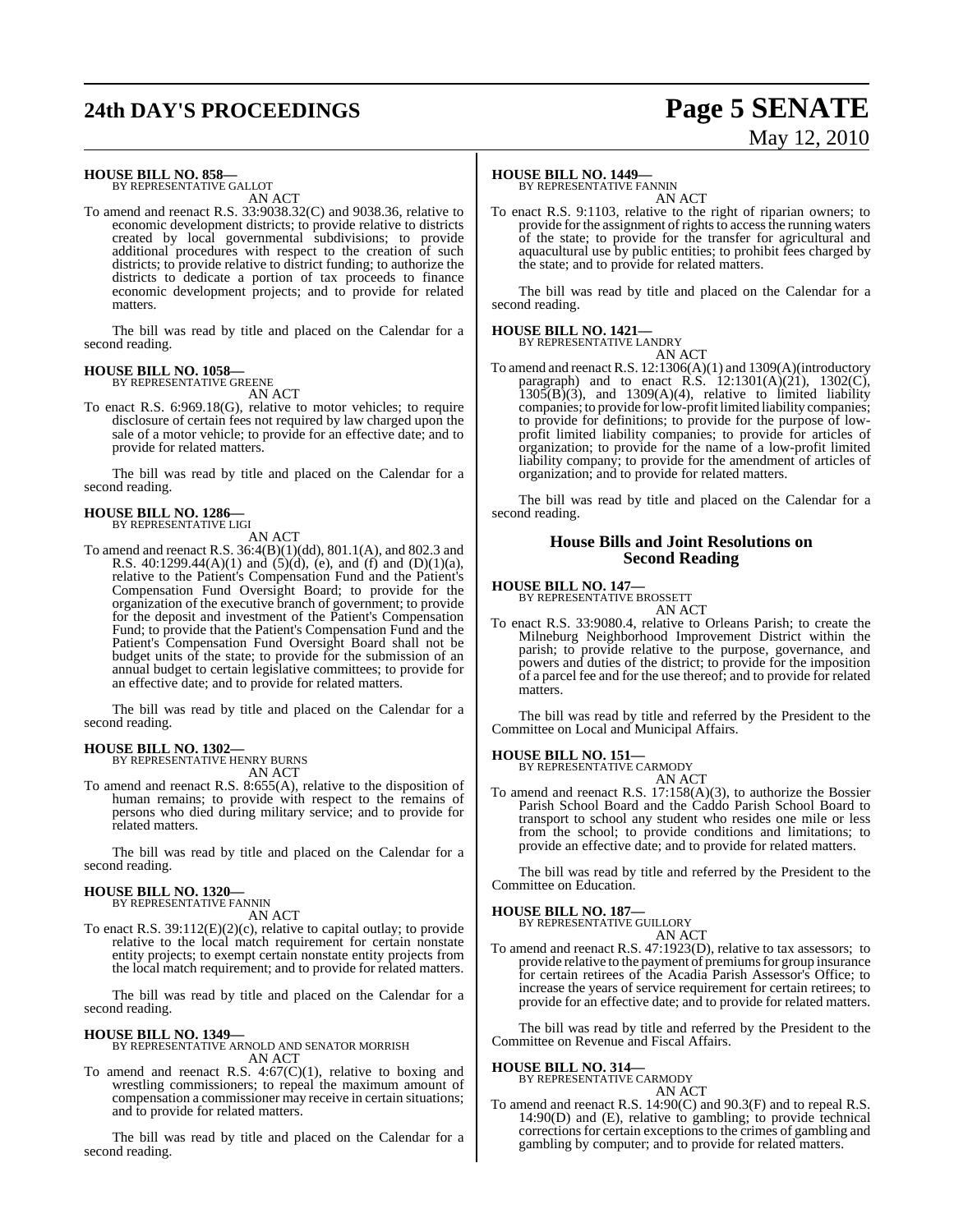# **Page 6 SENATE 24th DAY'S PROCEEDINGS**

### May 12, 2010

The bill was read by title and referred by the President to the Committee on Judiciary B.

### **HOUSE BILL NO. 405—** BY REPRESENTATIVE DIXON

AN ACT

To amend and reenact R.S. 17:7(5), relative to the powers, duties, and responsibilities of the State Board of Elementary and Secondary Education; to provide that the board shall adopt guidelines for the use of seclusion, physical restraint, and mechanical restraint of certain students; and to provide for related matters.

The bill was read by title and referred by the President to the Committee on Education.

### **HOUSE BILL NO. 406—**

BY REPRESENTATIVE WADDELL AN ACT

To amend and reenact R.S. 51:2361(B)(2) and 2365(D) and to enact R.S. 51:2361(B)(3) and (4), relative to certain economic development funds; to provide relative to the reports on expenditures related to such funds; and to provide for related matters.

The bill was read by title and referred by the President to the Committee on Commerce, Consumer Protection, and International Affairs.

#### **HOUSE BILL NO. 514—** BY REPRESENTATIVE ST. GERMAIN

AN ACT

To amend and reenact R.S. 14:52(A), relative to the crime of simple arson; to expand the definition of simple arson; and to provide for related matters.

The bill was read by title and referred by the President to the Committee on Judiciary C.

### **HOUSE BILL NO. 553—** BY REPRESENTATIVE WADDELL

AN ACT

To enact R.S. 51:2362 and 2366, relative to the Louisiana Mega-Project Development Fund and the Rapid Response Fund; to require the development of uniform accountability reports for the funds; to require for written and electronic forms of a list of cooperative endeavor agreement, name of receiving entity, and the amount of incentive awarded for all projects developed by the funds; and to provide for related matters.

The bill was read by title and referred by the President to the Committee on Commerce, Consumer Protection, and International Affairs.

### **HOUSE BILL NO. 559—**

BY REPRESENTATIVE WADDELL AN ACT

To enact R.S. 51:2362, relative to the Rapid Response Fund; to provide for mandatory accountability requirements for each legal agreement involving Rapid Response Fund projects; to provide for exemptions; and to provide for related matters.

The bill was read by title and referred by the President to the Committee on Commerce, Consumer Protection, and International Affairs.

#### **HOUSE BILL NO. 680—** BY REPRESENTATIVE LEGER

AN ACT

To amend and reenact R.S. 24:513(B), relative to the legislative auditor; to require certain audits and statements relative to tax collections; to require certain local auditees and other personsto submit such audits and statements; to provide for the content of the statements; to provide for penalties; and to provide for related matters.

The bill was read by title and referred by the President to the Committee on Senate and Governmental Affairs.

### **HOUSE BILL NO. 797—** BY REPRESENTATIVE LEBAS

AN ACT

To amend and reenact R.S. 46:2625(A)(2) and (E)(2) and to enact R.S. 22:1856(F) and R.S. 37:1241(A)(23), relative to the payment and collection of Medicaid provider fees on prescription drugs; to clarify the responsibility of insurers and other third parties to pay the provider fees on prescription drugs; to provide for penalties for noncompliant pharmacies; to provide for penalties for noncompliant insurers and third-party providers; to provide for an effective date; and to provide for related matters.

The bill was read by title and referred by the President to the Committee on Health and Welfare.

### **HOUSE BILL NO. 942—**

BY REPRESENTATIVES CARTER, HENRY BURNS, CARMODY, FOIL,<br>GUILLORY, HARDY, HENRY, LABRUZZO, LANDRY, LIGI, MONICA,<br>PEARSON, RICHARD, RICHMOND, SMILEY, JANE SMITH, AND THIBAUT

AN ACT To amend and reenact R.S.  $17:54(B)(1)(a)$  and  $(b)(iii)$  and  $(iv)$  and  $(C)$  and  $81(P)$ , to enact R.S.  $17:81(T)$  and  $(U)$ , and to repeal R.S.  $17:54(B)(1)(b)(v)$ , relative to the powers, duties, functions, and responsibilities of city, parish, and other local public school boards; to provide relative to prohibitions on the involvement of members of local school boards in personnel matters; to provide for the responsibilities of local school superintendents and school boards for personnel matters; to provide for the vote required for hiring and removal of a local school superintendent; and to provide for related matters.

The bill was read by title and referred by the President to the Committee on Education.

### **HOUSE BILL NO. 1033—**

BY REPRESENTATIVES HOFFMANN, AUSTIN BADON, HENRY BURNS,<br>TIM BURNS, CARMODY, CARTER, CHAMPAGNE, CONNICK,<br>GISCLAIR, HARDY, KATZ, LABRUZZO, LIGI, NOWLIN, ROBIDEAUX,<br>SIMON, SMILEY, WILLIAMS, AND WOOTON AND SENAT AN ACT

To amend and reenact R.S. 17:10.1(B) and (C), Subpart A of Part II of Chapter 39 of Title 17 of the Louisiana Revised Statutes of 1950, to be comprised of R.S. 17:3881 through 3886, Subpart C of Part II of Chapter 39 of Title 17 of the Louisiana Revised Statutes of 1950, to be comprised ofR.S. 17:3901 through 3905, R.S. 17:3997(D), to enact R.S. 17:10.1(D), and to repeal Subpart B of Part II of Chapter 39 of Title 17 of the Louisiana Revised Statutes of 1950, comprised of R.S. 17:3891 through 3895, relative to professional employee quality development; to provide for evaluation programs for teachers and administrators; to provide for program purposes and definitions; to provide for local evaluation plans and elements required for such plans; to provide relative to the powers and duties of the State Board of Elementary and Secondary Education and local school boards; to provide for an advisory committee to make recommendations relative to the development of a value-added assessment model; to require the state superintendent of education to make certain information available to the public; to provide conditions for the issuance of teacher and higher level certificates; to delete requirements relative to informal evaluations; to require reporting; to provide for applicability; to provide for effectiveness; to repeal provisions relative to the Teacher Assistance and Assessment Program; and to provide for related matters.

The bill was read by title and referred by the President to the Committee on Education.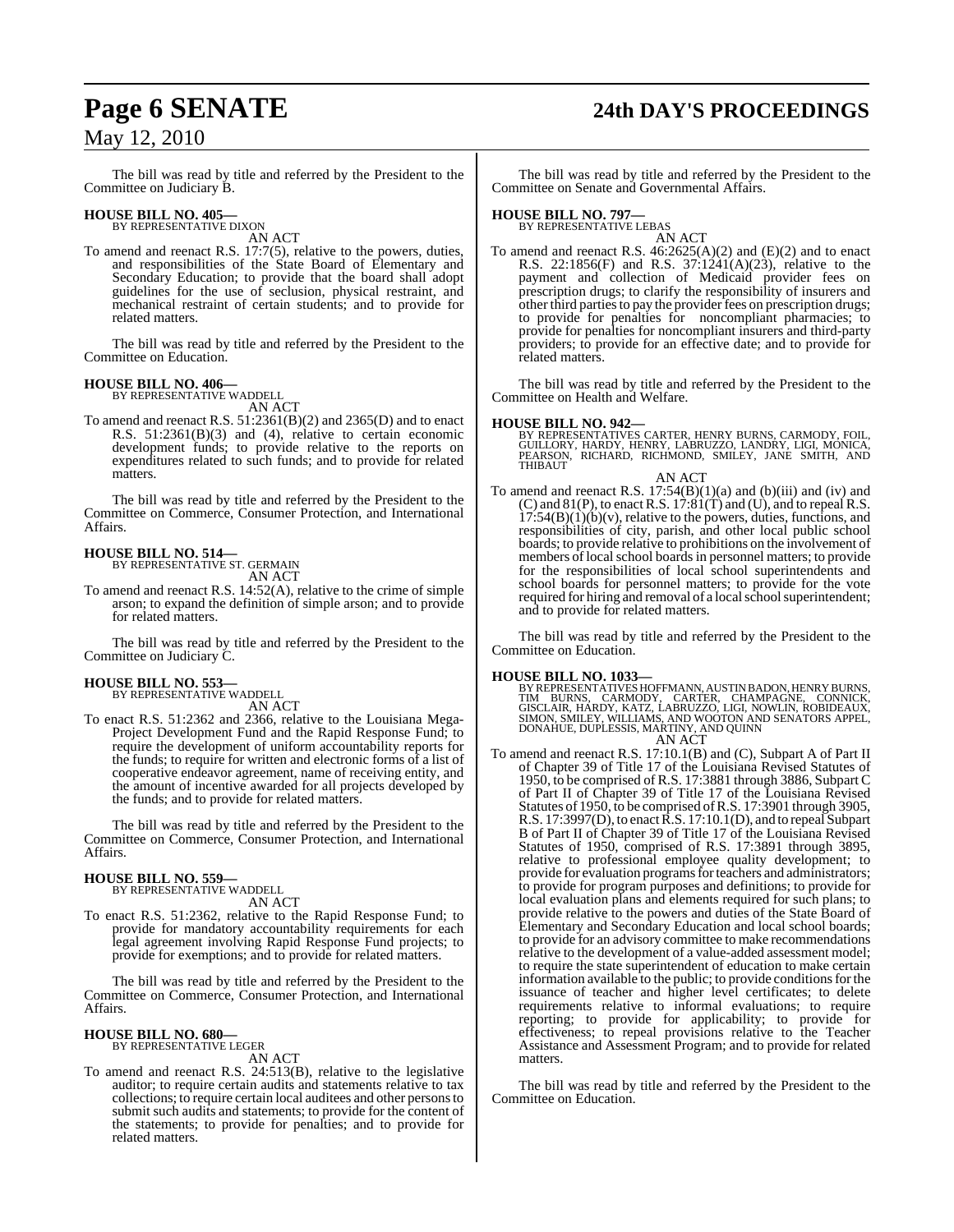# **24th DAY'S PROCEEDINGS Page 7 SENATE**

# May 12, 2010

#### **HOUSE BILL NO. 1155—** BY REPRESENTATIVE CONNICK

AN ACT

To amend and reenact R.S. 15:541(2)(a) and (24), 542(A)(2) and  $(3)(a)$ ,  $(B)$ ,  $(F)(2)$  and  $(3)(a)$  and  $(c)$ ,  $542.1.3(B)(2)$ ,  $(3)$ , and  $(4)$ , and (H), and  $544(A)$ , (B)(1), (C), (D)(1) and (2), and (E)(2) and to enact R.S. 15:541(2)(n), (12)(c), (25)(l), (31), and (32),  $542(A)(3)(h)$ , and  $544(D)(4)$ , relative to sex offender registration and notification; to provide relative to sex offender registration and notification requirements; to provide for definitions; to provide relative to sex offender registration and notification procedures; to amend provisions regarding the duration of registration and notification requirements; and to provide for related matters.

The bill was read by title and referred by the President to the Committee on Judiciary C.

#### **HOUSE BILL NO. 1200—** BY REPRESENTATIVE RICHARD

AN ACT

To amend and reenact R.S. 18:103(B)(1), (2), (3)(b), and (4), and  $(C)(1)$ ,  $(2)$ ,  $(3)(b)$ , and  $(4)$ ,  $154(C)$ ,  $1306(A)(1)$  and  $(4)$  and  $(B)(1)$ , 1308 $(A)(2)$ , 1308.2, 1310 $(A)$ , and 1313 $(F)(1)$ ,  $(2)$ ,  $(5)$ , (6), and (8) and to enact R.S. 18:1316(C) and 1319, relative to procedures for voter registration and voting for persons in the United States Service and persons residing outside the United States; to provide relative to electronic transmission of certain registration and election materials; to provide procedures for the execution and counting of transmitted election materials; to provide for use of the Federal Write-In Absentee Ballot; to provide for effectiveness; and to provide for related matters.

The bill was read by title and referred by the President to the Committee on Senate and Governmental Affairs.

### **HOUSE BILL NO. 1249—**

BY REPRESENTATIVES BROSSETT AND LEGER AN ACT

To amend and reenact R.S. 1:11, relative to determinations of the populations of parishes, municipalities, and other political subdivisions; to provide relative to the applicability of a new census to statutes that define classes of political subdivisions based on population; and to provide for related matters.

The bill was read by title and referred by the President to the Committee on Senate and Governmental Affairs.

#### **HOUSE BILL NO. 1265—** BY REPRESENTATIVE ARMES

AN ACT

To authorize and provide for the transfer or lease of certain state property in Vernon Parish from the Department of Transportation and Development to the Vernon Parish Police Jury; and to provide for related matters.

The bill was read by title and referred by the President to the Committee on Natural Resources.

### **HOUSE BILL NO. 1292— (Substitute for HouseBill No. 718 by Representative Hines)**

BY REPRESENTATIVES HINÈS, ABRAMSON, ARNOLD, AUSTIN<br>BADON, BALDONE, BILLIOT, TIM BURNS, CARMODY, CONNICK,<br>GISCLAIR, HARDY, HAZEL, HENRY, HOWARD, LABRUZZO, LEGER,<br>LIGI, LORUSSO, NORTON, POPE, PUGH, RICHARD, SCHRODER,<br>SMILEY,

To enact R.S. 38:2227, relative to bidders on public projects; to provide for persons performing pre-bid services; to prohibit certain contractors from bidding on public projects; to provide for disqualifying crimes; to provide for proof of false attestations; and to provide for related matters.

The bill was read by title and referred by the President to the Committee on Transportation, Highways and Public Works.

### **HOUSE BILL NO. 1309—**

BY REPRESENTATIVE HOWARD AN ACT

To amend and reenact R.S. 33:3815.3(A), (B), (C), and (F) and R.S. 34:844(A) and (B), relative to drinking water protection; to prohibit certain activity in areas adjacent to drinking water intakes; to provide for restricted areas and water intake zones; to provide for the authority of waterworks districts and local political subdivisions; and to provide for related matters.

The bill was read by title and referred by the President to the Committee on Natural Resources.

### **HOUSE BILL NO. 1311—**



To authorize and provide for the transfer or lease of certain state property in St. Landry Parish to the city of Eunice from the division of administration; and to provide for related matters.

The bill was read by title and referred by the President to the Committee on Natural Resources.

### **HOUSE BILL NO. 1314—**

BY REPRESENTATIVES HARDY, BILLIOT, HENRY BURNS, TIM<br>BURNS,CARTER,CONNICK,GISCLAIR,HENRY,HINES,HUTTER,LIGI,<br>SIMON,JANE SMITH,THIERRY,WILLIAMS,AND WOOTON AN ACT

To enact R.S. 15:542.1(A)(5), relative to sex offenders; to provide relative to sex offender notification requirements; and to provide for related matters.

The bill was read by title and referred by the President to the Committee on Judiciary C.

**HOUSE BILL NO. 1330—**

BY REPRESENTATIVE LITTLE AN ACT

To repeal R.S. 22:2297(D)(1), relative to the Louisiana Citizens Property Insurance Corporation; to repeal the requirement of maintaining separate accounts and records for the Coastal Plan and the FAIR Plan.

The bill was read by title and referred by the President to the Committee on Insurance.

**HOUSE BILL NO. 1331—** BY REPRESENTATIVE ELLINGTON

AN ACT

To amend and reenact R.S. 22:46(9)(b), (c), and (d) and to enact R.S. 22:420, relative to liability trust funds; to prohibit further establishment of such trust funds which are exempt from the definition of insurance; as of a certain date; to provide for the establishment of such trust funds subject to the requirements of the Insurance Code; and to provide for related matters.

The bill was read by title and referred by the President to the Committee on Insurance.

### **HOUSE BILL NO. 1350—**

BY REPRESENTATIVE ARNOLD AN ACT

To amend and reenact R.S. 9:3514(B), relative to the Louisiana Consumer Credit Law; to require disclosure of applicable fees in written consumer credit contracts and agreements; and to provide for related matters.

The bill was read by title and referred by the President to the Committee on Commerce, Consumer Protection, and International Affairs.

#### **HOUSE BILL NO. 1370—** BY REPRESENTATIVE MILLS

AN ACT

To amend and reenact R.S. 40:2175.6(G) and to enact R.S. 40:2175.6(H) and (I), relative to outpatient abortion facilities; to provide for license actions imposed against an outpatient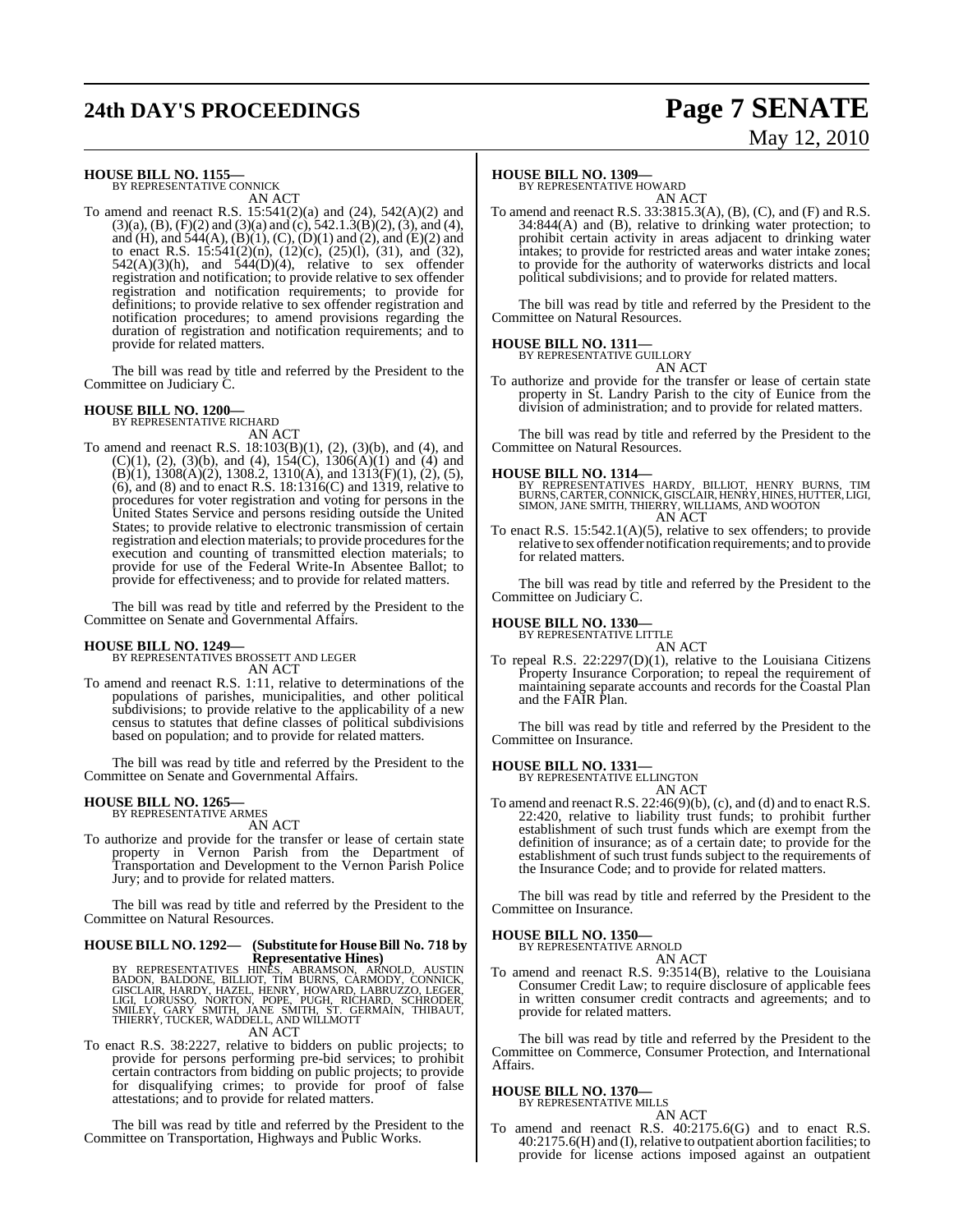abortion facility; to provide for a systemof notification, appeals, and injunctive relief; to provide for an effective date; and to provide for related matters.

The bill was read by title and referred by the President to the Committee on Health and Welfare.

#### **HOUSE BILL NO. 1436—**

BY REPRESENTATIVES NORTON, ARNOLD, AUSTIN BADON,<br>BARROW, TIM BURNS, DIXON, ELLINGTON, GISCLAIR, HARDY,<br>LABRUZZO,LEBAS,MILLS,RICHARD,RICHMOND,STIAES,THIERRY,<br>ANDWILLIAMS

AN ACT

To amend and reenact R.S. 15:542.1(A)(1)(b), relative to sex offenders; to provide relative to sex offender notification requirements; and to provide for related matters.

The bill was read by title and referred by the President to the Committee on Judiciary C.

## **HOUSE BILL NO. 1460— (Substitute for HouseBill No. 225 by**

**Representative LaBruzzo)**<br>BY REPRESENTATIVES LABRUZZO, BARROW, HENRY BURNS, TIM<br>BURNS, LEGER, JANE SMITH, STIAES, TUCKER, WILLMOTT, AND<br>WOOTON

AN ACT

To amend and reenact R.S.  $11:446(A)(2)(b)$  and to enact R.S. 11:446(G), relative to the Louisiana State Employees' Retirement System; to allow a trust to receive benefits on behalf of a retiree's child beneficiary; and to provide for related matters.

The bill was read by title and referred by the President to the Committee on Retirement.

### **HOUSE BILL NO. 1466— (Substitute for HouseBill No. 599 by Representative Ellington)** BY REPRESENTATIVE ELLINGTON

AN ACT

To enact R.S. 56:6(32), relative to the powers of the Wildlife and Fisheries Commission; to authorize the commission, at the request of certain governmental entities, to adopt regulationsfor the use of certain fishing gear for certain lakes; and to provide for related matters.

The bill was read by title and referred by the President to the Committee on Natural Resources.

### **HOUSE BILL NO. 1467— (Substitute for House Bill No. 1216 by Representative Gallot**)<br>BY REPRESENTATIVE GALLOT

AN ACT

To amend and reenact Code of Civil Procedure Article 2593, Code of Criminal Procedure Articles 512 and 513, R.S. 3:3501, 3502(1), (4), (11), (15), and (21), 3503(E) and (F)(introductory paragraph), 3504, 3506, 3507, 3508(A), (B), and (C)(2),  $3509(A), (C), (D), (F), (G),$  and (I),  $3510(A), (C)(3), (F), (K)(1),$ and (M), 3511, 3512(E) and (F)(3), 3513(A), (F), (H), (I), (L), and  $(M)(2)$ ,  $3514(H)$ ,  $(N)$ ,  $(P)$ , and  $(Q)$ ,  $3515(A)$  and (B)(introductory paragraph), 3517(A) and (B)(introductory paragraph),  $3519(A)$ ,  $(C)(2)$ , and  $(D)$ ,  $3520(B)$ ,  $3521(B)$ ,  $3522(C)$ ,  $3523(C)$  and (D),  $3524(A)$ ,  $3525(B)$ , (C), (D), (H), (O), and (P),  $3531$ (introductory paragraph),  $3532$ ,  $3533(E)(1)$  and (6), 3534(E) and (F), 3535(C) and (D), 3541(introductory paragraph), 3542, 3543(D)(1) and (3), 3544(A)(3),(C), and (D),  $3545(C)$  and (D),  $3551, 3553(A)$ , (B), (C), and (E),  $3554(C)$  and (D), 3555, and 3556, R.S. 11:42(B)(1), (2), (3), (6), (7), (8)(a), and (9),  $102(B)(3)(d)(v)$ , (vi), (vii), and (viii),  $103(B)(1)$  and  $(3)(d)$  and  $(e)(i)(bb)$  and  $(C)(introducing paragraph)$ ,  $105(C)(1)$ ,  $106(C)(1)$ ,  $247(A)(2)$  and  $(3)(b)$  and  $(\dot{C})$ ,  $413(3)$ ,  $446(A)(5)(j)$ and (E), 542.1.1(E), 701(5)(c)(iii) and (33)(a)(viii) and (xii), 783(A)(3)(e), (C), (D)(1)(b)(ii), (F), (G)(1)(b)(ii), and  $(I)(1)(b)(ii)$ , 883.3 $(E)$ , and  $1481(1)(a)(iii)(aa)$ , R.S.  $12:202.1(D)$ , R.S.  $14:67.21(F)$  and  $403.6(A)$ , R.S.  $15:574.7(A)$  and  $(B)(2)(a)$ , R.S. 17:7(28)(c) and (d), 17.5(D)(1) and (2), 24.10(I)(1)(a)(iii), 53(A),  $170.4(C)(2)$ ,  $183.3(B)(2)(b)$  and  $(D)(1)(b)(iii)(cc)$ , 270(A),  $416(A)(1)(c)(ii)(cc)$  and  $(2)(c)$ ,  $1206.2(A)(1)$ ,

**Page 8 SENATE 24th DAY'S PROCEEDINGS**

1518.1(I)(3), 1519.17, 1874(D) and (E), 2047(B), 2048.51(C)(14), 2922, 2923(A), 2924(A), 2926(A), 2927(A), 2928(A)(1) and (B), 2929, 2930(A) and (C), 2932(B), 3161,  $3165(A)(1)$ ,  $3983(A)(2)(b)$  and  $(3)(b)$  and  $(D)$ ,  $3995(A)(6)(a)$ ,  $3997(B)(2)(b)$  and  $(c)(i)$  and  $(ii)(aa)$ ,  $4012(1)$ ,  $4020(B)$ , and 4024, R.S. 22:1078(A)(1), R.S. 24:7, 31.4(B)(1), 31.5(A)(4)(a) and (b) and (5) and  $(C)(1)(a)$ , 52, 55(D)(2) and (E)(2)(a), 101,  $107(A)$ ,  $653(K)(1)$  and  $(3)$ , R.S.  $27:381(D)$  and  $(E)$ , R.S.  $29:653$ , R.S.  $30:10.1(B)(3)$  and  $213(A)(2)$  and  $2117(E)$ , R.S.  $32:318(F)$ , R.S. 33:322, 2740.52(B), 4710.3(A)(8), 9024(E)(2), 9206(5), 9602(C), and 9614(C), R.S. 35:406(B), R.S. 36:4(B)(1)(a), (b), (c), (d), (e), (j), (k), (l), (m), (q), and (z) and (15),  $4.1(D)(14)$ ,  $209(C)(2)$ , (G), and (P),  $254(A)(10)(h)$ ,  $259(C)(1)$ , (9), (10),  $(11)$ ,  $(12)$ , and  $(16)$ ,  $(L)$ , and  $(O)$ ,  $509(B)$ ,  $610(B)(2)$ ,  $628(C)(1)$ , 642(B) and (D)(1),  $651(D)(1)$ , (J), and (Q), 744(D), and 769 $(F)(2)$ , R.S. 42:1118.1(A) and 1123(13)(a)(i)(dd), R.S. 44:4.1(B)(6) and (7), R.S. 46:56(B)(1), 61(B), 932(10), and 2132(3), and R.S. 49:220.23(A)(1), 220.24(J), and 965.4(4), to enact R.S. 11:701(33)(a)(xiii) and R.S. 36:4(B)(1)(r), (s), and (aa), 259(K), (N), (R), and (BB)(1), 359(B) and (C), 409(K), 610(G), 629(H) and (M), 651(D)(5), (O), and (V), 706(B), 769(K) and (L), R.S. 42:4.1.1, and R.S. 44:1.1, and to repeal R.S. 11:701(33)(c), R.S. 36:4(B)(10), 259(E)(18), (F)(6), (7),  $(11)$ ,  $(13)$ ,  $(14)$ , and  $(17)$ ,  $409(\dot{C})(6)$  and  $(I)$ ,  $651(\dot{S})$  and  $(T)$ , and 802.11 and R.S. 42:1141(B)(3), relative to the various codal provisions and provisions of the Louisiana Revised Statutes of 1950; to provide for technical corrections to certain codal provisions; to provide for technical corrections to certain Louisiana Revised Statutes; and to provide for related matters.

The bill was read by title and referred by the President to the Committee on Senate and Governmental Affairs.

### **Reports of Committees**

The following reports of committees were received and read:

### **REPORT OF COMMITTEE ON**

### **SENATE AND GOVERNMENTAL AFFAIRS**

Senator Robert W. Kostelka, Chairman on behalf of the Committee on Senate and Governmental Affairs, submitted the following report:

### May 12, 2010

To the President and Members of the Senate:

I am directed by your Committee on Senate and Governmental Affairs to submit the following report:

#### **SENATE BILL NO. 18—** BY SENATOR MURRAY

AN ACT

To enact R.S. 40:2004, relative to public hospitals; to provide for confirmation of the management board of any legal entity formed for the purpose of financing, constructing, or operating a public hospital or academic medical center in New Orleans; and to provide for related matters.

Reported with amendments.

### **SENATE BILL NO. 167—**

BY SENATOR WALSWORTH AN ACT

To enact R.S. 44:4(44), relative to public records; to provide for applicability of records of a cemetery authority under investigation; and to provide for related matters.

Reported favorably.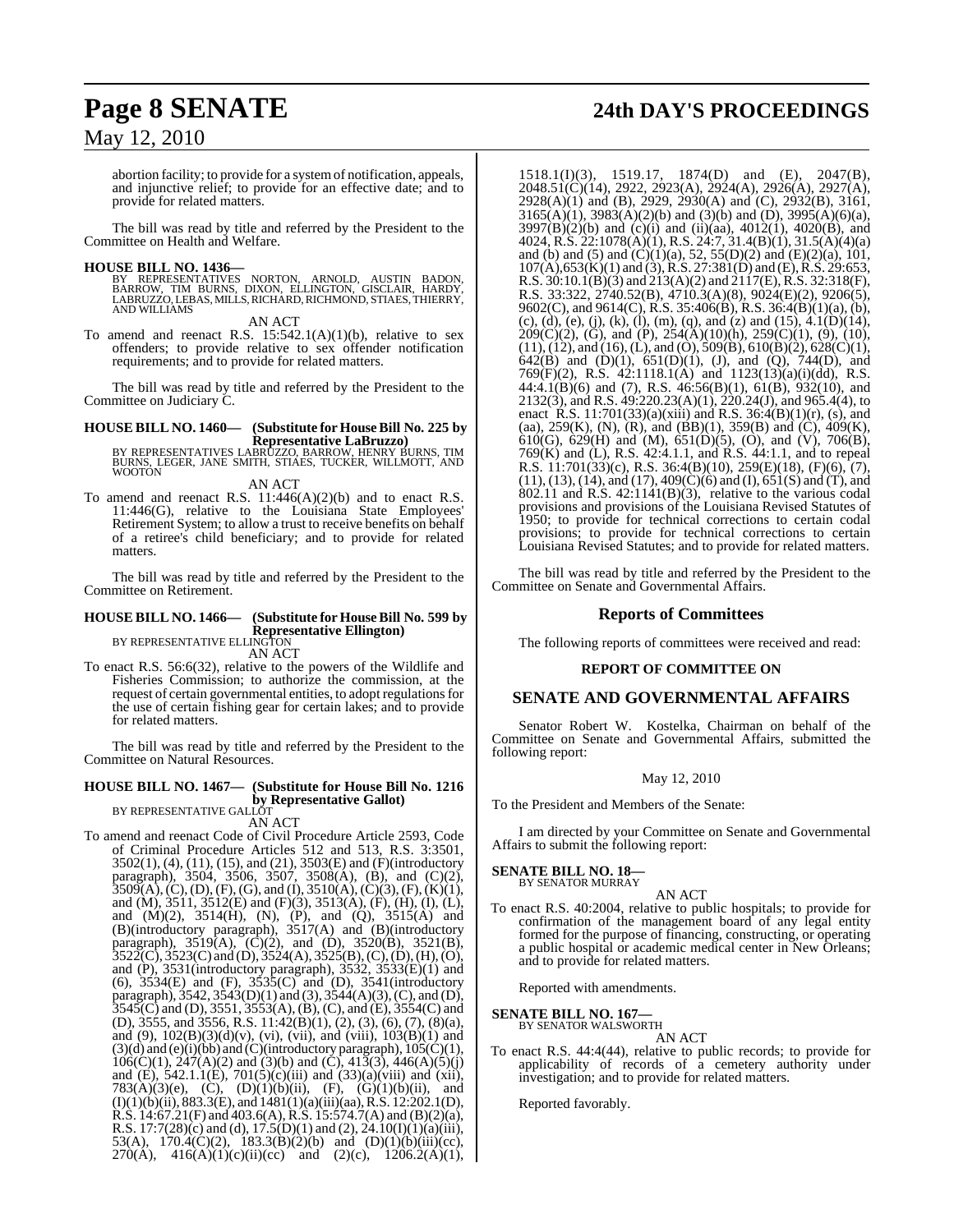## **24th DAY'S PROCEEDINGS Page 9 SENATE**

#### **SENATE BILL NO. 319—** BY SENATOR HEITMEIER

AN ACT

To amend and reenact R.S. 18:463(A)(2)(a)(iv) and to enact R.S. 18:492(A)(7), relative to the Louisiana Election Code; to provide qualifications for candidacy for public office, notice of candidacy, and grounds for objection to candidacy; and to provide for related matters.

Reported favorably.

### **SENATE BILL NO. 520—** BY SENATOR WALSWORTH

AN ACT

To amend and reenact R.S.  $29:725.6(B)(6)(a),(b)$  and (c), relative to homeland security and emergency preparedness; to provide for annual reports from the Unified Command Group's three permanent subcommittees to the UCG and the governor; and to provide for related matters.

Reported with amendments.

#### **SENATE BILL NO. 690—** BY SENATOR ADLEY

AN ACT

To amend and reenact R.S. 18:401(B)(2)(a)(i) and 1275.1(A), relative to congressional primary elections; to provide that voters not affiliated with a recognized political party may choose to vote in a recognized political party's primary elections; and to provide for related matters.

Reported by substitute.

Respectfully submitted, ROBERT W. KOSTELKA Chairman

#### **REPORT OF COMMITTEE ON**

### **INSURANCE**

Senator Troy Hebert, Chairman on behalf of the Committee on Insurance, submitted the following report:

#### May 12, 2010

To the President and Members of the Senate:

I am directed by your Committee on Insurance to submit the following report:

#### **SENATE CONCURRENT RESOLUTION NO. 52—** BY SENATOR PETERSON

A CONCURRENT RESOLUTION

To direct the Department of Insurance to conduct a study of pharmacy benefit managers.

Reported with amendments.

#### **SENATE BILL NO. 181—** BY SENATOR N. GAUTREAUX

AN ACT

To enact R.S. 22:1272 and 1338, relative to insurance covering wind damage; to require insurers to provide coverage for wind damage to property located in areas with the same wind zone rating; and to provide for related matters.

Reported with amendments.

## **SENATE BILL NO. 359—** BY SENATOR BROOME

AN ACT

To amend and reenact R.S. 22:972 (A) and (B) and to enact R.S. 22:1016, relative to network adequacy in health insurance; provide with respect to the filing of the network of participating health care providers; provide for definitions; provide with respect to the requirement of all health insurance issuers to have an adequate network of providers; provide for penalties for violation of network adequacy rules; and to provide for related matters.

Reported by substitute.

### **SENATE BILL NO. 371—** BY SENATOR WALSWORTH

AN ACT

To amend and reenact R. S. 22:236.8(B), 237.10(B), and 696(A)(2), relative to insurers; to provide for filing articles of incorporation of certain reorganizing insurers; and to provide for related matters.

Reported favorably.

#### **SENATE BILL NO. 578—** BY SENATOR CLAITOR

AN ACT

To enact R.S. 22:1880, relative to health insurance, to prohibit liability insurers and providers from reimbursing any health insurance issuer, provider, or subrogee without the written consent of insured or his legal representative; to prohibit reimbursements that exceed amounts actually paid by an insurer or insurance provider; to provide for payment of court costs and attorney fees in certain cases; and to provide for related matters.

Reported with amendments.

**SENATE BILL NO. 676—**

#### BY SENATOR HEBERT AN ACT

To amend and reenact R.S. 22:1984 and R.S. 44:4.1(B)(10), relative to examination and investigation of insurers and regulated entities; to provide for financial and market analysis of insurers and regulated entities; to provide for penalties; to provide for confidentiality; to provide for standards and procedures; and to provide for related matters.

Reported with amendments.

### **SENATE BILL NO. 757—**

BY SENATOR WALSWORTH

AN ACT To amend and reenact R.S. 22:1266(A)(1)(b), relative to automobile insurance policies; to provide with respect to a policy insuring multiple automobiles; and to provide for related matters.

Reported favorably.

Respectfully submitted, TROY HEBERT Chairman

### **REPORT OF COMMITTEE ON**

### **HEALTH AND WELFARE**

Senator Willie L. Mount, Chairman on behalf of the Committee on Health and Welfare, submitted the following report:

May 12, 2010

To the President and Members of the Senate:

I am directed by your Committee on Health and Welfare to submit the following report:

### **SENATE CONCURRENT RESOLUTION NO. 18—** BY SENATOR DONAHUE

A CONCURRENT RESOLUTION

To direct the Louisiana State University - Health Care Services Division to fully implement the recommendations from the

# May 12, 2010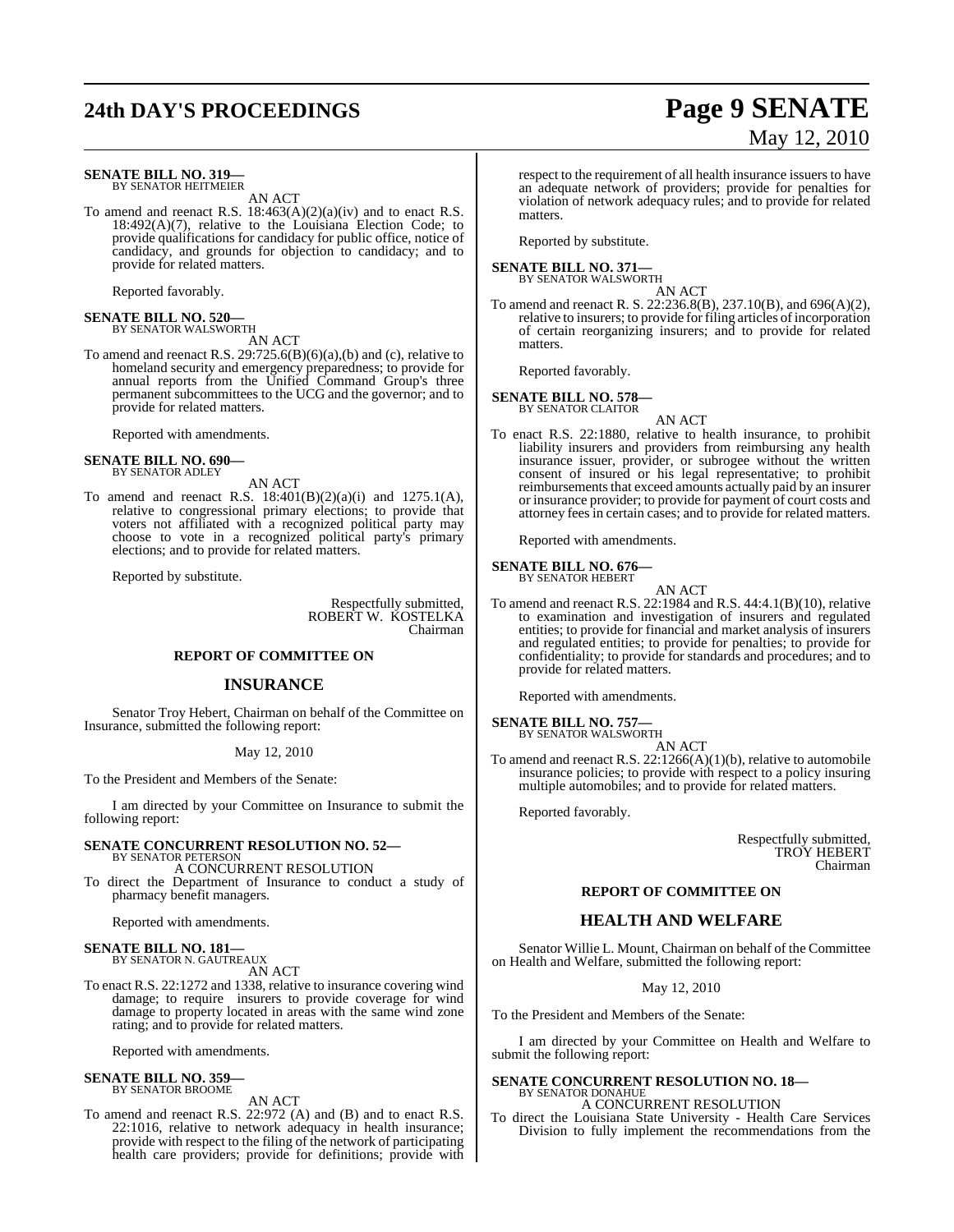## **Page 10 SENATE 24th DAY'S PROCEEDINGS**

May 12, 2010

March 23, 2009, Interim LSU Public Hospital Financial and Operational Assessment performed by Alvarez & Marsal.

Reported with amendments.

#### **SENATE BILL NO. 235—** BY SENATOR HEITMEIER

AN ACT

To enact Chapter 64 of Title 46 of the Louisiana Revised Statutes of 1950, to be comprised of R.S. 46:2891, relative to Medicaid upper payment limit collaboratives; to provide for a Medicaid upper payment limit collaborative to continue access to healthcare services; to provide for development of funding mechanisms for hospitals; and to provide for related matters.

Reported with amendments.

#### **SENATE BILL NO. 335** BY SENATOR BROOME

AN ACT

To amend and reenact R.S. 37:2703(3),(6), (11),(12), (17) and (19),  $2704(A)(2)$  and (4) and (B),  $2705(C)(2)$  and (3), (D) and (G),  $2706(A)(1)$  and (2), the introductory paragraph of  $2707(A)(1)$ and (2) and (B), 2708(A)(1), (2) and (3), 2709, 2711(B), 2712, 2713, 2714, 2715(B) through (E), 2716(A)(1), (2)(a), (c), (d) and (C), the introductory paragraph of  $2717(A)(3)$ ,  $(B)(1)$ ,  $(6)$ , (7), (8), and (C) and (D),  $\overline{2719}$ ,  $2720(A)(1)$ , (2) and (3),  $2722(A)(1)$ , (2) and (3) and to enact R.S.  $37:2703(19)$ ,  $2716(D)$ and 2724 and to repeal R.S. 37:2703(11), 2706 (C) and (D),  $2707(C)$ , (D) and  $(E)$ , and  $2708(C)$ , relative to the social workers practice act; to provide relative to definitions; to provide relative to membership powers, duties and licencing of the social work examiner's board; to provide relative to licensed master's social worker; to provide relative to certified social workers; to provide relative to a licensed clinical social worker; to provide relative to provisional certificates; and to provide for related matters.

Reported with amendments.

### **SENATE BILL NO. 355—** BY SENATOR MOUNT

AN ACT

To enact Part XV of Chapter 11 of Title 40 of the Louisiana Revised Statutes of 1950, to be comprised of R.S. 40:2200.11 through 2200.14, relative to proton beam radiotherapy; to provide for a facility need review process for proton beam radiotherapy facilities; to provide for definitions; to provide for rules and regulations and penalties; and to provide for related matters.

Reported by substitute.

#### **SENATE BILL NO. 453—** BY SENATOR CHEEK

AN ACT

To amend and reenact R.S. 32:154, relative to the Open Roads Law; to provide relative to motor vehicle fatalities; to provide for protocol when organs are to be transplanted after a death in which a moving conveyance is involved; and to provide for related matters.

Reported with amendments.

#### **SENATE BILL NO. 523—** BY SENATOR CHEEK

AN ACT

To enact Subpart E of Part VII of Chapter 5 of Title 40 of the Louisiana Revised Statutes, to be comprised of R.S. 40:1236.21 through 1236.31, relative to emergency medical services; to provide for the creation of the statewide ambulance service district; to provide for the purpose and object of the district; to provide for a board of commissioners; to provide for powers and duties of the board of commissioners; to provide for domicile of

the district; to provide for rules and regulations; to provides for the authority to incur debt and issue general bonds; to provide for legislative findings; and to provide for related matters.

Reported with amendments.

### **SENATE BILL NO. 710—**

BY SENATOR CHEEK AN ACT

To enact R.S. 22:1874(A)(5), relative to billing by contracted health care providers; to provide with respect to the payment to any new provider to the contracted network of providers; and to provide for related matters.

Reported with amendments.

Respectfully submitted, WILLIE L. MOUNT Chairman

### **REPORT OF COMMITTEE ON**

### **JUDICIARY B**

Senator Daniel R. Martiny, Chairman on behalf of the Committee on Judiciary B, submitted the following report:

### May 11, 2010

To the President and Members of the Senate:

I am directed by your Committee on Judiciary B to submit the following report:

**SENATE BILL NO. 174—** BY SENATOR SMITH

AN ACT

To amend and reenact R.S. 40:1379.3(D)(2) and to enact R.S. 40:1379.3(D)(1)(i), relative to statewide permits for concealed handguns; to reduce training requirements on combat veterans; and to provide for related matters.

Reported with amendments.

#### **SENATE BILL NO. 177—** BY SENATOR THOMPSON

AN ACT

To amend and reenact R.S. 46:1802(8)(a) and to enact  $46:1802(8)(b)(v)$  and R.S.  $46:1806(D)$ , relative to crime victims reparations; to provide for definitions; to provide for application requirements; and to provide for related matters.

Reported with amendments.

#### **SENATE BILL NO. 331—** BY SENATOR HEBERT

AN ACT

To enact Code of Criminal Procedure Art. 65.1, relative to district attorneys; to provide for the unlawful representation of a local governmental entity; to provide relative to certain officers; and to provide for related matters.

Reported by substitute.

**SENATE BILL NO. 494** 

BY SENATOR MARTINY AN ACT

To enact Children's Code Article 857(D), relative to parole eligibility; to provide for parole eligibility of certain juveniles upon reaching thirty-one years of age; and to provide for related matters.

Reported with amendments.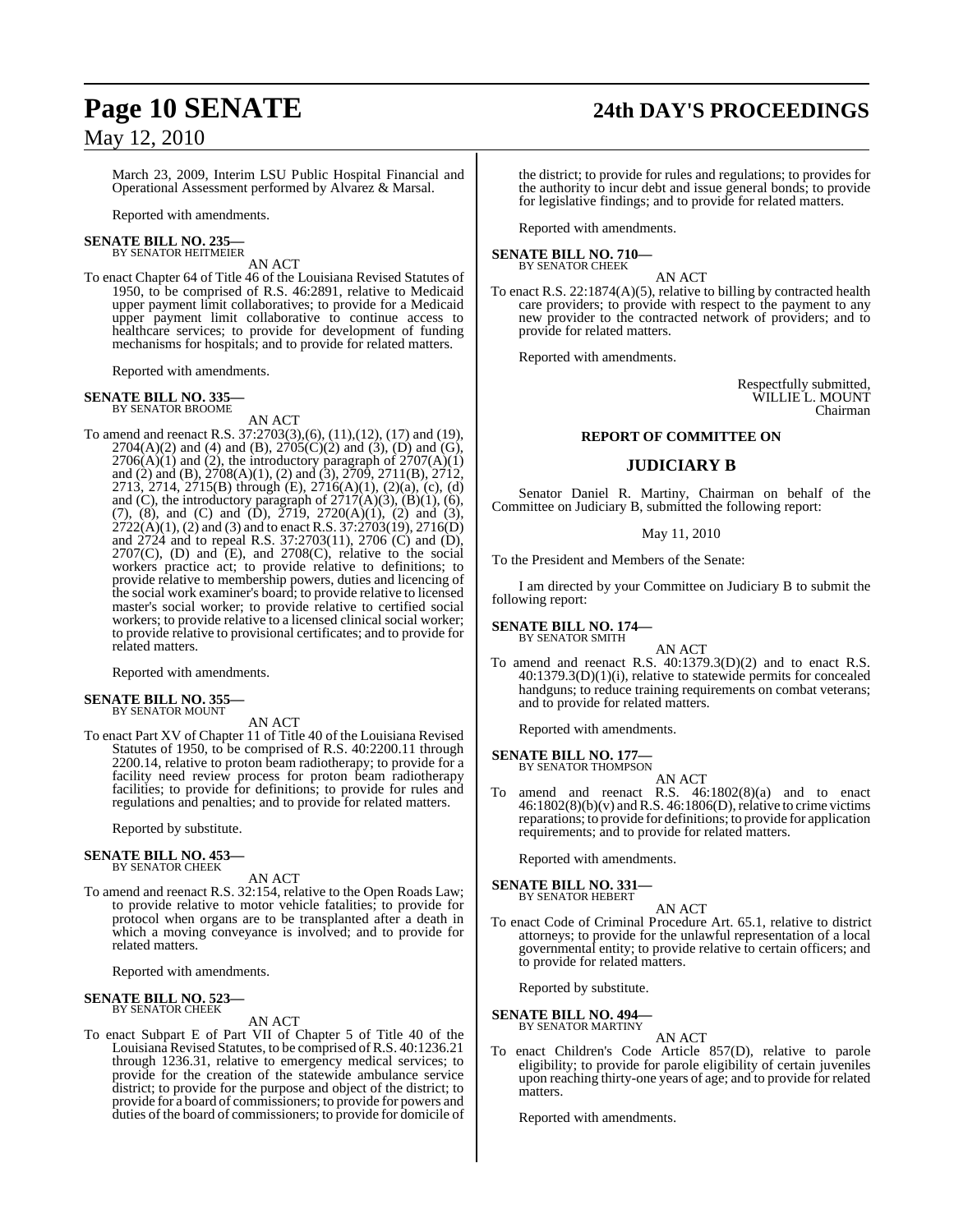# **24th DAY'S PROCEEDINGS Page 11 SENATE**

### **SENATE BILL NO. 614—** BY SENATOR THOMPSON

AN ACT

To enact Chapter 3-F of Title 15 of the Louisiana Revised Statutes of 1950, to be comprised of R.S. 15:562 through 15:562.6, relative to the crime of arson; to provide for the creation of the registration of arson offenders; to provide for purposes and notification; to provide for definitions; to provide for certain criteria; to provide for penalties, and to provide for related matters.

Reported with amendments.

### **SENATE BILL NO. 679—** BY SENATOR B. GAUTREAUX

AN ACT

To enact Code of Criminal Procedure Article 900(A)(6)(c)(vi) and (vii), relative to probation; to amend the definition of a "technical violation;" and to provide for related matters.

Reported with amendments.

### **SENATE BILL NO. 782—** BY SENATOR N. GAUTREAUX

AN ACT

To amend and reenact R.S. 27:44(15), 205(17), and 353(8) and to enact R.S. 27:21.2, 44(20.1), 205(30.1), 244(D), and 353(9.1), relative to promotional expense deductions; to provide for a promotional expense deduction from the calculation of net gaming proceeds, net slot machine proceeds, and gross revenue; to provide for definitions; to provide for exceptions; to require certain gaming licensees and the casino gaming operator report the total amount of promotional expenses; to provide for an amendment to the casino operating contract; and to provide for related matters.

Reported with amendments.

#### **HOUSE BILL NO. 36—**

BY REPRESENTATIVE BALDONE AN ACT

To amend and reenact R.S. 15:709(C), relative to prisoners; to provide for the housing of certain prisoners convicted and sentenced in another state; and to provide for related matters.

Reported favorably.

Respectfully submitted, DANIEL R. MARTINY Chairman

### **Senate Bills and Joint Resolutions on Second Reading Reported by Committees**

**SENATE BILL NO. 443—** BY SENATOR LAFLEUR

AN ACT

To enact R.S. 40:1299.59, relative to civil actions alleging professional liability against architects, engineers and land surveyors, and civil actions alleging malpractice against health care providers; to require the attachment of an expert report to certain petitions for damages; to provide with respect to the content of the expert report; to provide with respect to the procedure for filing the expert report and answer to the petition; to provide for dismissal of actions for failure to file the report; to provide relative to prescription or peremption; to provide for an effective date; and to provide for related matters.

Reported with amendments by the Committee on Judiciary A.

# May 12, 2010

#### **SENATE COMMITTEE AMENDMENTS**

Amendments proposed by Senate Committee on Judiciary A to Original Senate Bill No. 443 by Senator LaFleur

#### AMENDMENT NO. 1

 $\overline{\text{On page 1}}$ , delete lines 2 and 3, and insert "To enact R.S. 40:1299.59, and to repeal R.S. 40:1299.39.1 and 1299.47, relative to civil actions"

### AMENDMENT NO. 2

On page 1, line 8, after "peremption;" insert "to repeal provisions of law relative to medical review panels for both state and private claims;"

AMENDMENT NO.

On page 1, line 12, delete "**architects, engineers, and land surveyors;**"

### AMENDMENT NO. 4

On page 1, at the end of line 14 delete the colon "**:**" and delete lines 15 through 17

AMENDMENT NO. 5 On page 2, line 1, delete "**(2)**" and change "**Alleging**" to "**alleging**"

AMENDMENT NO. 6 On page 2, line 5, after "**alleging**" delete the remainder of the line and delete lines 6 and 7

AMENDMENT NO. 7 On page 2, line 8, delete "**business; or alleging**"

AMENDMENT NO. 8 On page 2, line 9, after "**R.S. 40:1299.41**" change the comma "**,**" to a period "**.**" and change "**the**" to "**The**"

AMENDMENT NO. 9 On page 2, line 12, delete "**professional liability or**"

AMENDMENT NO. 10 On page 2, line 13, after "**parties**" and before the period "**.**" insert "**or by the court after a hearing for good cause shown.**"

AMENDMENT NO. 11 On page 2, at the end of line 16, after "**is**" insert "**actively practicing and**"

AMENDMENT NO. 12 On page 2, line 17, after "**discipline** insert "**, field, specialty or subspecialty, whichever is applicable to the defendant and**"

AMENDMENT NO. 13 On page 2, delete line 29 in its entirety.

AMENDMENT NO. 14 On page 3, delete lines 1 through 6

AMENDMENT NO. 15 On page 3, line 7, change "**(5)**" to "**(4)**"

AMENDMENT NO. 16 On page 3, delete line 9, and insert "**sub-specialty, whichever is applicable to the defendant health care provider, and**"

AMENDMENT NO. 17

On page 3, line 10, after "**testify**" insert a period "**.**" and delete the remainder of the line and line 11 in its entirety.

### AMENDMENT NO. 18

On page 3, line 12, after "**report**" delete the remainder of the line and delete lines 13 and 14 and insert the following: "**as provided in this Section shall, absent good cause established after a hearing before the court, result in dismissal, with prejudice, of plaintiff's**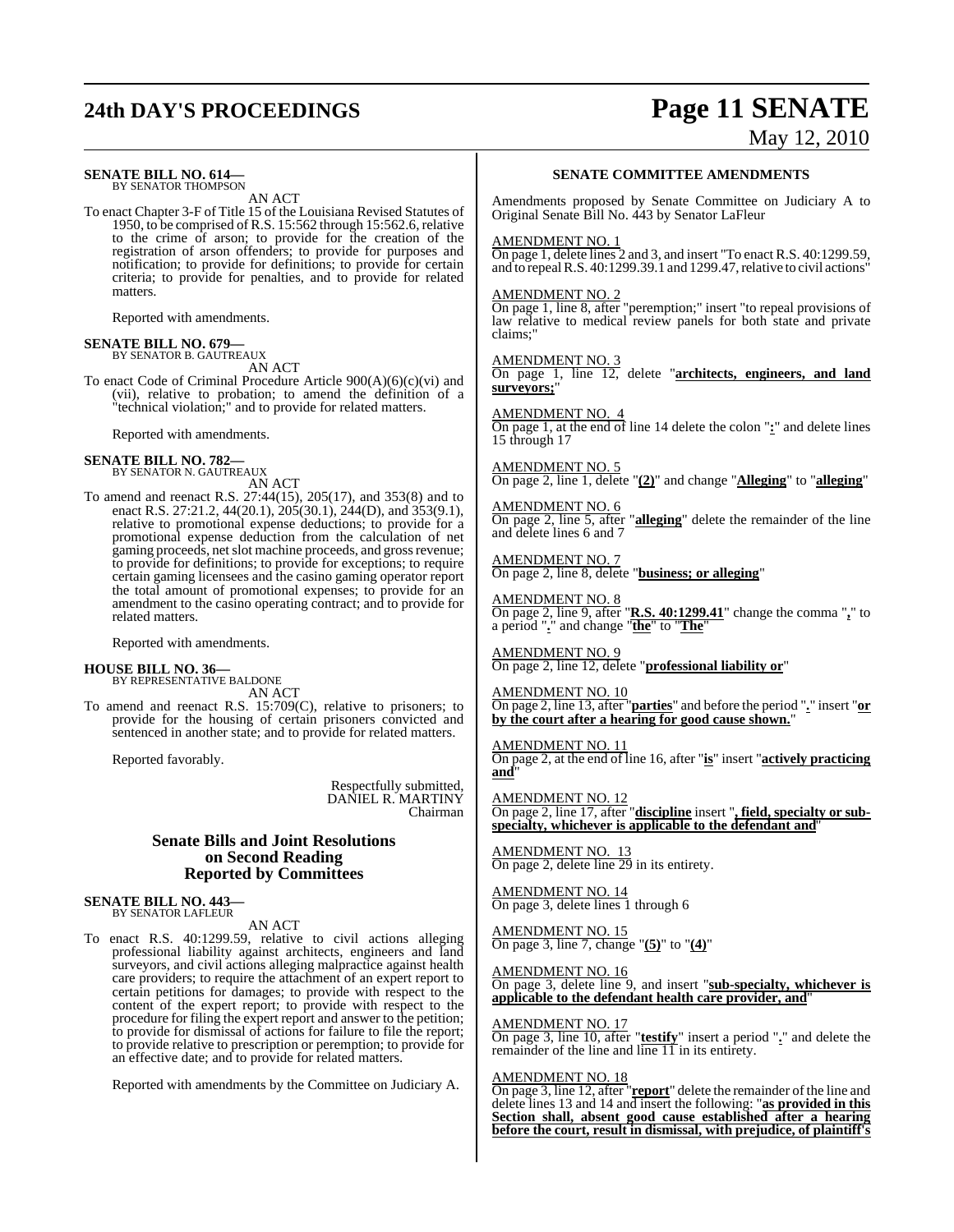## **Page 12 SENATE 24th DAY'S PROCEEDINGS**

**claims against a defendant identified in Subsection A of this Section.**"

AMENDMENT NO. 19

On page 3, line 16, after "**any**" delete the remainder of the line

### AMENDMENT NO. 20

On page 3, delete lines 18 through 20 and on line 19, change "**F**." to "**E.**"

### AMENDMENT NO. 21

On page 3, line 23, change "**G.**" to "**F.**" and on line 24 after "**1299.49**" insert a period "**.**" and delete the remainder of the line

### AMENDMENT NO.

On page 3, between lines 24 and 25 insert the following:

Section 2. R.S. 40:1299.39.1 and R.S. 40:1299.47 are hereby repealed in their entirety."

### AMENDMENT NO. 23

On page 3, line 25, change "Section 2." to "Section 3."

On motion of Senator Donahue, the committee amendment was adopted. The amended bill was read by title, ordered engrossed and passed to a third reading.

## **SENATE BILL NO. 576—** BY SENATOR CLAITOR

AN ACT

To amend and reenact R.S. 40:966(E)(2), relative to second offense possession of marijuana; to provide for a minimum fine; to provide relative to suspension of sentence; to require participation in substance abuse programs and community service in certain circumstances; and to provide for related matters.

Reported favorably by the Committee on Judiciary C. The bill was read by title, ordered engrossed and passed to a third reading.

#### **SENATE BILL NO. 581** BY SENATOR PETERSON

AN ACT

To amend and reenact Code of Criminal Procedure Art. 437, relative to grand juries; to provide for inquiries into certain offenses; and to provide for related matters.

Reported favorably by the Committee on Judiciary C. The bill was read by title, ordered engrossed and passed to a third reading.

### **SENATE BILL NO. 601—** BY SENATOR CLAITOR

AN ACT

To enact R.S. 14:140.1, relative to kickbacks in state contracts; to provide prohibitions, definitions, penalties, and reporting requirements; and to provide for related matters.

Reported with amendments by the Committee on Judiciary C.

### **SENATE COMMITTEE AMENDMENTS**

Amendments proposed by Senate Committee on Judiciary C to Original Senate Bill No. 601 by Senator Claitor

### AMENDMENT NO. 1

On page 1, line 16, after "**contract.**" insert "**Nothing herein shall prohibit a labor organization representing employees of a prime contractor or subcontractor in collective bargaining from entering into market recovery arrangements intended to subsidize the wage and benefit packages of affected employees.**"

### AMENDMENT NO. 2

On page 3, line 3 after "**years or**" delete "**shall**"

On motion of Senator Dorsey, the committee amendment was adopted. The amended bill was read by title, ordered engrossed and passed to a third reading.

# **SENATE BILL NO. 685—** BY SENATOR MURRAY

AN ACT

To enact R.S. 14:110.1.1, relative to jumping bail; to create the crime of out of state bail jumping; to provide for certain criteria; to provide for penalties; and to provide for related matters.

Reported favorably by the Committee on Judiciary C. The bill was read by title, ordered engrossed and passed to a third reading.

**SENATE BILL NO. 686—**<br>BY SENATORS MOUNT, ALARIO, GUILLORY, LONG, MARTINY AND RORRELL AND REPRESENTATIVES BARRAS, BILLIOT, TIM BURNS,<br>CHAMPAGNE, HOFFMANN, LABRUZZO, LEGER, POPE, PUGH,<br>RICHARD, JANE SMITH, TALBOT AND THIBAU AN ACT

To amend and reenact R.S.  $14:98(D)(2)$  and  $(E)(2)$ , relative to operating a vehicle while intoxicated; to provide for certain procedures relative to the forfeiture of vehicles; to provide for the allocation of certain funds; and to provide for related matters.

Reported favorably by the Committee on Judiciary C. The bill was read by title, ordered engrossed and passed to a third reading.

## **SENATE BILL NO. 769—** BY SENATOR CHEEK

AN ACT

To amend and reenact R.S. 14:51, relative to aggravated arson; to provide relative to injury to persons; to provide relative to injury to firefighters, law enforcement officers, and first responders; and to provide for related matters.

Reported with amendments by the Committee on Judiciary C.

### **SENATE COMMITTEE AMENDMENTS**

Amendments proposed by Senate Committee on Judiciary C to Original Senate Bill No. 769 by Senator Cheek

### AMENDMENT NO. 1

On page 1, line 2, after "R.S." delete "14:51, relative to aggravated arson;" and insert "40:1563.1(A)(16) and to enact R.S. 14:51.1 and R.S.40:1563.1(A)(17), relative to arson and use of explosives;"

### AMENDMENT NO. 2

On page 1, line 4, after "first responders;" insert "to provide for authority to make arrests;"

### AMENDMENT NO. 3

On page 1, line 6 after "R.S. 14:" delete the remainder of the line and insert the following: "51.1 is hereby enacted to read as follows: **§51.1. Injury by arson**

**A. Injury by arson is the intentional damaging by any explosive substance or the setting fire to any structure, watercraft, or movable whereby:**

**(1) Any person suffers great bodily harm, or permanent disability or disfigurement as a result of the fire or explosion; or**

**(2) A firefighter, law enforcement officer or first responder who is present at the scene and acting in the line of duty is injured as a result of the fire or explosion.**

**B. Whoever commits the crime of aggravated arson shall be imprisoned at hard labor for not less than six nor more than twenty years, and shall be fined not more than twenty-five thousand dollars. Two years of such imprisonment at hard labor shall be without benefit of parole, probation, or suspension of sentence.**

Section 2. R.S. 40:1563.1(A)(16) is hereby amended and reenacted and R.S. 40:1563.1(A)(17) is hereby enacted to read as follows:

§1563.1. Authority to make arrests and carry firearms; arson task force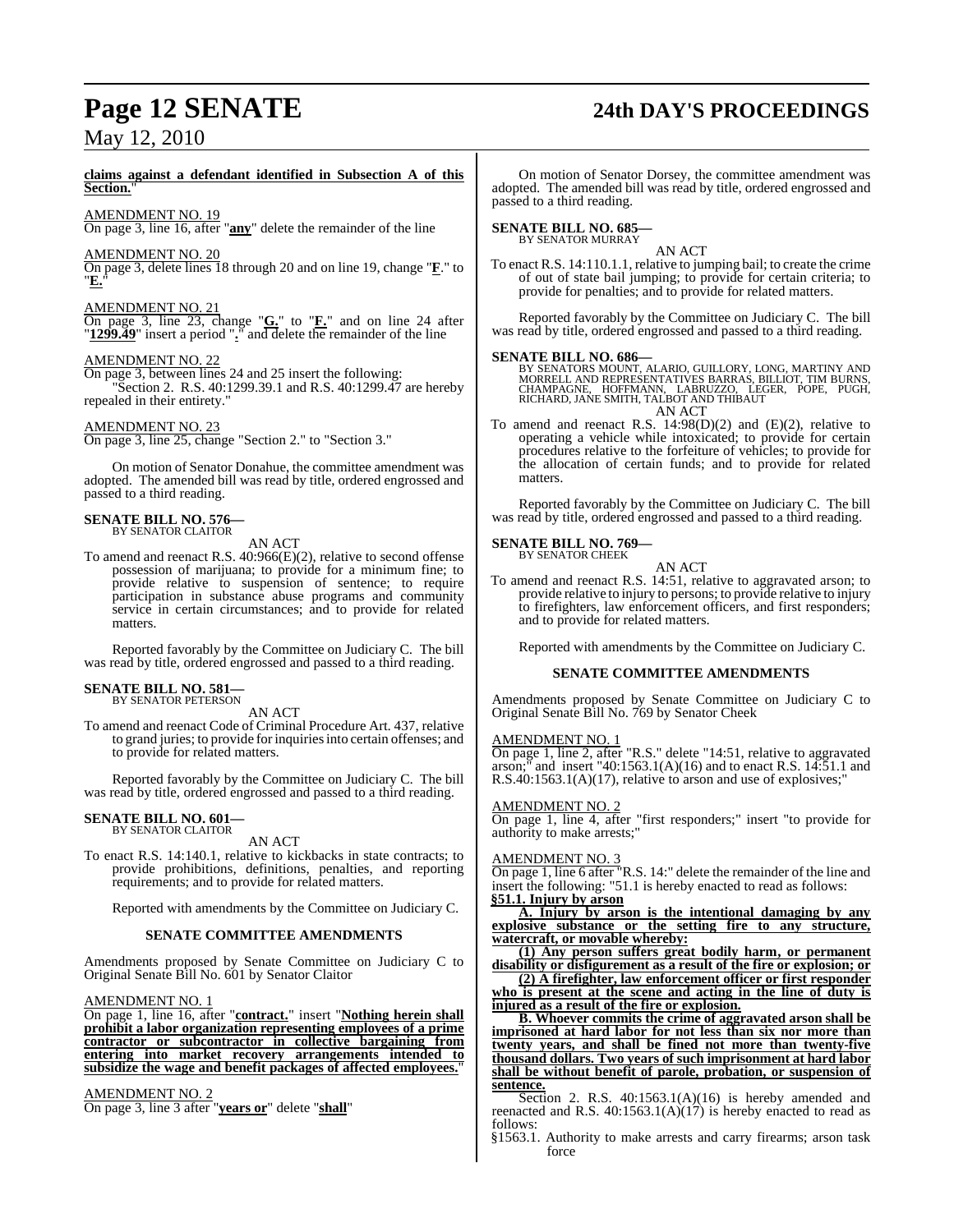# **24th DAY'S PROCEEDINGS Page 13 SENATE**

# May 12, 2010

A. The fire marshal, the first assistant fire marshal, each deputy fire marshal, certified local authorities, and state or municipal arson investigators, while engaged in the performance of their duties as such, shall have the authority to investigate and cause the arrest of individuals suspected of having violated the following criminal laws:

#### \* \* \* **(16) R.S. 14.51.1, injury by arson**

(16) **(17)** Any other criminal laws making unlawful an attempt or conspiracy to commit the foregoing offenses. \* \* \*"

### AMENDMENT NO. 4

On page 1, delete lines 7 through 17 and on page 2, delete line 1

On motion of Senator Dorsey, the committee amendment was adopted. The amended bill was read by title, ordered engrossed and passed to a third reading.

### **SENATE BILL NO. 774—** BY SENATORS CLAITOR AND DORSEY

AN ACT

To amend and reenact Code of Criminal Procedure Article 912.1(A), relative to criminal procedure; to provide relative to the right to appeal in any case of conviction of a capital offense; to provide for notice of the right to waive such appeal; to provide for an effective date; and to provide for related matters.

Reported favorably by the Committee on Judiciary C. The bill was read by title, ordered engrossed and passed to a third reading.

#### **SENATE BILL NO. 786—** BY SENATOR QUINN

AN ACT

To enact R.S. 22:1892(E), relative to payment and adjustment of claims for policies other than life and health and accident; to provide for payment of claims in which an attorney and the insured have executed a contract granting an interest to the attorney in the subject matter of the claim; to provide for such interest to be superior to that of a loss payee; to provide for penalties; and to provide for related matters.

Reported with amendments by the Committee on Judiciary A.

### **SENATE COMMITTEE AMENDMENTS**

Amendments proposed by Senate Committee on Judiciary A to Original Senate Bill No. 786 by Senator Quinn

### AMENDMENT NO. 1

On page 1, delete lines 3 through 6 and insert "than life and health and accident; to provide relative to payment of certain claims; to provide certain procedures and conditions; to provide for penalties under certain circumstances; and to provide for related matters."

### AMENDMENT NO. 2

On page 1, line 14, after "**E.**" delete the remainder of the line and delete lines 15 through 17

### AMENDMENT NO. 3 On page 2, delete line 1

AMENDMENT NO. 4 On page 2, line 2, change "**(2)**" to "**(1)**"

### AMENDMENT NO. 5

On page 2, line 3, change "**deposited**" to "**received**"

### AMENDMENT NO. 6

On page 2, delete lines 4 through 6, and insert: "**receipt of such payment, endorse the check and remit the proceeds pursuant to law within thirty days of receipt.**"

### AMENDMENT NO. 7

On page 2, line 7, change "**(3)**" to "**(2)**"

### AMENDMENT NO. 8

On page 2, line 8, change "**attorney**" to "**insured**"

### AMENDMENT NO. 9

On page 2, line 9, change ''**attorney's privilege**" to "**proceeds to be remitted**"

On motion of Senator Donahue, the committee amendment was adopted. The amended bill was read by title, ordered engrossed and passed to a third reading.

### **House Bills and Joint Resolutions on Second Reading Reported by Committees**

### **HOUSE BILL NO. 48—** BY REPRESENTATIVE ANDERS

AN ACT

To amend and reenact R.S. 3:3553(B) and 3556, relative to the assessment on grain sorghum; to authorize the application for and receipt of national assessment funds; to suspend the state assessment; and to provide for related matters.

Reported favorably by the Committee on Agriculture, Forestry, Aquaculture, and Rural Development. The bill was read by title and referred to the Legislative Bureau.

## **HOUSE BILL NO. 242—** BY REPRESENTATIVE ANDERS

AN ACT

To enact R.S. 3:3816(7), relative to arborist licenses; to provide for the issuance of temporary arborist licenses by the commissioner; to provide for certain temporary arborist license requirements; and to provide for related matters.

Reported favorably by the Committee on Agriculture, Forestry, Aquaculture, and Rural Development. The bill was read by title and referred to the Legislative Bureau.

### **HOUSE BILL NO. 313—** BY REPRESENTATIVE GARY SMITH

AN ACT

To amend and reenact R.S. 3:2772(E)(introductory paragraph) and (G)(introductory paragraph), relative to kennel licenses; to provide for license fees; and to provide for related matters.

Reported favorably by the Committee on Agriculture, Forestry, Aquaculture, and Rural Development. The bill was read by title and referred to the Legislative Bureau.

### **HOUSE BILL NO. 430—** BY REPRESENTATIVE PUGH

AN ACT

To amend and reenact R.S. 3:730.8 and to enact R.S. 3:730.9, relative to the labeling of strawberries offered for sale; to provide for farm of origin labeling; to provide for rules and regulations; and to provide for related matters.

Reported favorably by the Committee on Agriculture, Forestry, Aquaculture, and Rural Development. The bill was read by title and referred to the Legislative Bureau.

### **HOUSE BILL NO. 576—** BY REPRESENTATIVE MILLS

AN ACT

To amend and reenact R.S. 3:2731 and 2778 and to repeal R.S. 3:2733 through 2737, relative to the regulation by local authorities of dogs; to provide for the adoption of ordinances; to provide for the imposition of fees and fines; to provide for the disposition of proceeds; and to provide for related matters.

Reported with amendments by the Committee on Agriculture, Forestry, Aquaculture, and Rural Development.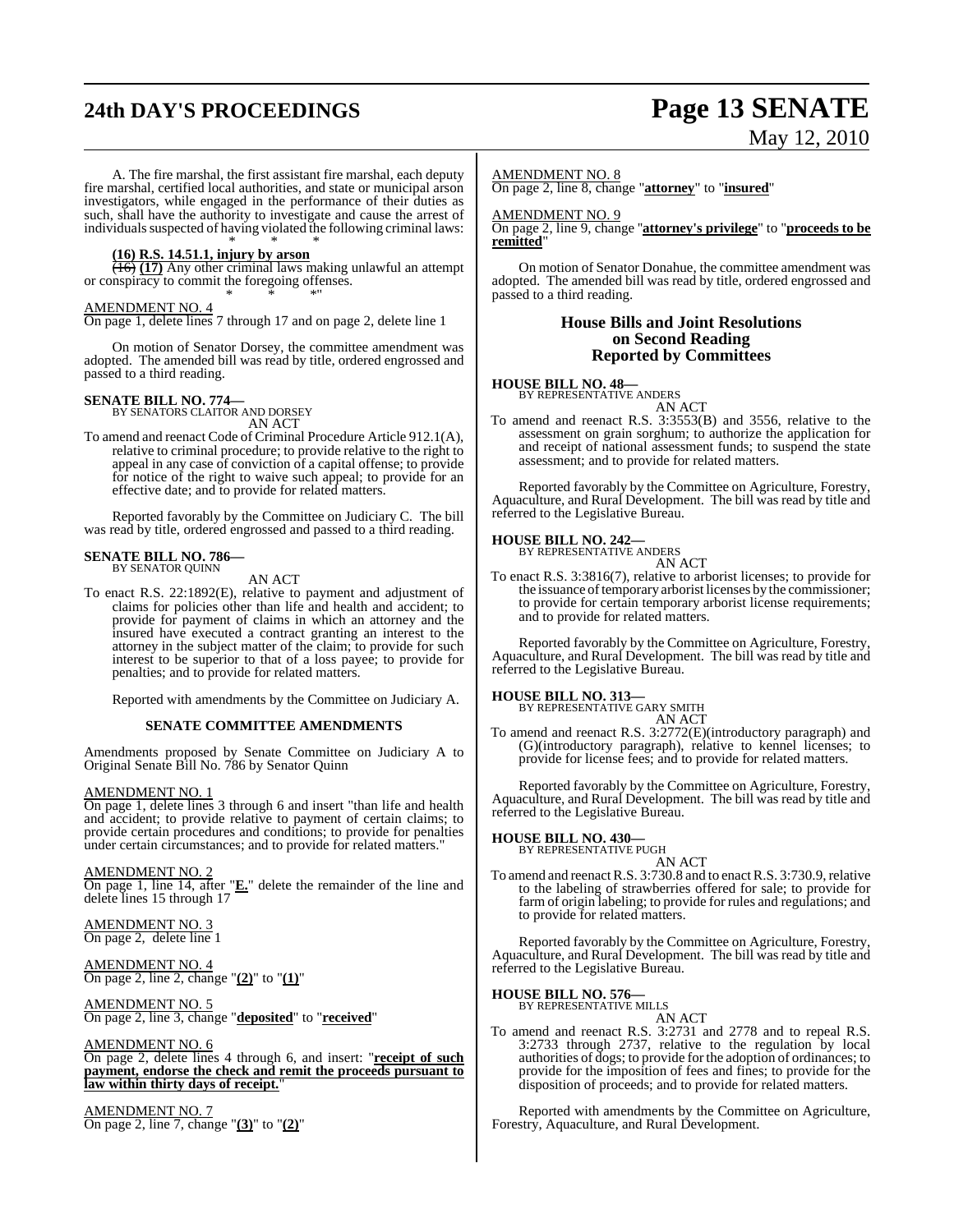## **Page 14 SENATE 24th DAY'S PROCEEDINGS**

### May 12, 2010

### **SENATE COMMITTEE AMENDMENTS**

Amendments proposed by Senate Committee on Agriculture, Forestry, Aquaculture, and Rural Development to Engrossed House Bill No. 576 by Representative Mills

### AMENDMENT NO. 1

On page 1, line 5, after "proceeds;" insert "to repeal the requirement that license fees be credited to parish school funds; to repeal certain provisions related to home rule charter governments;

On motion of Senator Thompson, the committee amendment was adopted. The amended bill was read by title and referred to the Legislative Bureau.

#### **HOUSE BILL NO. 891—** BY REPRESENTATIVE LAMBERT

AN ACT

To amend and reenact R.S.  $36:231(C)(1)$ , to enact R.S.  $30:2011(D)(26)$ , and to repeal R.S.  $30:2011(C)(1)(b)$  and R.S. 36:238(C), relative to the offices within the Department of Environmental Quality; to provide for the purposes for the offices within the Department of Environmental Quality; to provide for the elimination of the office of environmental assessment; and to provide for related matters.

Reported favorably by the Committee on Environmental Quality. The bill was read by title and referred to the Legislative Bureau.

### **HOUSE BILL NO. 893—**

BY REPRESENTATIVE CHAMPAGNE AN ACT

To amend and reenact R.S. 30:2011(D)(3), 2014(A)(1), and  $2054(B)(2)(a)$ , relative to the authority to issue a regulatory permit; to provide for the authority of the secretary of the Department of Environmental Quality; to provide for the authority to issue a regulatory permit; and to provide for related matters.

Reported favorably by the Committee on Environmental Quality. The bill was read by title and referred to the Legislative Bureau.

### **HOUSE BILL NO. 894—**

BY REPRESENTATIVE CHAMPAGNE AN ACT

To amend and reenact R.S. 30:2154(B)(2)(a) and to enact R.S. 30:2154(B)(9), relative to regulatory permits; to authorize the secretary of the Department of Environmental Quality to develop regulatory permits for solid waste; to provide for limitations on such authority; to provide for delegation of authority; and to provide for related matters.

Reported with amendments by theCommittee on Environmental Quality.

### **SENATE COMMITTEE AMENDMENTS**

Amendments proposed by Senate Committee on Environmental Quality to Engrossed House Bill No. 894 by Representative Champagne

AMENDMENT NO. 1

On page 2, line 14, after "regulations" delete " $and$ " and insert a comma",

### AMENDMENT NO. 2

On page 2, line 15, after "Act" insert ", and all Federal Aviation Administration safety guidelines, rules, regulations, or recommendations

On motion of Senator Amedee, the committee amendment was adopted. The amended bill was read by title and referred to the Legislative Bureau.

### **HOUSE BILL NO. 1169—**

BY REPRESENTATIVE WHITE AN ACT

To enact R.S. 30:2060(O), relative to air quality; to provide for toxic air pollution standards and compliance; to provide for rules and regulations; and to provide for related matters.

Reported favorably by the Committee on Environmental Quality. The bill was read by title and referred to the Legislative Bureau.

### **Rules Suspended**

Senator Michot asked for and obtained a suspension of the rules to recommit a bill.

### **SENATE BILL NO. 417—** BY SENATOR MICHOT

AN ACT

To amend and reenact R.S. 39:15.1 and 15.3(B), to enact R.S. 39:15.2(E) and 15.7, and to repeal R.S. 39:140 through 143 and R.S. 39:1751 through 1755, relative to information technology; to transfer the authority and duties of the office of telecommunications management to the office of information technology; to repeal certain provisions relative to the office of telecommunications management; to provide for effectiveness; to provide for an effective date; and to provide for related matters.

Senator Michot moved to recommit the bill from the Committee on Senate and Governmental Affairs to the Committee on Finance.

Without objection, so ordered.

### **Rules Suspended**

Senator Michot asked for and obtained a suspension of the rules to recommit a bill.

### **HOUSE BILL NO. 591—**

BY REPRESENTATIVE ARNOLD

AN ACT To enact R.S. 6:969.24.1 and 969.24.2, relative to the Motor Vehicle Sales Finance Act; to prohibit any act that lessens or eliminates competition; to provide for exceptions; to prohibit a lender in a motor vehicle retail purchase from requiring a dealer to sell any insurance coverage, service, or product in order to secure preferential financing rates; and to provide for related matters.

Senator Michot moved to recommit the bill from the Committee on Finance to the Committee on Commerce, Consumer Protection, and International Affairs.

Without objection, so ordered.

### **Reconsideration**

The vote by which Senate Bill No. 389 failed to pass on Tuesday, May 11, 2010, was reconsidered.

### **SENATE BILL NO. 389—** BY SENATOR HEBERT

A JOINT RESOLUTION

Proposing to amend Article V, Section 15(B) of the Constitution of Louisiana, relative to judicial districts; to provide for the establishment of judicial districts; to provide for applicability; and to specify an election for submission of the proposition to electors and provide a ballot proposition.

On motion of Senator Hebert, the bill was read by title and returned to the Calendar, subject to call.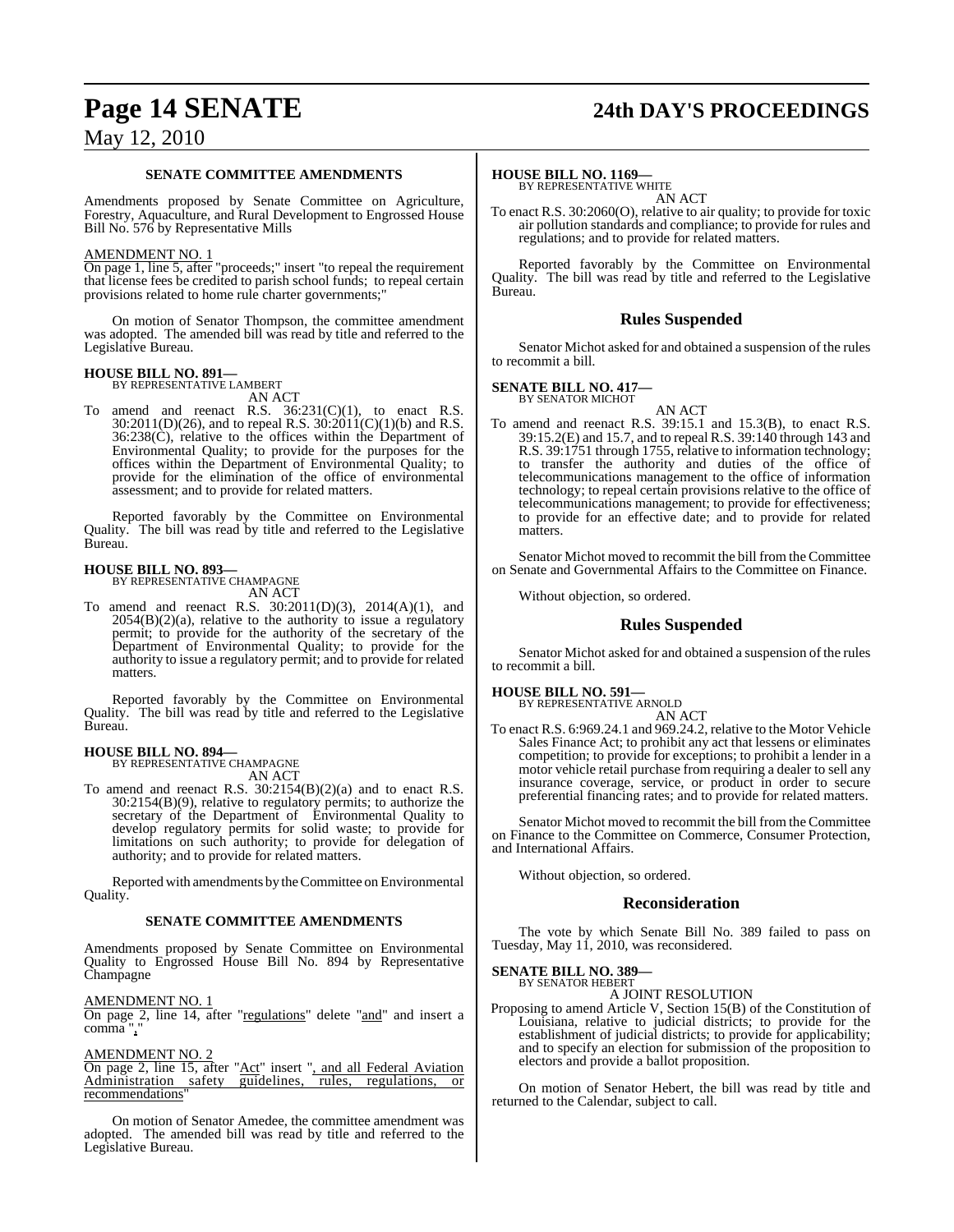# **24th DAY'S PROCEEDINGS Page 15 SENATE**

# May 12, 2010

### **Special Order of the Day 1**

**SENATE BILL NO. 348—** BY SENATOR MARIONNEAUX

AN ACT

To repeal R.S. 40:1300.256(B)(5) and (8), relative to prohibiting smoking in certain places; to provide for the removal of certain exemptions; and to provide for related matters.

### **Senator Broome in the Chair**

### **Floor Amendments**

Senator Morrish proposed the following amendments.

### **SENATE FLOOR AMENDMENTS**

Amendments proposed by Senator Morrish to Engrossed Senate Bill No. 348 by Senator Marionneaux

### AMENDMENT NO. 1

On page 1, line 5, after "40:1300.256(B)(5) and before "hereby" delete "and (8) are" and insert "is" and after "in" and before "entirety" delete "their" and insert "its"

### AMENDMENT NO. 2

On page 1, after line 5, insert the following:

"Section 2. R.S.  $40:1300.256(B)(8)$  is hereby repealed in its entirety.

Section 3. Section 2 of this Act shall not become effective until each Tribal-State Compact For The Conduct of Class III Gaming, entered into by an Indian tribe and the State pursuant to the Indian Gaming Regulatory Act (25 U.S.C. 2701 et seq.), contains provisions which prohibit smoking in any facility or establishment where Class III gaming activities, as defined by the Indian Gaming Regulatory Act, occur.

Section 4. Section 1, 3 and this Section of this Act shall become effective on August 15, 2010."

Senator Morrish moved adoption of the amendments.

Senator Marionneaux objected.

### **ROLL CALL**

The roll was called with the following result:

### YEAS

| Alario<br>Chabert<br>Duplessis<br>Guillory<br>Total - $10$                                              | Jackson<br>Martiny<br>Morrish<br>Murray<br><b>NAYS</b>                                                           | Smith<br>Walsworth                                                                          |
|---------------------------------------------------------------------------------------------------------|------------------------------------------------------------------------------------------------------------------|---------------------------------------------------------------------------------------------|
| Mr. President<br>Adley<br>Amedee<br>Appel<br><b>Broome</b><br>Cheek<br>Claitor<br>Donahue<br>Total - 24 | Dorsey<br>Erdey<br><b>Gautreaux B</b><br>Gautreaux N<br>Hebert<br>Heitmeier<br>Kostelka<br>Long<br><b>ABSENT</b> | Marionneaux<br>McPherson<br>Mount<br><b>Nevers</b><br>Peterson<br>Riser<br>Shaw<br>Thompson |
| Crowe<br>LaFleur                                                                                        | Michot<br>Morrell                                                                                                | Ouinn                                                                                       |

Total - 5

The Chair declared the amendments were rejected.

### **Mr. President in the Chair**

The bill was read by title. Senator Marionneaux moved the final passage of the bill.

### **ROLL CALL**

The roll was called with the following result:

### YEAS

Mr. President Erdey McPherson<br>Appel Gautreaux B Morrell Appel Gautreaux B Morrell Broome Gautreaux N Mount<br>Cheek Hebert Nevers Cheek Hebert Nevers Claitor Kostelka Peterson Crowe LaFleur<br>Donahue Long Donahue Long Thompson Total - 23 Adley Duplessis Morrish Alario Guillory Murray

Amedee Heitmeier Riser<br>Chabert Martiny Smith Total - 12

Marionneaux

NAYS

**Martiny** 

Walsworth

ABSENT

Jackson Quinn Total - 4

The Chair declared the bill was passed and ordered it sent to the House. Senator Marionneaux moved to reconsider the vote by which the bill was passed and laid the motion on the table.

### **Explanation of Vote**

Senator Michot stated he appeared as absent on the vote on Senate Bill No. 348. He intended to vote yea and asked that the Official Journal so state.

### **Explanation of Vote**

Senator Walsworth stated he appeared as absent on the vote on Senate Bill No. 348. He intended to vote yea and asked that the Official Journal so state.

### **Special Order of the Day 2**

**SENATE BILL NO. 334—** BY SENATOR MARIONNEAUX AN ACT To amend and reenact R.S. 40:1300.253(1) and to repeal R.S.

40:1300.256(B)(5), relative to prohibiting smoking in certain places; to provide for definitions; to provide relative to exceptions; and to provide for related matters.

On motion of Senator Marionneaux, the bill was read by title and returned to the Calendar, subject to call.

### **Senate Bills and Joint Resolutions on Third Reading and Final Passage**

**SENATE BILL NO. 477—** BY SENATOR N. GAUTREAUX

AN ACT

To amend and reenact R.S. 42:1124(A)(6), relative to financial disclosure; to provide disclosure requirements for certain public servants; and to provide for related matters.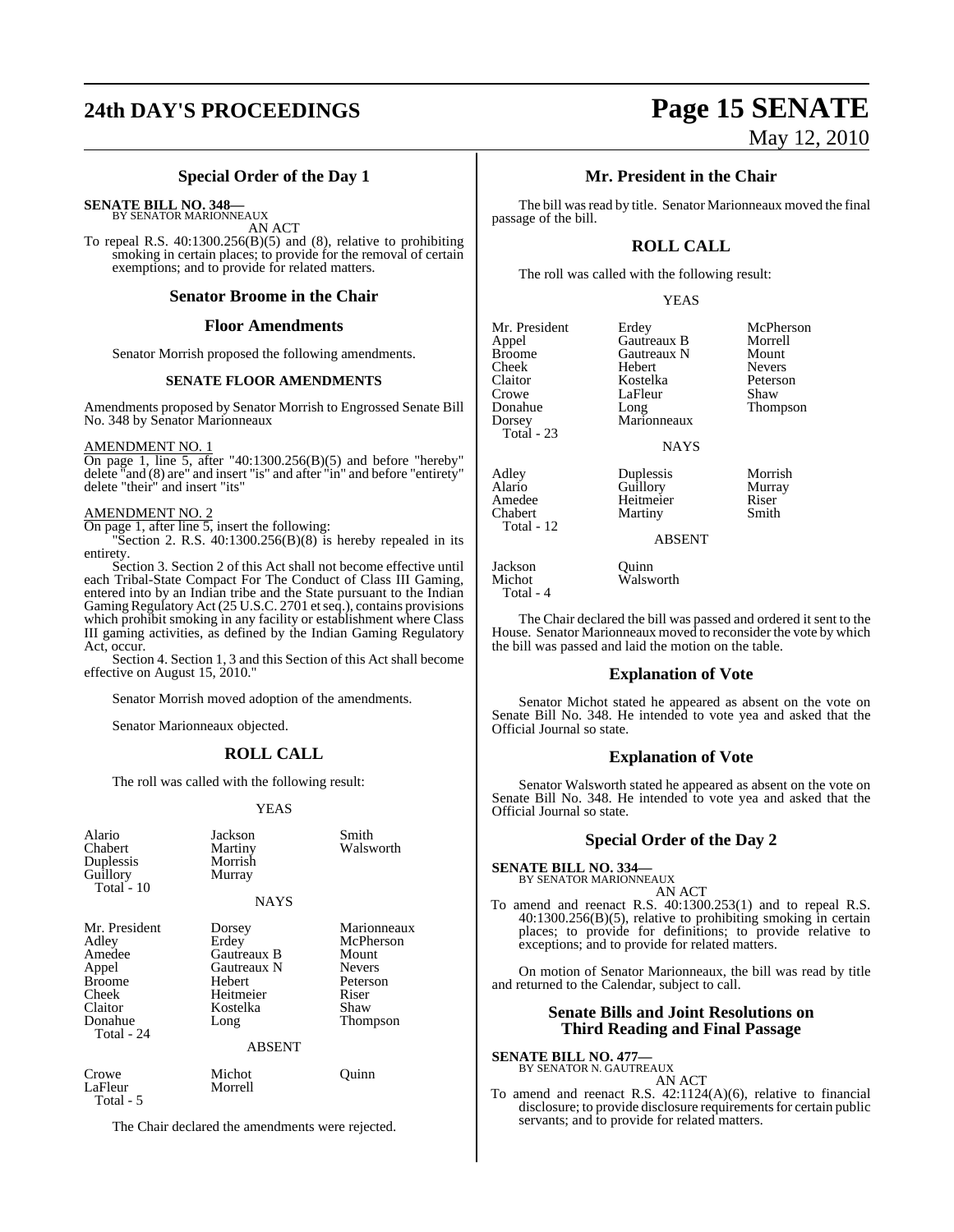### **Floor Amendments**

Senator Hebert proposed the following amendments.

### **SENATE FLOOR AMENDMENTS**

Amendments proposed by Senator Hebert to Engrossed Senate Bill No. 477 by Senator N. Gautreaux

AMENDMENT NO. 1 On page 1, line 12, after "**institutions,**" insert "**the executive director of the Louisiana State Racing Commission,**"

On motion of Senator Hebert, the amendments were adopted.

The bill was read by title. Senator N. Gautreaux moved the final passage of the amended bill.

### **ROLL CALL**

The roll was called with the following result:

### **YEAS**

| Mr. President | Erdey       | Morrell       |
|---------------|-------------|---------------|
| Adley         | Gautreaux B | Morrish       |
| Alario        | Gautreaux N | Mount         |
| Amedee        | Guillory    | Murray        |
| Appel         | Hebert      | <b>Nevers</b> |
| <b>Broome</b> | Heitmeier   | Peterson      |
| Chabert       | Kostelka    | Riser         |
| Cheek         | LaFleur     | Shaw          |
| Claitor       | Long        | Smith         |
| Crowe         | Marionneaux | Thompson      |
| Donahue       | Martiny     | Walsworth     |
| Dorsey        | McPherson   |               |
| Duplessis     | Michot      |               |
| Total - 37    |             |               |
|               | <b>NAYS</b> |               |
| Total - 0     |             |               |

#### ABSENT

Jackson Quinn Total - 2

The Chair declared the amended bill was passed, ordered reengrossed and sent to the House. Senator N. Gautreaux moved to reconsider the vote by which the bill was passed and laid the motion on the table.

### **SENATE BILL NO. 558—**

BY SENATOR WALSWORTH AND REPRESENTATIVE TUCKER AN ACT

To enact Chapter 27 of Title 25 of the Louisiana Revised Statutes of 1950, to be comprised of R.S. 25:1231 through 1237, and R.S. 36:209(Q); to create the Louisiana Bicentennial Commission; to provide for membership of the commission and its operation; to provide relative to powers, duties, and activities of the commission; to provide relative to funds and property of the commission; to provide for termination of the commission; and to provide for related matters.

The bill was read by title. Senator Walsworth moved the final passage of the bill.

### **ROLL CALL**

The roll was called with the following result:

### YEAS

Mr. President Erdey Michot<br>Adley Gautreaux B Morrell Gautreaux B

## **Page 16 SENATE 24th DAY'S PROCEEDINGS**

| Alario<br>Amedee<br>Appel<br><b>Broome</b><br>Chabert<br>Cheek<br>Crowe<br>Donahue<br>Dorsey<br>Duplessis<br>Total - $36$ | Gautreaux N<br>Guillory<br>Hebert<br>Heitmeier<br>Kostelka<br>LaFleur<br>Long<br>Marionneaux<br>Martiny<br>McPherson<br><b>NAYS</b> | Morrish<br>Mount<br>Murray<br><b>Nevers</b><br>Peterson<br>Riser<br>Shaw<br>Smith<br>Thompson<br>Walsworth |
|---------------------------------------------------------------------------------------------------------------------------|-------------------------------------------------------------------------------------------------------------------------------------|------------------------------------------------------------------------------------------------------------|
| Claitor<br>Total - 1                                                                                                      | <b>ABSENT</b>                                                                                                                       |                                                                                                            |

Jackson Quinn Total - 2

The Chair declared the bill was passed and ordered it sent to the House. Senator Walsworth moved to reconsider the vote by which the bill was passed and laid the motion on the table.

### **SENATE BILL NO. 615—**

BY SENATOR MARTINY

AN ACT To amend and reenact R.S. 18:49.1(C), 1461, 1462, 1463(F), 1465(B), 1467, and 1468(C) and to enact R. S. 18:49.1(D), 1459, 1461.2, 1461.3, 1461.4, 1461.5, 1461.6, 1461.7 and 1461.8, and to repeal R.S. 14:118(A)(1)(b), 119, and 352 and R.S. 18:1300.6, relative to the election code; to provide relative to certain election offenses, to provide for definitions; to provided for penalties; and to provide for related matters.

On motion of Senator Martiny, the bill was read by title and returned to the Calendar, subject to call.

### **SENATE BILL NO. 652—** BY SENATOR HEBERT

AN ACT To amend and reenact R.S. 18:1299.1, relative to elections; to provide that any question or proposition to be voted on must also include a question in simple language directed to the voter with regard to the passage or rejection of the proposition; and to provide for related matters.

### **Floor Amendments**

Senator Hebert proposed the following amendments.

### **SENATE FLOOR AMENDMENTS**

Amendments proposed by Senator Hebert to Original Senate Bill No. 652 by Senator Hebert

### AMENDMENT NO. 1

On page 1, line 8, after "1299.1." delete the remainder of the line and insert "Statement of question **Question** or proposition to be voted on; statement length"

AMENDMENT NO. 2 On page 1, delete line 9 through 17

### AMENDMENT NO. 3

On page 2 delete lines1 through 10 and insert the following:

"A. The preparation of the statement of any **a** question or proposition to be submitted to the voters at an election shall be the responsibility of the governing authority or other entity calling the election or submitting the question or proposition. The statement of the proposition shall also include a simple and unbiased concise summary in easily understood language which sets forth the substance of the proposition **be comprised of simple, unbiased, concise, and easily understood language and be in the form of a question**. The statement of the proposition, including the summary,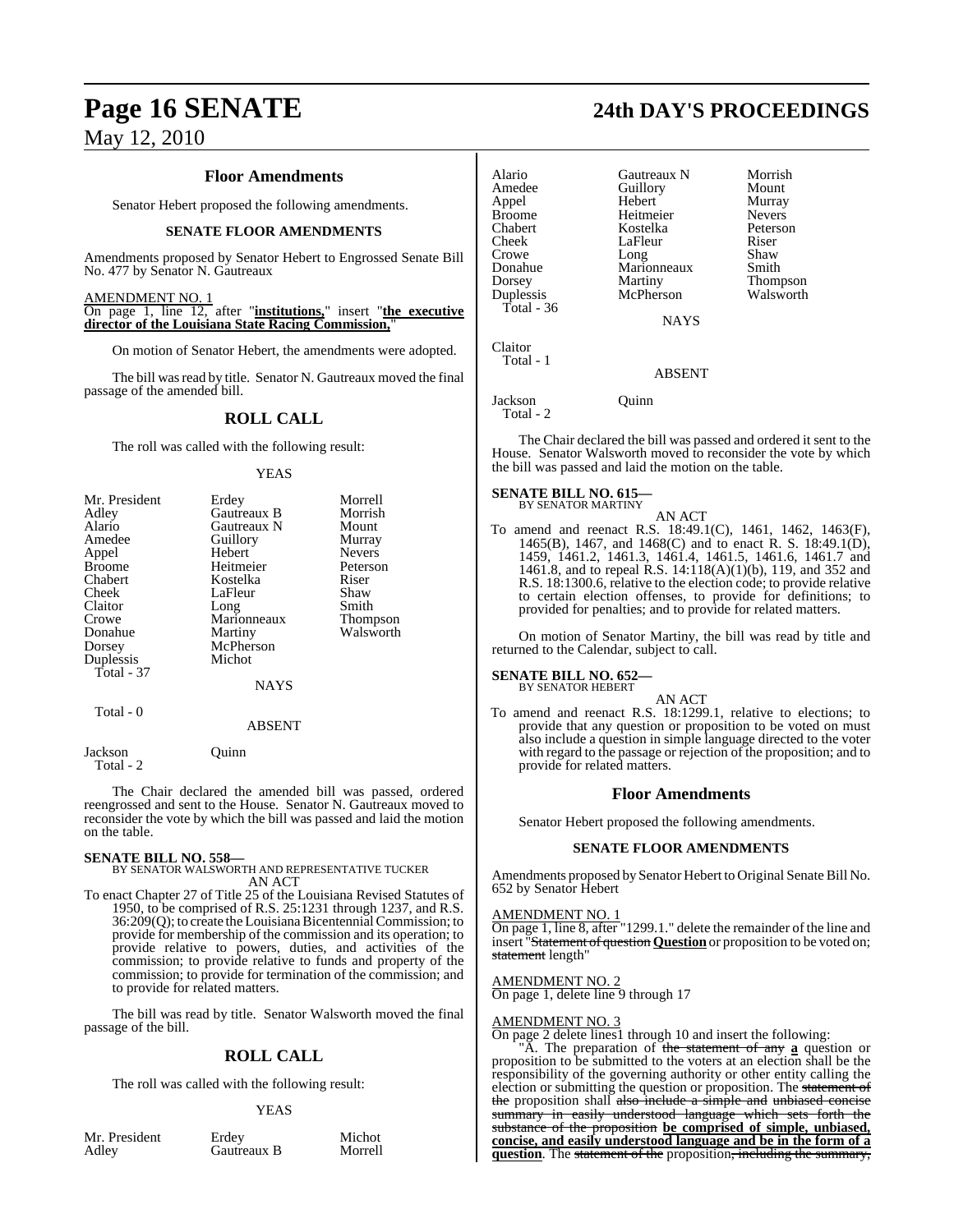# **24th DAY'S PROCEEDINGS Page 17 SENATE**

shall not exceed four two hundred words in length. Such summary shall be placed at the beginning of the statement of the proposition.

B. The secretary of state shall be responsible for ensuring that the statement of the proposition contains the summary as provided in

Subsection A **complies with the requirements** of this Section."

AMENDMENT NO. 4 On page 2, after line 10, insert

"Section 2. This Act shall become effective January 1, 2011."

On motion of Senator Hebert, the amendments were adopted.

The bill was read by title. Senator Hebert moved the final passage of the amended bill.

### **ROLL CALL**

The roll was called with the following result:

### YEAS

| Mr. President<br>Adley<br>Alario<br>Amedee<br>Appel<br><b>Broome</b><br>Chabert<br>Cheek<br>Crowe<br>Donahue<br>Dorsey<br>Total $-32$ | Duplessis<br>Erdey<br>Gautreaux B<br>Gautreaux N<br>Guillory<br>Hebert<br>Heitmeier<br>Long<br>Marionneaux<br>Martiny<br>McPherson<br><b>NAYS</b> | Morrell<br>Morrish<br>Mount<br>Murray<br><b>Nevers</b><br>Peterson<br>Riser<br>Shaw<br>Smith<br>Thompson |
|---------------------------------------------------------------------------------------------------------------------------------------|---------------------------------------------------------------------------------------------------------------------------------------------------|----------------------------------------------------------------------------------------------------------|
| Claitor<br>Total - 1                                                                                                                  | ABSENT                                                                                                                                            |                                                                                                          |

### Jackson LaFleur Quinn Walsworth

The Chair declared the amended bill was passed, ordered reengrossed and sent to the House. Senator Hebert moved to reconsider the vote by which the bill was passed and laid the motion on the table.

### **SENATE BILL NO. 687—** BY SENATOR HEBERT

Total - 6

AN ACT

To amend and reenact R.S. 45:200.4, relative to public carrier vehicle insurance; to increase the minimum amount of insurance for property damage; and to provide for related matters.

### **Floor Amendments**

Senator Marionneaux sent up floor amendments.

### **SENATE FLOOR AMENDMENTS**

Amendments proposed by Senator Marionneaux on behalf of the Legislative Bureau to Engrossed Senate Bill No. 687 by Senator Hebert

### AMENDMENT NO. 1

On page 1, line 11, following "state." and before "insurance" change "Said" to "The"

### AMENDMENT NO. 2

On page 1, line 14, following "to" and before "limit" change "said" to "the"

# May 12, 2010

On motion of Senator Marionneaux, the amendments were adopted.

The bill was read by title. Senator Hebert moved the final passage of the amended bill.

### **ROLL CALL**

The roll was called with the following result:

YEAS

Mr. President Duplessis Morrish<br>Adley Erdey Mount Adley Erdey Mount Alario Gautreaux B Murray Amedee Guillory<br>Appel Hebert Appel Hebert Peterson Chabert LaFleur Shaw<br>Cheek Long Smith Cheek Long Smith<br>Crowe Marionneaux Thompson Crowe Marionneaux Thompson<br>
Donahue Martiny Walsworth **Martiny** Dorsey McPherson Total - 32 Total - 0 Claitor **Kostelka** Quinn<br>
Gautreaux N Michot

Heitmeier Riser<br>LaFleur Shaw

**NAYS** 

ABSENT

Gautreaux N Michot<br>Jackson Morrell Jackson Total - 7

The Chair declared the amended bill was passed, ordered reengrossed and sent to the House. Senator Hebert moved to reconsider the vote by which the bill was passed and laid the motion on the table.

### **SENATE BILL NO. 705—** BY SENATOR DONAHUE

AN ACT

To amend and reenact R.S. 22:1000(A)(1), relative to health and accident insurance; to provide for group policies issued to trusts for multiple associations; to provide for coverage involving such associations and their members and employees; and to provide for related matters.

The bill was read by title. Senator Donahue moved the final passage of the bill.

### **ROLL CALL**

The roll was called with the following result:

### YEAS

|  | Amedee<br>Guillory<br>Hebert<br>Appel<br><b>Broome</b><br>Chabert<br>Cheek<br>Claitor<br>Crowe<br>Long<br>Donahue<br>Dorsey<br>Duplessis<br>Total - 38 | Heitmeier<br>Jackson<br>Kostelka<br>LaFleur<br>Marionneaux<br>Martiny<br>McPherson | Murray<br><b>Nevers</b><br>Peterson<br>Riser<br>Shaw<br>Smith<br>Thompson<br>Walsworth |
|--|--------------------------------------------------------------------------------------------------------------------------------------------------------|------------------------------------------------------------------------------------|----------------------------------------------------------------------------------------|
|--|--------------------------------------------------------------------------------------------------------------------------------------------------------|------------------------------------------------------------------------------------|----------------------------------------------------------------------------------------|

**NAYS** 

Total - 0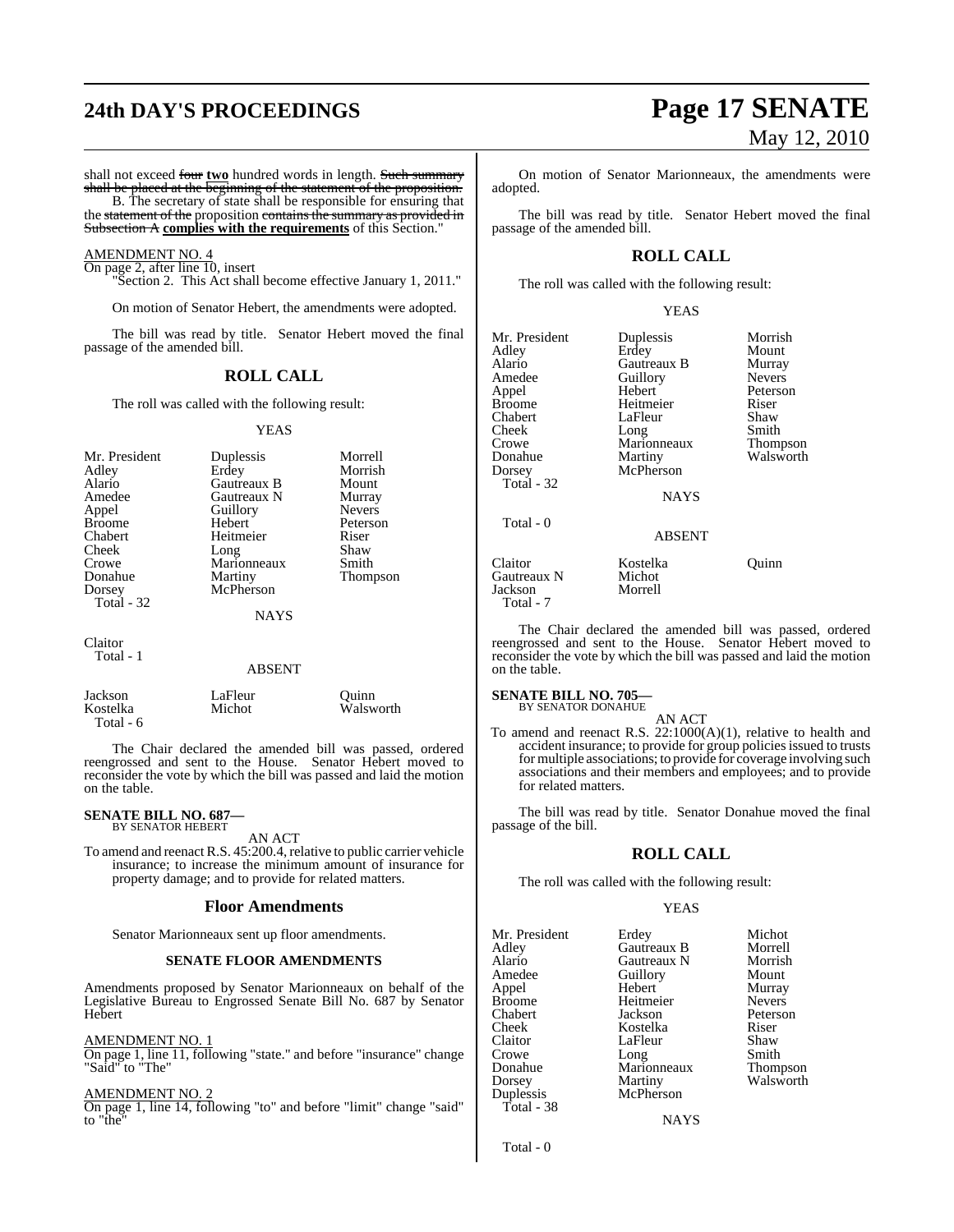# **Page 18 SENATE 24th DAY'S PROCEEDINGS**

## May 12, 2010

### ABSENT

**Ouinn** 

Total - 1

The Chair declared the bill was passed and ordered it sent to the House. Senator Donahue moved to reconsider the vote by which the bill was passed and laid the motion on the table.

#### **SENATE BILL NO. 722—** BY SENATOR APPEL

AN ACT

To amend and reenact R.S. 42:1158(A)(2)(d), relative to the Board of Ethics computerized data management system; to require that campaign finance disclosure reports required to be filed electronically with the board are able to be searched by the public by the names of campaign contributors; and to provide for related matters.

The bill was read by title. Senator Appel moved the final passage of the bill.

### **ROLL CALL**

The roll was called with the following result:

### YEAS

| Mr. President | Erdey       | Michot          |  |
|---------------|-------------|-----------------|--|
| Adley         | Gautreaux B | Morrell         |  |
| Alario        | Gautreaux N | Morrish         |  |
| Amedee        | Guillory    | Mount           |  |
| Appel         | Hebert      | Murray          |  |
| <b>Broome</b> | Heitmeier   | <b>Nevers</b>   |  |
| Chabert       | Jackson     | Peterson        |  |
| Cheek         | Kostelka    | Riser           |  |
| Claitor       | LaFleur     | Shaw            |  |
| Crowe         | Long        | Smith           |  |
| Donahue       | Marionneaux | <b>Thompson</b> |  |
| Dorsey        | Martiny     | Walsworth       |  |
| Duplessis     | McPherson   |                 |  |
| Total - 38    |             |                 |  |
|               | <b>NAYS</b> |                 |  |
| Total - 0     |             |                 |  |
|               | ABSENT      |                 |  |

Quinn Total - 1

The Chair declared the bill was passed and ordered it sent to the House. Senator Appel moved to reconsider the vote by which the bill was passed and laid the motion on the table.

### **SENATE BILL NO. 732—** BY SENATOR HEBERT

AN ACT

To enact R.S. 22:1880, relative to health insurance; to provide for balance billing disclosure; to provide for definitions; to provide with respect to health insurance issuer, facility, and facilitybased physician disclosure; and to provide for related matters.

### **Floor Amendments**

Senator Marionneaux sent up floor amendments.

### **SENATE FLOOR AMENDMENTS**

Amendments proposed by Senator Marionneaux on behalf of the Legislative Bureau to Engrossed Senate Bill No. 732 by Senator Hebert

AMENDMENT NO. 1

On page 2, line 12, following "**limited to the**" and before "**or insured's**" change "**enrollee**" to "**enrollee's**"

#### AMENDMENT NO. 2

On page 2, line 12, following "**coinsurance**" and before "**or**" insert "**,**"

AMENDMENT NO. 3 On page 2, line 23, following "**DEDUCTIBLES**" insert "**,**"

### AMENDMENT NO. 4

On page 3, line 19, following "**shall**" and before "**:**" delete "**provide all of the following items**"

AMENDMENT NO. 5 On page 3, line 20, following "**(1)**" and before "**written**" change "**A**" to "**Provide a**"

AMENDMENT NO. 6 On page 3, lines 21-22, following "**regarding**" and before "**services**" change "**non-emergency**" to "**nonemergency**"

AMENDMENT NO. 7 On page 4, line 5, following "**DEDUCTIBLES**" insert "**,**"

#### AMENDMENT NO. 8

On page 4, line 11, following " $(2)$ " and before "**list**" change " $\mathbf{A}$ " to "**Provide a**"

AMENDMENT NO. 9

On page 4, line 14, following "**facility**" and before "**and inform**" delete "**;**"

On motion of Senator Marionneaux, the amendments were adopted.

The bill was read by title. Senator Hebert moved the final passage of the amended bill.

### **ROLL CALL**

The roll was called with the following result:

### YEAS

| Mr. President<br>Adley<br>Alario<br>Amedee<br>Appel<br>Broome<br>Chabert<br>Cheek<br>Claitor<br>Donahue | Erdey<br>Gautreaux B<br>Gautreaux N<br>Guillory<br>Hebert<br>Heitmeier<br>Jackson<br>Kostelka<br>LaFleur<br>Long | McPherson<br>Morrell<br>Morrish<br>Mount<br>Murray<br><b>Nevers</b><br>Peterson<br>Riser<br>Shaw<br>Smith |
|---------------------------------------------------------------------------------------------------------|------------------------------------------------------------------------------------------------------------------|-----------------------------------------------------------------------------------------------------------|
|                                                                                                         |                                                                                                                  |                                                                                                           |
| Dorsey                                                                                                  | Marionneaux                                                                                                      | Thompson                                                                                                  |
| Duplessis                                                                                               | Martiny                                                                                                          | Walsworth                                                                                                 |
| Total - 36                                                                                              |                                                                                                                  |                                                                                                           |

**NAYS** 

Total - 0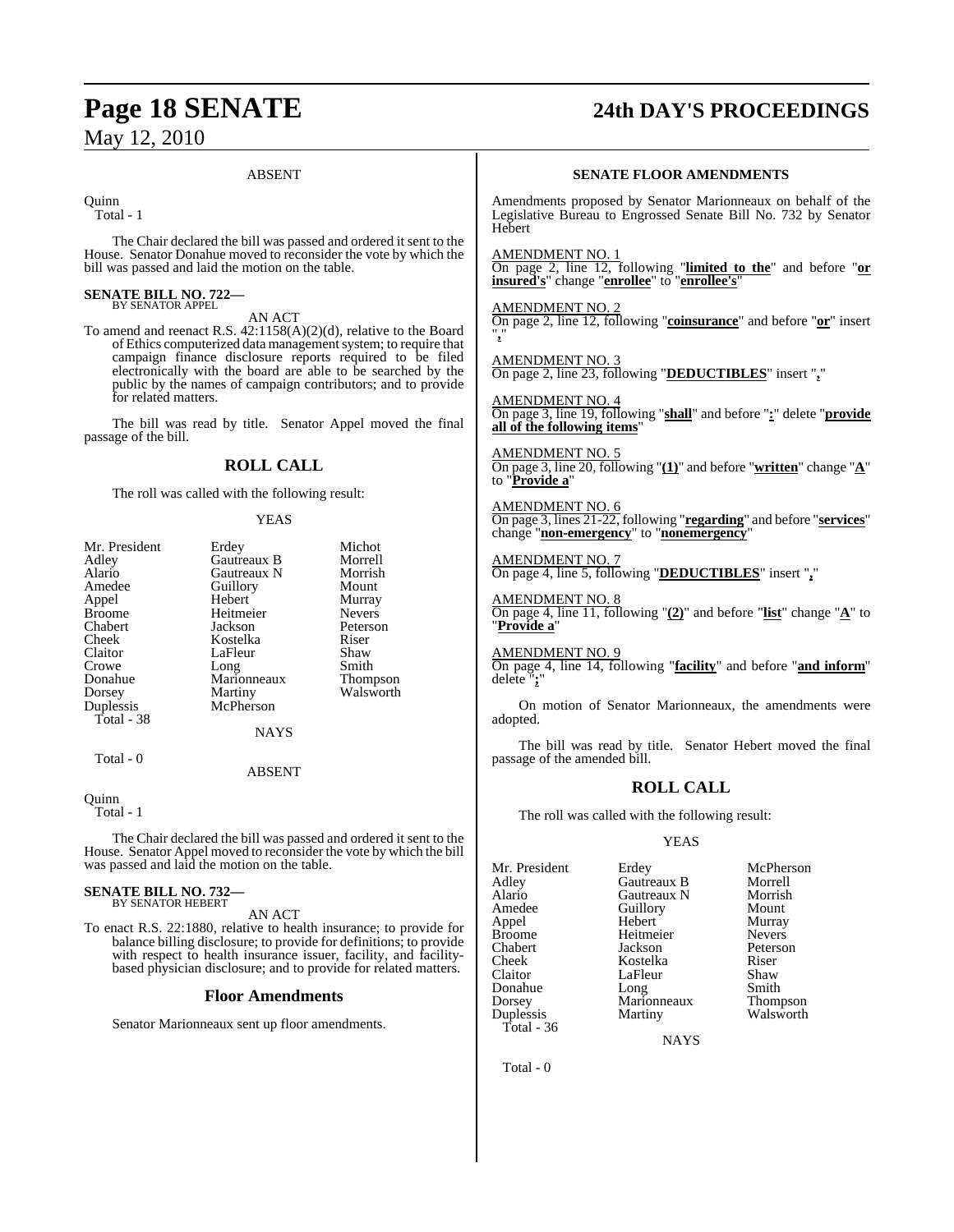## **24th DAY'S PROCEEDINGS Page 19 SENATE**

### ABSENT

Total - 3

Crowe Michot Quinn

The Chair declared the amended bill was passed, ordered reengrossed and sent to the House. Senator Hebert moved to reconsider the vote by which the bill was passed and laid the motion on the table.

**SENATE BILL NO. 47—** BY SENATOR CROWE

AN ACT

To amend and reenact Code of Criminal Procedure Article 895.1(F), relative to fees paid as a condition of probation; to provide for the allocation and use of fees credited to the Sex Offender Registry Technology Fund; and to provide for related matters.

### **Floor Amendments**

Senator Marionneaux sent up floor amendments.

#### **SENATE FLOOR AMENDMENTS**

Amendments proposed by Senator Marionneaux on behalf of the Legislative Bureau to Engrossed Senate Bill No. 47 by Senator **Crowe** 

AMENDMENT NO. 1 On page 3, line 1, following "**requirements of**" and before "**of this**" change "**Subparagraphs a**" to "**Subsubparagraphs (a) and (b)**"

AMENDMENT NO. 2 On page 3, line 2, before "**shall**" change "**Paragraph**" to "**Subparagraph**"

AMENDMENT NO. 3 On page 4, line 4, following "**in**" and before "**(a)**" change "**Subparagraphs**" to "**Subsubparagraphs**"

AMENDMENT NO. 4

On page 4, line 5, and before "**, the**" change "**Paragraph**" to "**Subparagraph**"

On motion of Senator Marionneaux, the amendments were adopted.

The bill was read by title. Senator Crowe moved the final passage of the amended bill.

### **ROLL CALL**

The roll was called with the following result:

YEAS

| Mr. President | Gautreaux B | Morrell       |
|---------------|-------------|---------------|
| Adley         | Gautreaux N | Morrish       |
| Alario        | Guillory    | Mount         |
| Amedee        | Hebert      | Murray        |
| Appel         | Heitmeier   | <b>Nevers</b> |
| Broome        | Jackson     | Peterson      |
| Chabert       | Kostelka    | Riser         |
| Cheek         | LaFleur     | Shaw          |
| Crowe         | Long        | Smith         |
| Donahue       | Marionneaux | Thompson      |
| Dorsey        | Martiny     | Walsworth     |
| Duplessis     | McPherson   |               |
| Erdey         | Michot      |               |
| Total - 37    |             |               |
|               | <b>NAYS</b> |               |
|               |             |               |

Total - 0

# May 12, 2010

#### ABSENT

Claitor Quinn

Total - 2

The Chair declared the amended bill was passed, ordered reengrossed and sent to the House. Senator Crowe moved to reconsider the vote by which the bill was passed and laid the motion on the table.

### **SENATE BILL NO. 299—**

BY SENATOR DONAHUE

AN ACT To enact R.S. 39:32(L) and R.S. 49:308.6, relative to state government services; to provide for a cost recovery budget request form; to provide for distribution of the form; to provide for an annual evaluation of certain fees; to provide relative to the development of a plan and schedule relative to the review of fees; to provide for an annual review and report of the findings of such review; to provide for an effective date; and to provide for related matters.

### **Floor Amendments**

Senator Marionneaux sent up floor amendments.

### **SENATE FLOOR AMENDMENTS**

Amendments proposed by Senator Marionneaux on behalf of the Legislative Bureau to Engrossed Senate Bill No. 299 by Senator Donahue

AMENDMENT NO. 1 On page 2, line 6, following "**activity**" and before "**the**" change "**. Report**" to "**; report**"

### AMENDMENT NO. 2

On page 2, line 7, following "**expenditures**" and before "**the**" change "**. Report**" to "**; report**"

### AMENDMENT NO. 3 On page 3, line 3, following "**Regents**" insert "**,**"

AMENDMENT NO. 4 On page 3, line 4, following "**governor**" and before "**shall**" insert "**,**"

AMENDMENT NO. 5

On page 3, line 12, following "**evaluation**" and before "**that**" insert "**that ensure**"

AMENDMENT NO. 6 On page 4, line 5, following "**2011**" and before "**and**" insert "**,**"

On motion of Senator Marionneaux, the amendments were adopted.

The bill was read by title. Senator Donahue moved the final passage of the amended bill.

### **ROLL CALL**

The roll was called with the following result:

LaFleur

### YEAS

Adley Gautreaux B Morrish Alario Gautreaux N Mount Appel Hebert Nevers Chabert Jackson Riser

Mr. President Erdey Morrell<br>Adley Gautreaux B Morrish Amedeu<br>
Amedeu<br>
Amedeu<br>
Amedeu<br>
Nevers Heitmeier Peters<br>
Jackson Riser Cheek Kostelka Shaw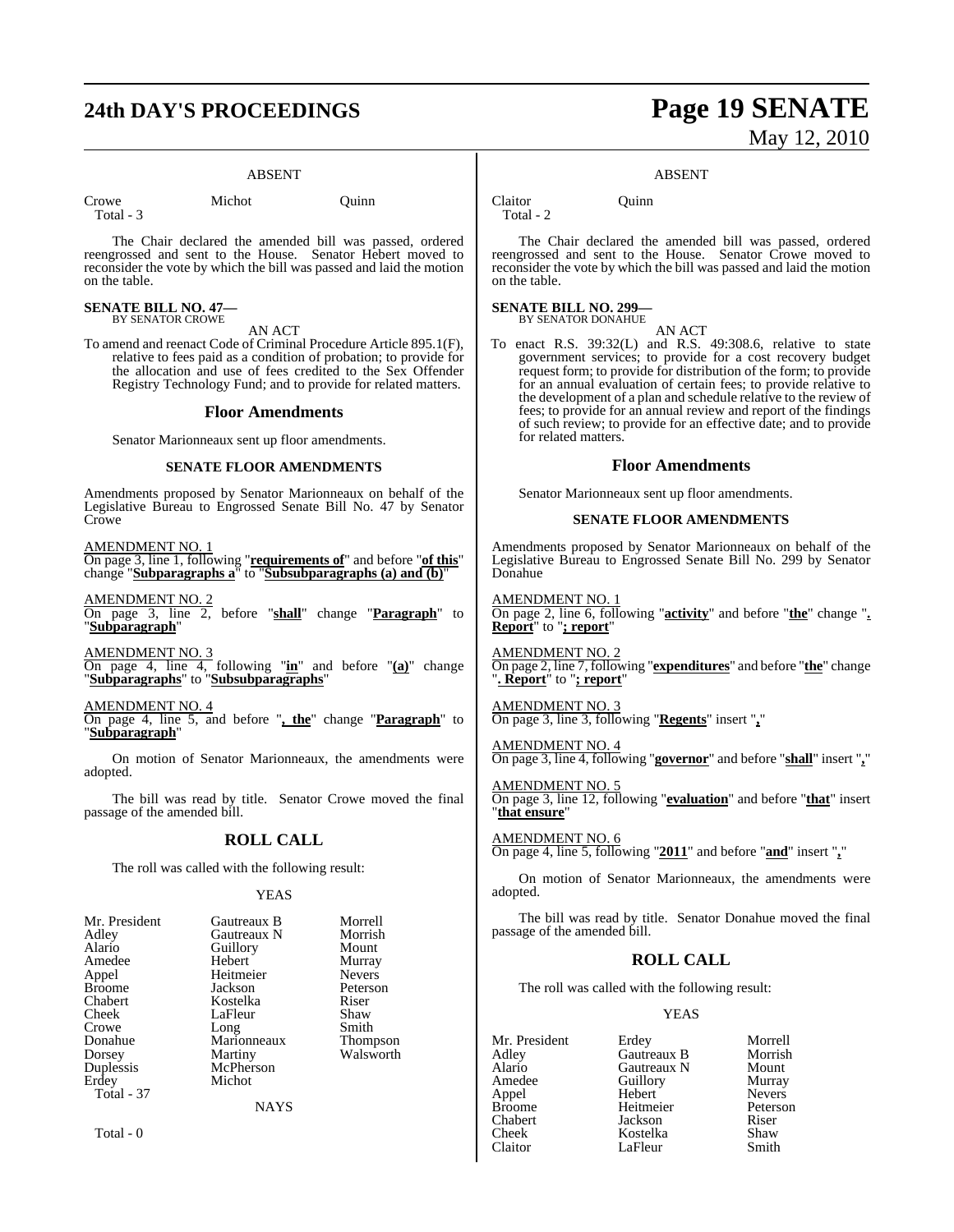| Crowe<br>Donahue                                                                                                                                                                          | Long<br>Marionneaux                         | Thompson<br>Walsworth                                                                                                                                                                     | <b>Senator Broome in the O</b>                                                                                                                                                                                                                                                                                                |
|-------------------------------------------------------------------------------------------------------------------------------------------------------------------------------------------|---------------------------------------------|-------------------------------------------------------------------------------------------------------------------------------------------------------------------------------------------|-------------------------------------------------------------------------------------------------------------------------------------------------------------------------------------------------------------------------------------------------------------------------------------------------------------------------------|
| Dorsey<br>Duplessis<br>Total - $37$                                                                                                                                                       | McPherson<br>Michot                         |                                                                                                                                                                                           | <b>SENATE BILL NO. 395-</b><br>BY SENATOR N. GAUTREAUX                                                                                                                                                                                                                                                                        |
| Total - 0<br>Martiny<br>Total - 2                                                                                                                                                         | <b>NAYS</b><br>ABSENT<br>Quinn              |                                                                                                                                                                                           | <b>AN ACT</b><br>To enact Subpart G of Part IV of Chapter<br>Louisiana Revised Statutes of 1950, to 1<br>33:140.110 through 140.118, relative to<br>provide for the district's boundaries in<br>parishes and for purpose, governance, an<br>relative to the district's governing board's p<br>to provide for related matters. |
|                                                                                                                                                                                           |                                             | The Chair declared the amended bill was passed, ordered                                                                                                                                   | <b>Floor Amendments</b>                                                                                                                                                                                                                                                                                                       |
| on the table.                                                                                                                                                                             |                                             | reengrossed and sent to the House. Senator Donahue moved to<br>reconsider the vote by which the bill was passed and laid the motion                                                       | Senator Marionneaux sent up floor amen-                                                                                                                                                                                                                                                                                       |
| <b>SENATE BILL NO. 4-</b>                                                                                                                                                                 |                                             |                                                                                                                                                                                           | <b>SENATE FLOOR AMENDM</b>                                                                                                                                                                                                                                                                                                    |
| <b>BY SENATOR MURRAY</b>                                                                                                                                                                  | AN ACT                                      | To enact R.S. 33:4883, relative to the exercise of police powers by                                                                                                                       | Amendments proposed by Senator Marionne<br>Legislative Bureau to Engrossed Senate Bill N<br>Gautreaux                                                                                                                                                                                                                         |
| for related matters.                                                                                                                                                                      |                                             | local governmental subdivisions; to authorize parish and<br>municipal governing authorities to adopt ordinances regulating<br>the backwash and drainage of swimming pools; and to provide | <b>AMENDMENT NO. 1</b><br>On page 2, lines 6-7, following " <i>immunities</i> "<br>the rights, powers, privileges, and immuniti                                                                                                                                                                                               |
| passage of the bill.                                                                                                                                                                      |                                             | The bill was read by title. Senator Murray moved the final                                                                                                                                | <b>AMENDMENT NO. 2</b><br>On page 2, line 12, following " <b>pursuant</b> " and<br>"hereto" to "to this Section'                                                                                                                                                                                                              |
| <b>ROLL CALL</b><br>The roll was called with the following result:                                                                                                                        |                                             | <b>AMENDMENT NO. 3</b><br>On page 3, line 2, following " $Twin$ " and                                                                                                                     |                                                                                                                                                                                                                                                                                                                               |
|                                                                                                                                                                                           | <b>YEAS</b>                                 |                                                                                                                                                                                           | "Parish"                                                                                                                                                                                                                                                                                                                      |
| Mr. President<br>Adley<br>Alario                                                                                                                                                          | Erdey<br>Gautreaux B<br>Guillory            | Morrell<br>Morrish<br>Mount                                                                                                                                                               | AMENDMENT NO. 4<br>On page 3, line 26, following "this" and b<br>"Section" to "Subparagraph"                                                                                                                                                                                                                                  |
| Amedee<br>Appel<br><b>Broome</b><br>Chabert                                                                                                                                               | Hebert<br>Heitmeier<br>Jackson<br>Kostelka  | Murray<br>Peterson<br>Riser<br>Shaw                                                                                                                                                       | <b>AMENDMENT NO. 5</b><br>On page 4, lines 7-8, following "not" and before<br>"be pecuniarily interested" to "have a pecun                                                                                                                                                                                                    |
| Cheek<br>Claitor<br>Crowe<br>Dorsey                                                                                                                                                       | LaFleur<br>Long<br>Marionneaux<br>McPherson | Smith<br>Thompson<br>Walsworth                                                                                                                                                            | <b>AMENDMENT NO. 6</b><br>On page 4, line 13, following " <b>purposes</b> ," ch<br>not limited to," to "including but not limited                                                                                                                                                                                             |
| Duplessis<br>Total - 34                                                                                                                                                                   | Michot<br><b>NAYS</b>                       |                                                                                                                                                                                           | <b>AMENDMENT NO. 7</b><br>On page 4, line 14, following "this" cl<br>"Subsection"                                                                                                                                                                                                                                             |
| Gautreaux N<br>Total - 1                                                                                                                                                                  | ABSENT                                      |                                                                                                                                                                                           | <b>AMENDMENT NO. 8</b><br>On page 4, line 21, before "the "change "inclu<br>to," to "including but not limited to"                                                                                                                                                                                                            |
| Donahue<br>Martiny<br>Total - 4                                                                                                                                                           | <b>Nevers</b><br>Quinn                      |                                                                                                                                                                                           | <b>AMENDMENT NO. 9</b><br>On page 5, lines 16, following "of" delete "the<br>before ", R.S. 33:1321 change "services I<br>Services Law"                                                                                                                                                                                       |
| The Chair declared the bill was passed and ordered it sent to the<br>House. Senator Murray moved to reconsider the vote by which the<br>bill was passed and laid the motion on the table. |                                             | <b>AMENDMENT NO. 10</b><br>On page 6, line 20, change "said" to "such"                                                                                                                    |                                                                                                                                                                                                                                                                                                                               |
| <b>SENATE BILL NO. 365-</b><br><b>BY SENATOR MICHOT</b>                                                                                                                                   | AN ACT                                      |                                                                                                                                                                                           | <b>AMENDMENT NO. 11</b><br>On page 6, line 25, change "said" to "the"                                                                                                                                                                                                                                                         |
|                                                                                                                                                                                           |                                             | To enact R.S. 39:1701.1, relative to procurement; to provide relative                                                                                                                     | A MENIDMENT NO 12                                                                                                                                                                                                                                                                                                             |

 $\mathbf l$ 

to cooperative purchasing; to provide for a survey and report of cooperative purchasing; and to provide for related matters.

On motion of Senator Michot, the bill was read by title and returned to the Calendar, subject to call.

# **Page 20 SENATE 24th DAY'S PROCEEDINGS**

### **Senator Broome in the Chair**

r 1 of Title 33 of the be comprised of R.S. <sup>13</sup>:13:140.110 to railroad districts; to Vermilion and Iberia and funding; to provide powers and duties; and

endments.

### **MENTS**

eaux on behalf of the No. 395 by Senator N.

On page 2, lines 6-7, following "**immunities**" delete "**granted all of the rights, powers, privileges, and immunities**"

d before "**shall**" change

d before "**Port**" insert

before "shall" change

fore "**directly**" change **b** *interest*"

change "<mark>including, but</mark><br>ed to" **not limited to,**" to "**including but not limited to**"

change "**Subpart**" to

On page 4, line 21, before "**the**"change "**including, but not limited**

On page 5, lines 16, following "**of**" delete "**the local**" and on line 17 before "**, R.S. 33:1321**"change "**services law**" to "**The Local**

AMENDMENT NO. 12 On page 8, line 2, following "**Regulatory**" and before "**Act**" insert "**Reform**"

AMENDMENT NO. 13 On page 8, line 4, following "**include**" and before "**but**" delete "**,**"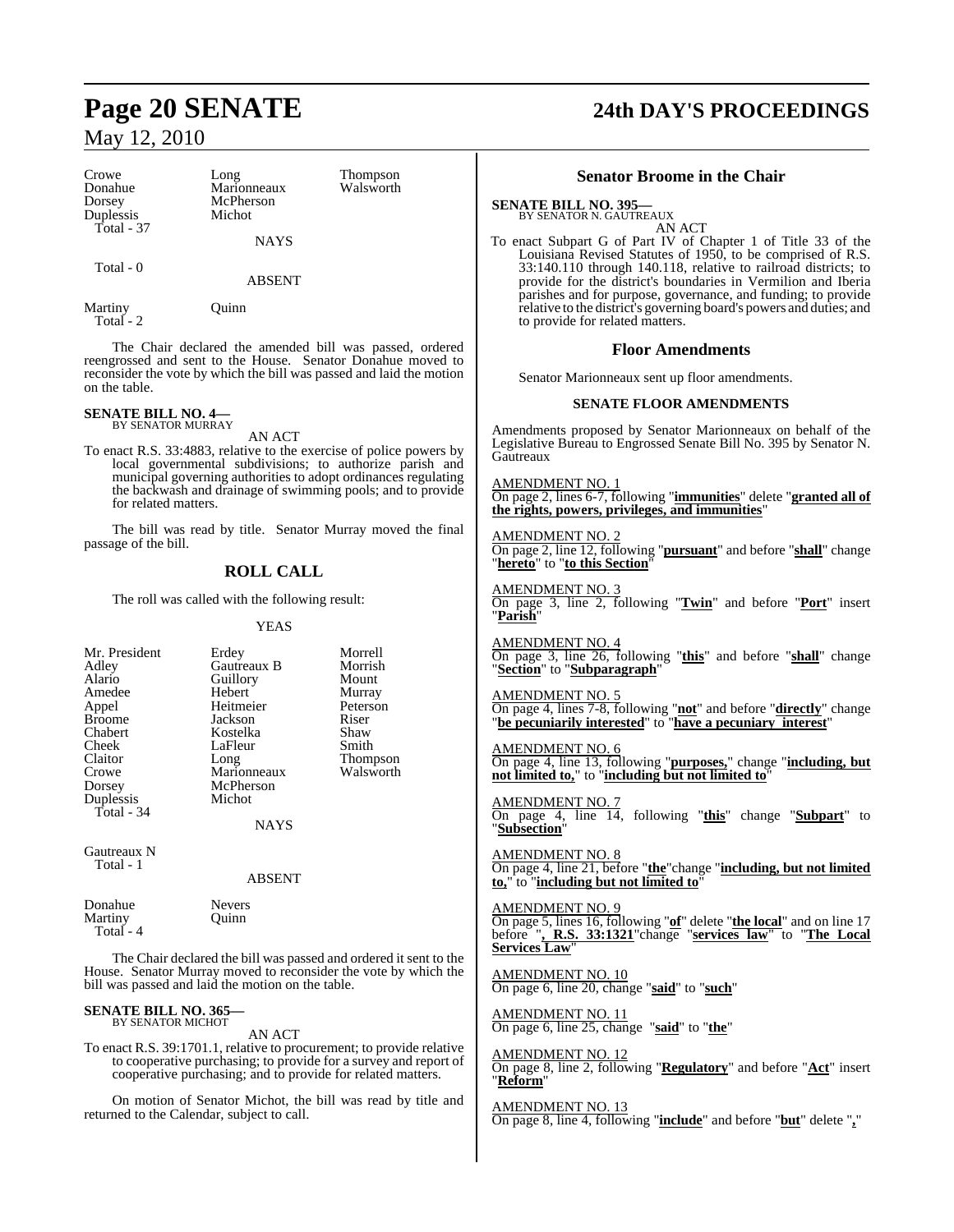### **24th DAY'S PROCEEDINGS Page 21 SENATE**

On page 8, line 4, following "**to**" and before "**any**" delete "**,**"

On page 8, line 5, following "**cooperative**" and before "**,**" change

On page 9, line 2, following "**including**" and before "**but**" delete "**,**"

On page 9, line 2, following "**to**" and before "**planning**" delete "**,**"

On page 9, line 17, following "**Article**" and before "**, Section**"

On motion of Senator Marionneaux, the amendments were

The bill was read by title. Senator N. Gautreaux moved the final

AMENDMENT NO. 14

AMENDMENT NO. 15

AMENDMENT NO. 17

AMENDMENT NO. 18

passage of the amended bill.

change "**6**" to "**VI**"

adopted.

"**ownership**" to "**ownerships**" AMENDMENT NO. 16

# May 12, 2010

**ROLL CALL**

The roll was called with the following result:

YEAS

| Mr. President | Erdey       | Morrell         |
|---------------|-------------|-----------------|
| Adley         | Gautreaux B | Morrish         |
| Alario        | Gautreaux N | Mount           |
| Amedee        | Guillory    | Murray          |
| Appel         | Hebert      | <b>Nevers</b>   |
| Broome        | Heitmeier   | Peterson        |
| Chabert       | Jackson     | Riser           |
| Cheek         | Kostelka    | Shaw            |
| Claitor       | LaFleur     | Smith           |
| Crowe         | Long        | <b>Thompson</b> |
| Donahue       | Marionneaux | Walsworth       |
| Dorsey        | McPherson   |                 |
| Duplessis     | Michot      |                 |
| Total - 37    |             |                 |
|               | <b>NAYS</b> |                 |
| Total - 0     |             |                 |

Martiny Quinn Total - 2

The Chair declared the bill was passed and ordered it sent to the House. Senator Chaisson moved to reconsider the vote by which the bill was passed and laid the motion on the table.

ABSENT

#### **SENATE BILL NO. 480—** BY SENATOR RISER

AN ACT To amend and reenact R.S. 32:1518(A) and to enact R.S. 32:1518(C), relative to hazardous materials transportation and motor carrier safety; to provide relative to revocation of hazardous materials endorsements on a commercial driver's license; and to provide for related matters.

The bill was read by title. Senator Riser moved the final passage of the bill.

### **ROLL CALL**

The roll was called with the following result:

### YEAS

| Mr. President | Gautreaux B | Morrell         |
|---------------|-------------|-----------------|
| Adley         | Gautreaux N | Morrish         |
| Alario        | Guillory    | Mount           |
| Amedee        | Hebert      | Murray          |
| Appel         | Heitmeier   | <b>Nevers</b>   |
| <b>Broome</b> | Jackson     | Peterson        |
| Chabert       | Kostelka    | Riser           |
| Cheek         | LaFleur     | Shaw            |
| Claitor       | Long        | Smith           |
| Dorsey        | Marionneaux | <b>Thompson</b> |
| Duplessis     | McPherson   | Walsworth       |
| Erdey         | Michot      |                 |
| Total - 35    |             |                 |
|               | NAYS        |                 |

NAYS

ABSENT

Crowe Martiny<br>
Donahue Quinn

Donahue Total - 4

Total - 0

The roll was called with the following result:

### **YEAS**

**ROLL CALL**

| Mr. President<br>Adley<br>Alario<br>Amedee<br>Appel<br><b>Broome</b><br>Chabert<br>Cheek<br>Claitor<br>Dorsey | Gautreaux B<br>Gautreaux N<br>Guillory<br>Hebert<br>Heitmeier<br>Jackson<br>Kostelka<br>LaFleur<br>Long<br>Marionneaux | Morrell<br>Morrish<br>Mount<br>Murray<br><b>Nevers</b><br>Peterson<br>Riser<br>Shaw<br>Smith<br><b>Thompson</b> |
|---------------------------------------------------------------------------------------------------------------|------------------------------------------------------------------------------------------------------------------------|-----------------------------------------------------------------------------------------------------------------|
| Duplessis<br>Erdey                                                                                            | McPherson<br>Michot                                                                                                    | Walsworth                                                                                                       |
| <b>Total - 35</b>                                                                                             | <b>NAYS</b>                                                                                                            |                                                                                                                 |
| Total - 0                                                                                                     | <b>ABSENT</b>                                                                                                          |                                                                                                                 |

Crowe Martiny<br>Donahue Quinn Donahue Total - 4

The Chair declared the amended bill was passed, ordered reengrossed and sent to the House. Senator N. Gautreaux moved to reconsider the vote by which the bill was passed and laid the motion on the table.

### **SENATE BILL NO. 411—** BY SENATOR CHAISSON

AN ACT

To enact R.S. 48:36, relative to the Department of Transportation and Development; to provide for topographic mapping responsibilities; to authorize the department to develop and maintain a statewide digital geospatial database; to provide for the adoption of rules; and to provide for related matters.

The bill was read by title. Senator Chaisson moved the final passage of the bill.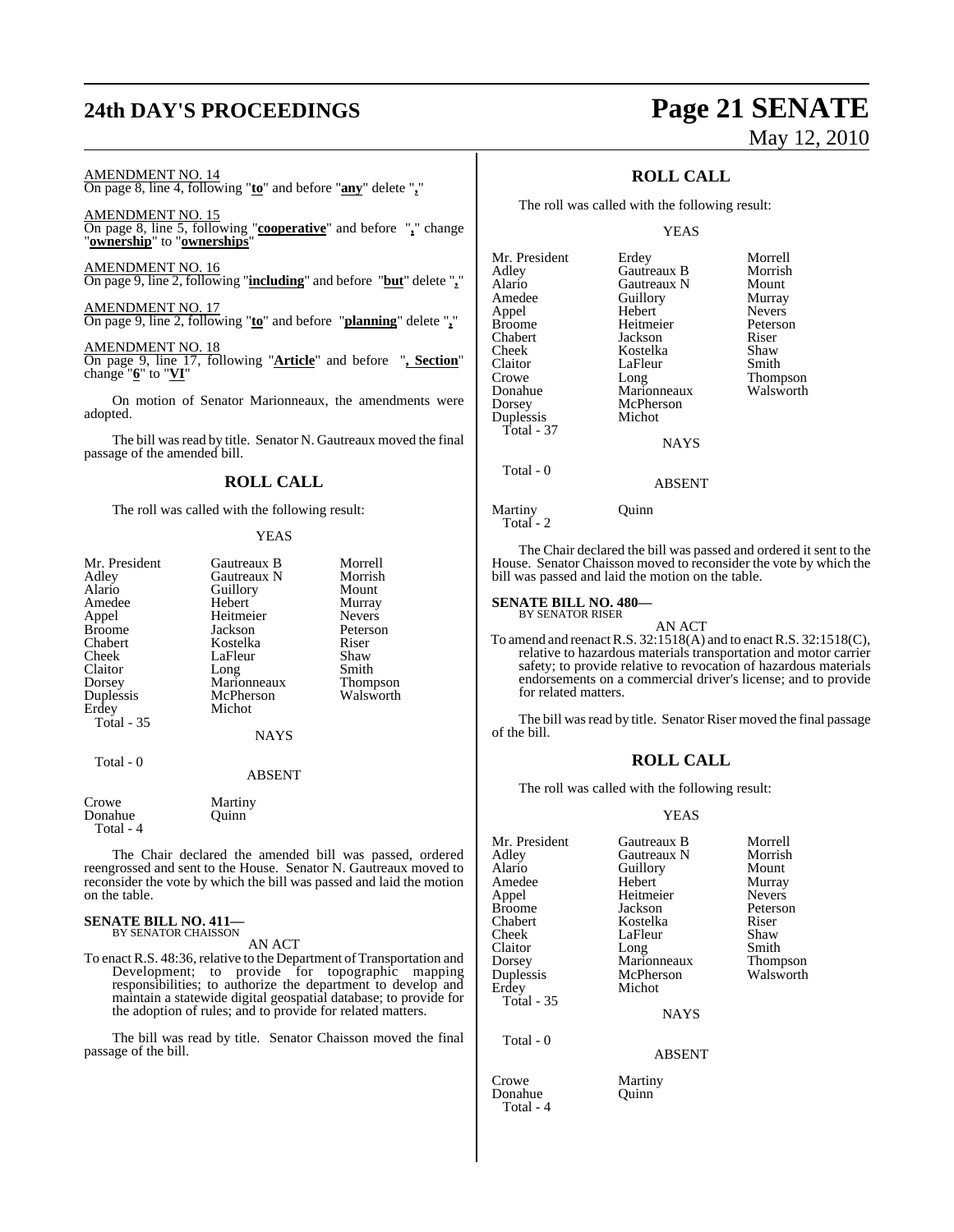The Chair declared the bill was passed and ordered it sent to the House. Senator Riser moved to reconsider the vote by which the bill was passed and laid the motion on the table.

### **Explanation of Vote**

Senator Crowe stated he appeared as absent on the vote on Senate Bill No. 480. He intended to vote yea and asked that the Official Journal so state.

#### **SENATE BILL NO. 498—** BY SENATOR CHABERT

AN ACT

To amend and reenact R.S. 56:302.9(G), relative to charter boat fishing guide licenses; to provide for the fees collected from the sale of charter boat fishing guide licenses; to provide for expenditure of funds; and to provide for related matters.

The bill was read by title. Senator Chabert moved the final passage of the bill.

### **ROLL CALL**

The roll was called with the following result:

### YEAS

| Mr. President | Erdey         | Morrish       |
|---------------|---------------|---------------|
| Adley         | Gautreaux B   | Mount         |
| Alario        | Gautreaux N   | Murray        |
| Amedee        | Guillory      | <b>Nevers</b> |
| Appel         | Heitmeier     | Peterson      |
| <b>Broome</b> | Jackson       | Riser         |
| Chabert       | Kostelka      | Shaw          |
| Cheek         | Long          | Smith         |
| Crowe         | Martiny       | Thompson      |
| Donahue       | McPherson     | Walsworth     |
| Dorsey        | Michot        |               |
| Duplessis     | Morrell       |               |
| Total - 34    |               |               |
|               | <b>NAYS</b>   |               |
| Claitor       |               |               |
| Total - 1     | <b>ABSENT</b> |               |
|               |               |               |
| Hebert        | Marionneaux   |               |
| LaFleur       | Ouinn         |               |

The Chair declared the bill was passed and ordered it sent to the House. Senator Chabert moved to reconsider the vote by which the bill was passed and laid the motion on the table.

### **Mr. President in the Chair**

**SENATE BILL NO. 512—** BY SENATOR MURRAY

Total - 4

AN ACT

To amend and reenact R.S. 33:4085(A), relative to the Sewerage and Water Board of New Orleans; to increase the limit under which the board may perform construction work for its public systems; to provide for an effective date; and to provide for related matters.

The bill was read by title. Senator Murray moved the final passage of the bill.

### **Page 22 SENATE 24th DAY'S PROCEEDINGS**

### **ROLL CALL**

The roll was called with the following result:

YEAS

| Mr. President | Erdey       | Morrell         |
|---------------|-------------|-----------------|
| Adley         | Gautreaux B | Morrish         |
| Alario        | Gautreaux N | Mount           |
| Amedee        | Guillory    | Murray          |
| Appel         | Hebert      | <b>Nevers</b>   |
| Broome        | Heitmeier   | Peterson        |
| Chabert       | Jackson     | Riser           |
| Cheek         | Kostelka    | Shaw            |
| Claitor       | LaFleur     | Smith           |
| Crowe         | Long        | <b>Thompson</b> |
| Donahue       | Martiny     | Walsworth       |
| Dorsey        | McPherson   |                 |
| Duplessis     | Michot      |                 |
| Total - 37    |             |                 |
|               | <b>NAYS</b> |                 |
| Total - 0     |             |                 |

Marionneaux Quinn Total - 2

The Chair declared the bill was passed and ordered it sent to the House. Senator Murray moved to reconsider the vote by which the bill was passed and laid the motion on the table.

ABSENT

#### **SENATE BILL NO. 537—** BY SENATOR NEVERS

AN ACT To amend and reenact R.S. 23:381(1), 382, 383, 384(A), (B)(2), and (C), 385, 386, 387, 388(B), 389, 390, and 392(B) and (D), relative to apprentices; to provide for representation on the apprenticeship council; to provide for terms of those serving on the council; to provide relative to the apprenticeship council and its recommendations; to provide for the appointment of a director of apprenticeship who is not subject to council approval; to provide relative to powers and duties of the director of the council; to provide relative to apprenticeship programs; to provide for apprenticeship committees; to provide for definition of an apprentice; to provide as to the content of apprentice agreements; to provide for the approval of apprentice agreements; to provide with respect to a rotation of employers; to provide with respect to controversies and complaints; to provide for civil penalties; and to provide for related matters.

### **Floor Amendments**

Senator Marionneaux sent up floor amendments.

### **SENATE FLOOR AMENDMENTS**

Amendments proposed by Senator Marionneaux on behalf of the Legislative Bureau to Engrossed Senate Bill No. 537 by Senator Nevers

AMENDMENT NO. 1 On page 5, lines 1-2, 6, and 7, change "**non-joint**" to "**nonjoint**"

### AMENDMENT NO. 2

On page 5, line 7, following "**representatives**" and before "**and**" delete "**,**"

#### AMENDMENT NO. 3

On page 6, line 14, following "**the**" and before "**learning**" change "**on the job**" to "**on-the-job**"

On motion of Senator Marionneaux, the amendments were adopted.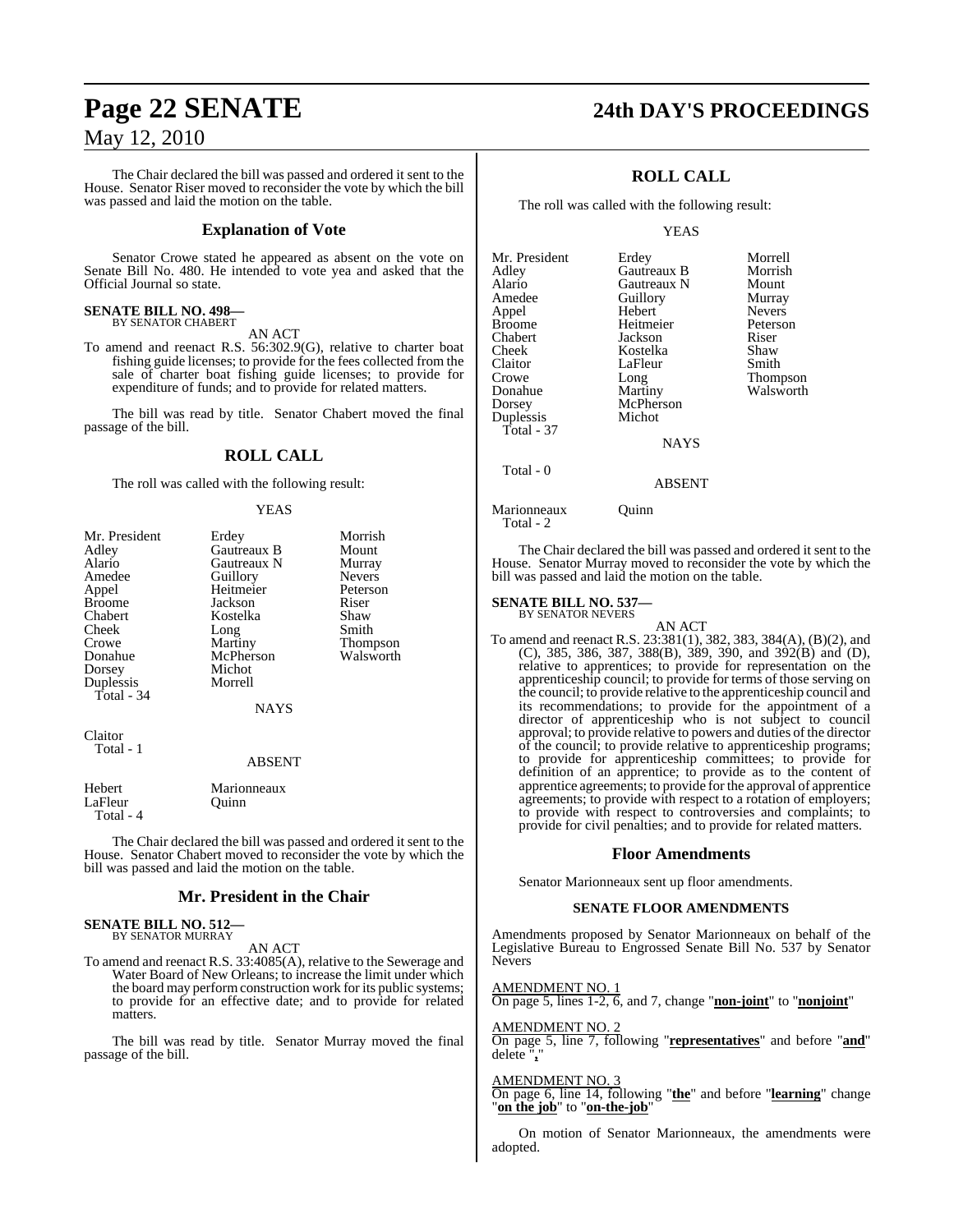### **24th DAY'S PROCEEDINGS Page 23 SENATE**

### **Floor Amendments**

Senator Nevers proposed the following amendments.

### **SENATE FLOOR AMENDMENTS**

Amendments proposed by Senator Nevers to Engrossed Senate Bill No. 537 by Senator Nevers

### AMENDMENT NO. 1

On page 5, line 23, between "**or**" and "**guardian**" insert "**legal**"

On motion of Senator Nevers, the amendments were adopted.

The bill was read by title. Senator Nevers moved the final passage of the amended bill.

### **ROLL CALL**

The roll was called with the following result:

#### YEAS

|             | Morrell           |
|-------------|-------------------|
| Gautreaux B | Morrish           |
| Gautreaux N | Mount             |
|             | Murray            |
| Hebert      | <b>Nevers</b>     |
| Heitmeier   | Peterson          |
| Jackson     | Riser             |
| Kostelka    | Shaw              |
| LaFleur     | Smith             |
| Long        | <b>Thompson</b>   |
| Marionneaux | Walsworth         |
| McPherson   |                   |
| Michot      |                   |
|             |                   |
| NAYS        |                   |
|             | Erdey<br>Guillory |

Total - 0

ABSENT

Martiny Quinn Total - 2

The Chair declared the amended bill was passed, ordered reengrossed and sent to the House. Senator Nevers moved to reconsider the vote by which the bill was passed and laid the motion on the table.

### **SENATE BILL NO. 594—** BY SENATORS B. GAUTREAUX AND APPEL AN ACT

To amend and reenact R.S. 11:263(C) and (D), and to repeal R.S. 11:263(E), 267, and 268, relative to public retirement systems; to provide relative to the prudent-man rule, investment authority and restrictions, and asset allocation; to provide for an effective date; and to provide for related matters.

The bill was read by title. Senator B. Gautreaux moved the final passage of the bill.

### **ROLL CALL**

The roll was called with the following result:

#### YEAS

| Mr. President | Erdey       | Michot   |
|---------------|-------------|----------|
| Adley         | Gautreaux B | Morrell  |
| Alario        | Gautreaux N | Morrish  |
| Appel         | Guillory    | Mount    |
| <b>Broome</b> | Hebert      | Murray   |
| Chabert       | Heitmeier   | Peterson |

# May 12, 2010

Smith Thompson Walsworth

| Cheek<br>Claitor<br>Crowe<br>Donahue<br>Dorsey | Jackson<br>Kostelka<br>Long<br>Marionneaux<br>Martiny | Riser<br>Shaw<br>Smith<br>Thom<br>Wals |
|------------------------------------------------|-------------------------------------------------------|----------------------------------------|
| Duplessis<br>Total - $35$                      | McPherson<br><b>NAYS</b>                              |                                        |
| Total - 0                                      | <b>ABSENT</b>                                         |                                        |
| Amedee<br>LaFleur<br>Total - 4                 | <b>Nevers</b><br>Ouinn                                |                                        |

The Chair declared the bill was passed and ordered it sent to the House. Senator B. Gautreaux moved to reconsider the vote by which the bill was passed and laid the motion on the table.

#### **SENATE BILL NO. 607—** BY SENATOR LONG

AN ACT

To amend and reenact R.S. 22:46(9)(a) and (10), 47(5), 48(A)(15), 451(A), and 452(1)(b), R.S. 23:1168(A)(1), 1195(A)(1), 1197(C) and the introductory paragraph of R.S. 23:1197(F), R.S. 23:1200, to enact R.S. 23:1195(D), 1200.6 through 1200.28, and to repeal R.S. 22:461(J) and 1982, relative to workers' compensation group self-insurance funds; to provide that such funds are not insurers nor to be deemed insurance; to provide for compliance examinations of group self-insurance workers' compensation funds by the commissioner of insurance; to provide for hearings of matters as a result of such examinations; to provide for appeal of hearing determinations by the division of administrative law; and to provide for related matters.

### **Floor Amendments**

Senator Marionneaux sent up floor amendments.

### **SENATE FLOOR AMENDMENTS**

Amendments proposed by Senator Marionneaux on behalf of the Legislative Bureau to Engrossed Senate Bill No. 607 by Senator Long

AMENDMENT NO. 1 On page 6, lines 14-15, following "**provisions of**" and before "**:**" change "**Subpart Jof this Part**" to "**this Subpart**"

AMENDMENT NO. 2 On page 8, line 20, following "**Paragraph**" and before "**of**" change "**C(2)**" to "**(C)(2)**"

AMENDMENT NO. 3 On page 9, line 10, following "**report and**" and before "**a hearing**" change "**ordering**" to "**order**"

AMENDMENT NO. 4 On page 9, line 13, following "**Paragraphs**" and before "**of**" change "**C(1) or E(1)**" to "**(C)(1) or (E)(1)**"

AMENDMENT NO. 5 On page 9, line 14, following "**by**" and before "**findings**" delete "**,**"

AMENDMENT NO. 6 On page 9, line 26, following "**Paragraph**" and before "**or**" change "**E(2)**" to "**(E)(2)**"

AMENDMENT NO. 7 On page 9, line 29, following "**as filed or**" and before "**, or with**" change "**refilled**" to "**refiled**"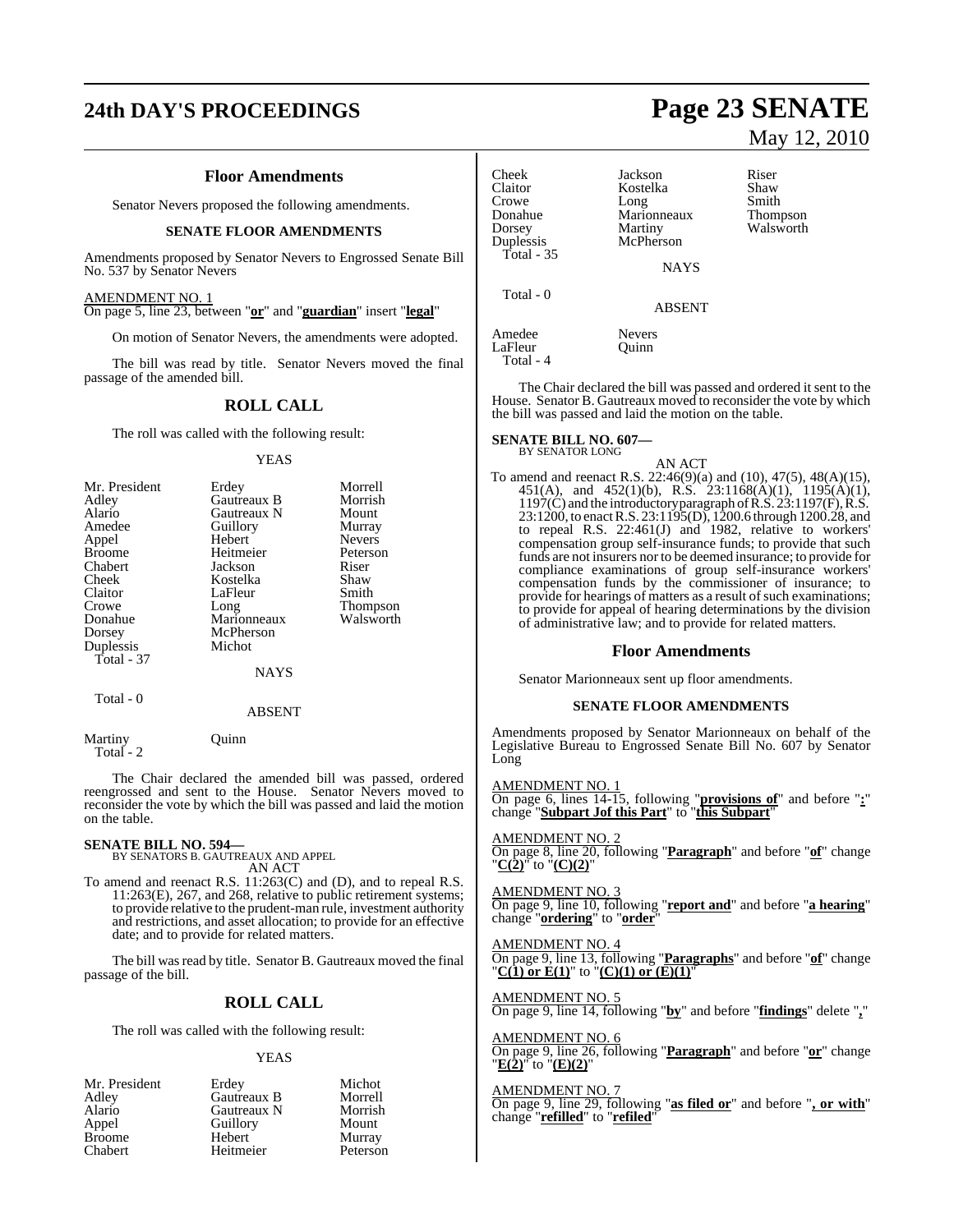## **Page 24 SENATE 24th DAY'S PROCEEDINGS**

AMENDMENT NO. 8 On page 10, line 4, following "**subject to**" and before "**,**" change "**Paragraph (5) of this Subsection**" to "**Subsection E of this Section**"

AMENDMENT NO. 9 On page 10, line 8, following "**Paragraphs**" and before ", **or**" change "**C(1), E(1)**" to "**(C)(1), (E)(1)**"

AMENDMENT NO. 10 On page 10, line 28, following "**commissioner under**" change "**Subpart J of this Part**" to "**this Subpart**"

AMENDMENT NO. 11 On page 13, line 3, following "**aggrieved**" and before "**may**" change "**fund**" to "**party**"

AMENDMENT NO. 13 On page 17, line 10, following "**hearing**" and before "**conducted**" delete "**and**"

AMENDMENT NO. 14 On page 17, line 29, following "**aggrieved**" and before "**shall**" change "**person**" to "**party**"

AMENDMENT NO. 15 On page 21, line 19, following "**his department,**" change "**if such there is**" to "**if any**"

On motion of Senator Marionneaux, the amendments were adopted.

### **Floor Amendments**

Senator Long proposed the following amendments.

### **SENATE FLOOR AMENDMENTS**

Amendments proposed by Senator Long to Engrossed Senate Bill No. 607 by Senator Long

AMENDMENT NO. 1 On page 1, line 3 after "1168(A)" delete "(1)"

AMENDMENT NO. 2 On page 1, line 4 after "R.S. 23:" delete the remainder of the line and insert "1200.6 through 1200.17, and"

AMENDMENT NO. 3 On page 1, line 9 after "examinations;" delete the remainder of the line and all of line 10 and insert "and to provide for related"

AMENDMENT NO. 4 On page 3, line 8 after "**not be**" delete "**insurance or deemed to be insurance**" and insert "**regulated under the Louisiana Insurance Code**"

AMENDMENT NO. 5 On page 4, line  $\overline{7}$  after "1168(A)" delete "(1)"

AMENDMENT NO. 6 On page 4, line 8 after "and R.S. 23:" delete the remainder of the line and all of line 9 and insert "1200.6 through 1200.17 are hereby enacted to read as follows:"

AMENDMENT NO. 7 On page 4, line 15 after "state" strike through the comma "," and insert a period ".

AMENDMENT NO. 8 On page 4, delete lines 16 through 18 and insert the following: "insurance as authorized in R.S. 23:1195 et seq. or R.S. 33:1341 et

seq When an insurer issues a policy to"

AMENDMENT NO. 9

On page 4, between lines 25 and 26 insert the following: "**(2) By entering into an agreement with a group self-**

**insurance fund as provided for in R.S. 23:1191 et seq. (3) By entering into an agreement with an interlocal risk**

**management agency as provided for in R.S. 33:1341 et seq.** (2)**(4)**(a) By using any combination of life, accident, health, property, casualty or other insurance policies offered:

\* \* \* (3)**(5)** By furnishing satisfactory proof to the director of the employer's financial ability to pay such compensation. The director, pursuant to rules adopted by the office for an individual self-insured or own risk carrier, including but not limited to rules relative to security and excess coverage, shall require that an employer:

### AMENDMENT NO. 10

On page 5, delete lines 11 through 18

AMENDMENT NO. 11

On page 6 between lines 11 and 12 insert the following:

"**(3) All working papers, recorded information, documents, information, and copies thereof produced by, obtained by, or disclosed to the commissioner or any other person, pursuant to the authority of the commissioner under Subpart J of this Part, shall be given confidential treatment and shall not be subject to subpoena and may not be made a part of the response to any public records request, except in the following circumstances:**

**(a) Information has been provided pursuant to R.S. 23:1200.6(C) or R.S. 23:1200.7(I).**

**(b) Documents are audited financial statements which have been filed with the Department of Insurance.**"

### AMENDMENT NO. 12

On page 7, line 3 after "**funds**" insert "**established pursuant to this Subpart**"

AMENDMENT NO. 13 On page 10, line 11 after "**R.S.**" delete "**1200.6(E)**" and insert "**23:1200.6(C)**"

AMENDMENT NO. 14 On page 11, line 2 after "**R.S.**" delete "**22: 1200.6(E)**" and insert "**23:1200.6(C)**"

AMENDMENT NO. 15 On page 14, line 29 delete "**Chapter**" and insert "**Subpart**"

AMENDMENT NO. 16 On page 16, at the beginning of line 3 delete "**Chapter**" and insert "**Subpart**"

AMENDMENT NO. 17 On page 17, delete lines 12 through 29

AMENDMENT NO. 18

Delete pages 18, 19, 20, and 21 in their entirety

AMENDMENT NO. 19 On page 22, delete lines 1-4

On motion of Senator Long, the amendments were adopted.

The bill was read by title. Senator Long moved the final passage of the amended bill.

### **ROLL CALL**

The roll was called with the following result:

### YEAS

Mr. President Gautreaux B Michot<br>Adley Gautreaux N Morrell

Gautreaux N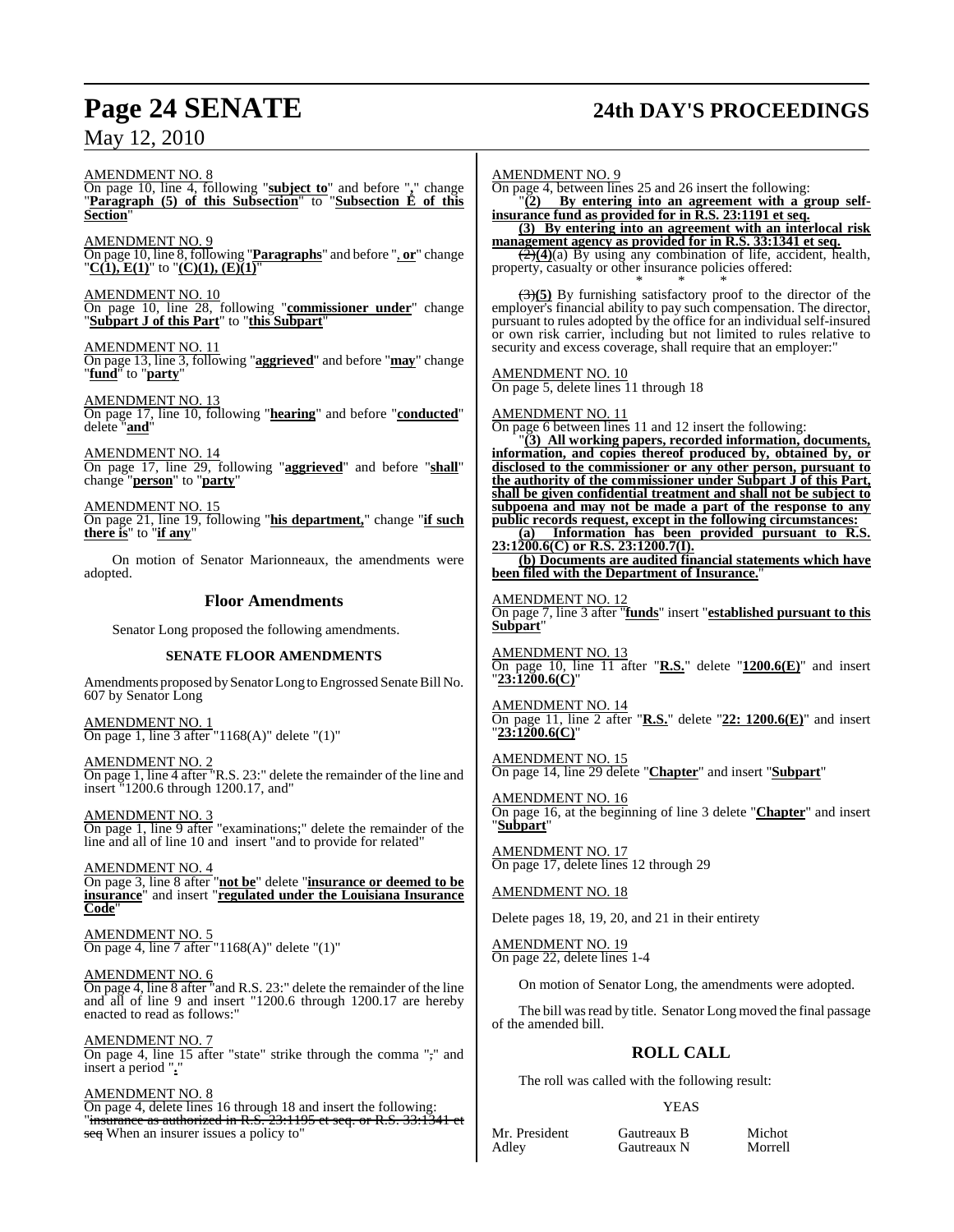## **24th DAY'S PROCEEDINGS Page 25 SENATE**

| Alario<br>Appel<br><b>Broome</b><br>Chabert<br>Cheek<br>Claitor<br>Crowe<br>Donahue<br>Duplessis<br>Erdey<br><b>Total - 35</b> | Guillory<br>Hebert<br>Heitmeier<br>Jackson<br>Kostelka<br>LaFleur<br>Long<br>Marionneaux<br>Martiny<br>McPherson<br><b>NAYS</b> | Morrish<br>Mount<br>Murray<br><b>Nevers</b><br>Peterson<br>Shaw<br>Smith<br>Thompson<br>Walsworth |
|--------------------------------------------------------------------------------------------------------------------------------|---------------------------------------------------------------------------------------------------------------------------------|---------------------------------------------------------------------------------------------------|
| Total - 0                                                                                                                      | <b>ABSENT</b>                                                                                                                   |                                                                                                   |
| Amedee<br>Dorsey                                                                                                               | Ouinn<br>Riser                                                                                                                  |                                                                                                   |

The Chair declared the amended bill was passed, ordered reengrossed and sent to the House. Senator Long moved to reconsider the vote by which the bill was passed and laid the motion on the table.

### **SENATE BILL NO. 611—** BY SENATOR DORSEY

Total - 4

AN ACT

To enact R.S. 33:9038.64, relative to cooperative and economic development in East Baton Rouge Parish; to create the River Park Development District, a political subdivision of the state of Louisiana; to provide for the boundaries of the district; to provide for the governance of the district; to provide for the authority, powers, duties, and function of the governing body; to provide for the levy and collection of taxes and special assessments within the district; to provide for the authority to create subdistricts within the district; to authorize the district to issue and sell bonds; to authorize the district to engage in tax increment financing; to provide for the duration of the district; and to provide for related matters.

### **Floor Amendments**

Senator McPherson proposed the following amendments.

### **SENATE FLOOR AMENDMENTS**

Amendments proposed by Senator McPherson to Reengrossed Senate Bill No. 611 by Senator Dorsey

### AMENDMENT NO. 1

On page 8, line 13, after "**(9)**" change "**To**" to: "**(a) Except as provided for in Subsection (b) of this**

Paragraph, to

### AMENDMENT NO. 2

On page 8, between lines 20 and 21, insert:

"**(b) Notwithstanding the provisions of R.S. 33:9038.33, R.S. 33:9029.2, or any provision of law to the contrary, the total amount of state sales tax increments which may be dedicated to pay the revenue bonds of the district or otherwise obligated to support the district or projects of the district shall not exceed one hundred million dollars.**"

Senator McPherson moved adoption of the amendments.

Senator Dorsey objected.

# May 12, 2010

### **ROLL CALL**

The roll was called with the following result:

#### YEAS

| Adley<br>Appel<br>Claitor | Donahue<br>Gautreaux B<br>McPherson | Riser<br>Shaw<br>Walsworth |
|---------------------------|-------------------------------------|----------------------------|
| Crowe<br>Total - $11$     | Morrish                             |                            |
|                           | <b>NAYS</b>                         |                            |
| Alario                    | Hebert                              | $M_{\rm C}$ unt            |

Total - 3

Alario Hebert Mount Amedee Heitmeier Murray<br>Broome Jackson Nevers Broome Jackson Nevers<br>
Chabert Kostelka Peterson Chabert Kostelka<br>Cheek LaFleur Dorsey Long Smith<br>
Duplessis Marionneaux Thompson Duplessis Marionneaux<br>Erdey Martiny Gautreaux N Total - 25

LaFleur Quinn<br>Long Smith Martiny<br>Morrell

#### ABSENT

Mr. President Guillory Michot

The Chair declared the amendments were rejected.

The bill was read by title. Senator Dorsey moved the final passage of the bill.

### **ROLL CALL**

The roll was called with the following result:

#### YEAS

| Mr. President<br>Alario<br>Amedee<br>Broome<br>Chabert<br>Cheek<br>Crowe<br>Dorsey<br>Duplessis<br>Total - 27 | Erdey<br>Gautreaux N<br>Guillory<br>Hebert<br>Heitmeier<br>Jackson<br>Kostelka<br>Long<br>Marionneaux<br><b>NAYS</b> | Martiny<br>Morrell<br>Mount<br>Murray<br><b>Nevers</b><br>Peterson<br>Quinn<br>Smith<br>Thompson |
|---------------------------------------------------------------------------------------------------------------|----------------------------------------------------------------------------------------------------------------------|--------------------------------------------------------------------------------------------------|
| Adley<br>Appel<br>Claitor<br>Total - 9                                                                        | Donahue<br>Gautreaux B<br>McPherson<br><b>ABSENT</b>                                                                 | Morrish<br>Shaw<br>Walsworth                                                                     |
| LaFleur<br>Total - 3                                                                                          | Michot                                                                                                               | Riser                                                                                            |

The Chair declared the amended bill was passed, ordered reengrossed and sent to the House. Senator Dorsey moved to reconsider the vote by which the bill was passed and laid the motion on the table.

**SENATE BILL NO. 48—** BY SENATORS HEBERT AND WALSWORTH AN ACT

To amend and reenact R.S. 32:297.1, relative to motor vehicles and mini-vehicles; to delete safety and certain emission requirements; and to provide for related matters.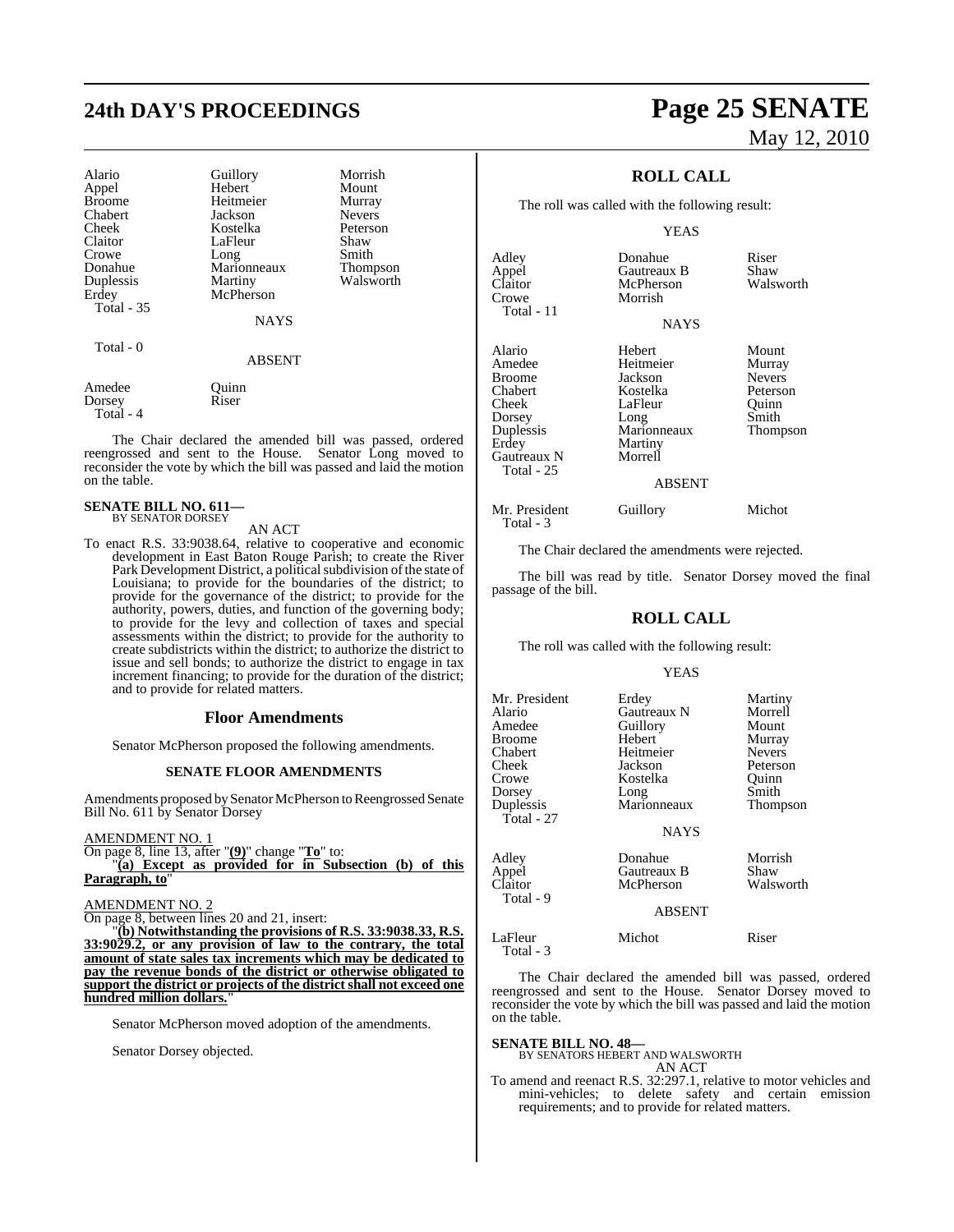### **Floor Amendments**

Senator Marionneaux sent up floor amendments.

### **SENATE FLOOR AMENDMENTS**

Amendments proposed by Senator Marionneaux on behalf of the Legislative Bureau to Engrossed Senate Bill No. 48 by Senator Hebert

### AMENDMENT NO. 1

On page 2, line 2, following "Louisiana" and before "Law" insert "State"

On motion of Senator Marionneaux, the amendments were adopted.

### **Floor Amendments**

Senator Hebert proposed the following amendments.

### **SENATE FLOOR AMENDMENTS**

Amendments proposed by Senator Hebert to Engrossed Senate Bill No. 48 by Senator Hebert

AMENDMENT NO. 1

On page 1, line 12, after "**Agency**" insert "**or if such vehicle meets Environmental Protection Agency emissions standards and has operating brakes, headlights, taillights, turn signal lights, windshield wipers, hazard lights, and seatbelts**"

On motion of Senator Hebert, the amendments were adopted.

The bill was read by title. Senator Hebert moved the final passage of the amended bill.

### **ROLL CALL**

The roll was called with the following result:

### YEAS

| Mr. President<br>Adley<br>Alario<br>Amedee<br>Appel<br><b>Broome</b><br>Chabert<br>Cheek<br>Crowe<br>Dorsey<br>Duplessis<br>Erdey<br>Total - 34 | Gautreaux B<br>Gautreaux N<br>Guillory<br>Hebert<br>Heitmeier<br>Jackson<br>Kostelka<br>LaFleur<br>Long<br>Marionneaux<br>Martiny<br>McPherson<br><b>NAYS</b> | Morrish<br>Mount<br>Murray<br><b>Nevers</b><br>Peterson<br>Ouinn<br>Shaw<br>Smith<br>Thompson<br>Walsworth |
|-------------------------------------------------------------------------------------------------------------------------------------------------|---------------------------------------------------------------------------------------------------------------------------------------------------------------|------------------------------------------------------------------------------------------------------------|
| Claitor<br>Total - 2                                                                                                                            | Riser<br><b>ABSENT</b>                                                                                                                                        |                                                                                                            |
| Donahue<br>Total - 3                                                                                                                            | Michot                                                                                                                                                        | Morrell                                                                                                    |

The Chair declared the amended bill was passed, ordered reengrossed and sent to the House. Senator Hebert moved to reconsider the vote by which the bill was passed and laid the motion on the table.

### **Page 26 SENATE 24th DAY'S PROCEEDINGS**

### **SENATE BILL NO. 308—**

BY SENATOR MARIONNEAUX AN ACT

To amend and reenact R.S. 49:953(B)(1) and 968(B)(13) and R.S. 56:5(C) and 6(28), to enact R.S. 49:953(B)(5), and to repeal R.S. 49:967(D), relative to the Wildlife and Fisheries Commission; to provide legislative oversight of certain rules and regulations; to require the commission to adopt rules and regulations in accordance with the Administrative Procedures Act; to authorize certain emergency rule procedures; and to provide for related matters.

On motion of Senator Marionneaux, the bill was read by title and returned to the Calendar, subject to call.

### **SENATE BILL NO. 283—**

BY SENATOR MARTINY

AN ACT To amend and reenact R.S. 33:1423.1(B), (C) and (D), relative to the collection and disposition of bonds, fines, fees, licenses, and taxes by sheriffs and ex officio tax collectors; to authorize sheriffs and ex officio tax collectors to contract with certain parties to aid in the collection of certain delinquent taxes and obligations; to provide for the payment for collection services on a fee basis; to limit the amount of the fee; and to provide for related matters.

The bill was read by title. Senator Martiny moved the final passage of the bill.

### **ROLL CALL**

The roll was called with the following result:

### YEAS

| Mr. President<br>Adlev<br>Appel<br>Broome<br>Chabert<br>Cheek<br>Claitor<br>Donahue<br>Dorsey<br>Duplessis<br>Erdey | Gautreaux B<br>Guillory<br>Hebert<br>Heitmeier<br>Jackson<br>Kostelka<br>LaFleur<br>Long<br>Marionneaux<br>Martiny<br>McPherson | Michot<br>Morrish<br>Mount<br>Murray<br><b>Nevers</b><br>Peterson<br>Ouinn<br>Shaw<br>Smith<br>Thompson |
|---------------------------------------------------------------------------------------------------------------------|---------------------------------------------------------------------------------------------------------------------------------|---------------------------------------------------------------------------------------------------------|
| Total - 32                                                                                                          | <b>NAYS</b>                                                                                                                     |                                                                                                         |
| Alario<br>Crowe<br>Total - 5                                                                                        | Gautreaux N<br>Riser                                                                                                            | Walsworth                                                                                               |
|                                                                                                                     | <b>ABSENT</b>                                                                                                                   |                                                                                                         |

Amedee Morrell

Total - 2

The Chair declared the bill was passed and ordered it sent to the House. Senator Martiny moved to reconsider the vote by which the bill was passed and laid the motion on the table.

### **Explanation of Vote**

Senator Thompson stated he voted nay on Senate Bill No. 283, and the voting machine erroneously showed he voted yea and asked that the Official Journal so state.

### **SENATE BILL NO. 296—** BY SENATOR MARTINY

AN ACT

To enact R.S. 33:2841.1, relative to the collection of taxes in municipalities; to authorize municipalities to hire an attorney or agency to assist in the collection of certain taxes; to provide for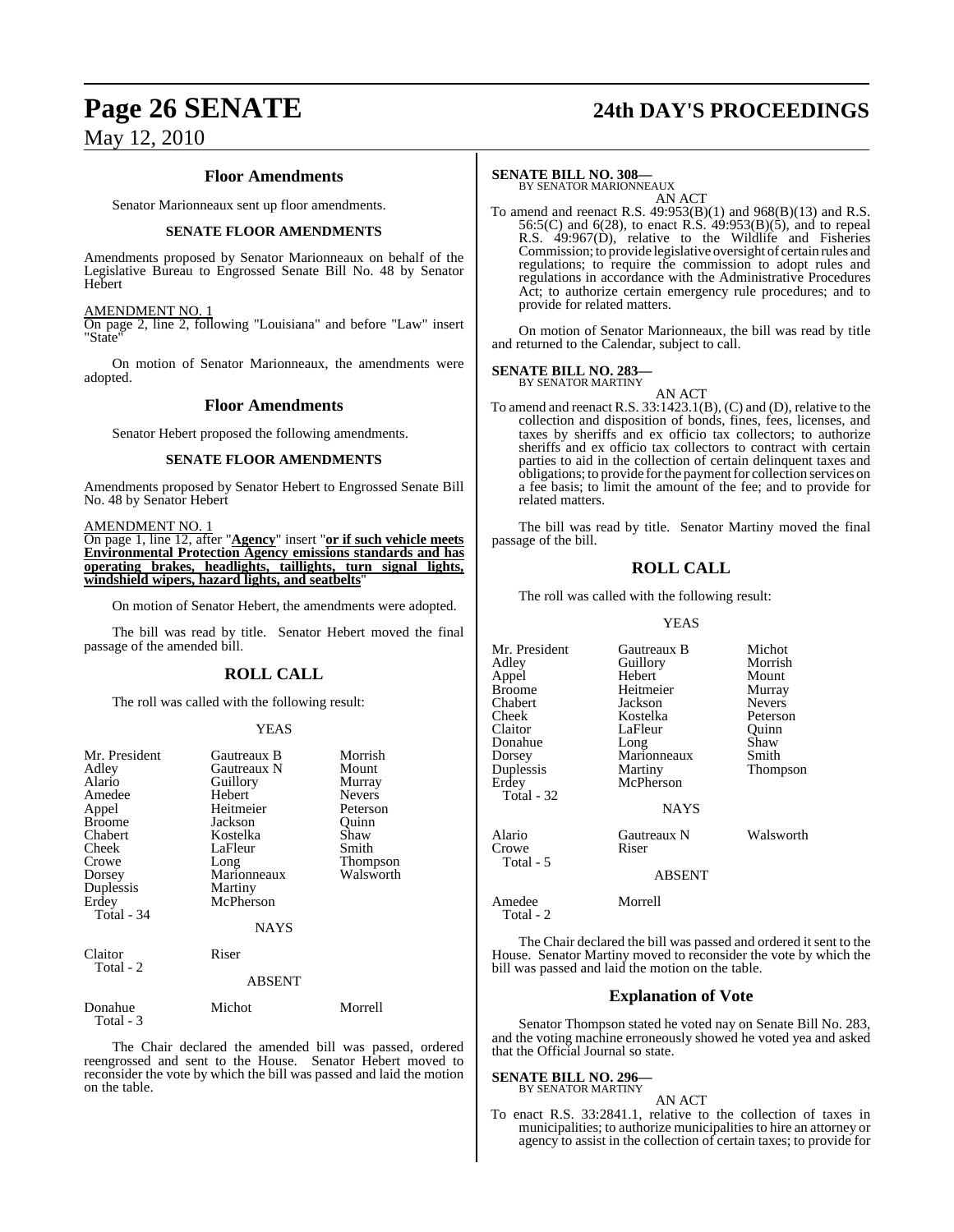the assessments and collection of a fee for such assistance; and to provide for related matters.

The bill was read by title. Senator Martiny moved the final passage of the bill.

### **ROLL CALL**

The roll was called with the following result:

### YEAS

| Mr. President<br>Adley<br>Appel<br><b>Broome</b><br>Chabert<br>Cheek<br>Claitor<br>Dorsey<br>Total $-24$ | Duplessis<br>Gautreaux B<br>Guillory<br>Heitmeier<br>Jackson<br>Kostelka<br>LaFleur<br>Marionneaux<br><b>NAYS</b> | McPherson<br>Morrish<br>Murray<br><b>Nevers</b><br>Peterson<br>Ouinn<br>Smith<br>Thompson |
|----------------------------------------------------------------------------------------------------------|-------------------------------------------------------------------------------------------------------------------|-------------------------------------------------------------------------------------------|
| Alario<br>Crowe<br>Donahue<br>Erdey<br>Total - 10                                                        | Gautreaux N<br>Hebert<br>Mount<br>Riser<br><b>ABSENT</b>                                                          | Shaw<br>Walsworth                                                                         |
| Amedee                                                                                                   | Martiny                                                                                                           | Morrell                                                                                   |

Long Michot

Total - 5

The Chair declared the bill was passed and ordered it sent to the House. Senator Martiny moved to reconsider the vote by which the bill was passed and laid the motion on the table.

### **Explanation of Vote**

Senator Thompson stated he voted nay on Senate Bill No. 296, and the voting machine erroneously showed he voted yea and asked the Official Journal so state.

### **Rules Suspended**

Senator Mount asked for and obtained a suspension of the rules to revert to the Morning Hour.

### **Message from the House**

#### **CONCURRING IN SENATE CONCURRENT RESOLUTIONS**

### May 12, 2010

To the Honorable President and Members of the Senate:

I am directed to inform your honorable body that the House of Representatives has finally concurred in the following Senate Concurrent Resolutions:

### **SENATE CONCURRENT RESOLUTION NO. 76—** BY SENATOR BROOME

A CONCURRENT RESOLUTION

To memorialize the Congress of the United States to provide an exemption or authorize states to exempt certain nonprofit organizations exempt from federal taxation under Section 501(c) of the Internal Revenue Code making residential mortgage loans

# **24th DAY'S PROCEEDINGS Page 27 SENATE** May 12, 2010

to promote home ownership or home improvements for the disadvantaged, and its employees and agents, from requirements of the S.A.F.E. Act.

Reported without amendments.

Respectfully submitted, ALFRED W. SPEER Clerk of the House of Representatives

### **Introduction of Senate Resolutions**

Senator Morrell asked for and obtained a suspension of the rules to read Senate Resolutions a first and second time.

### **SENATE RESOLUTION NO. 78—**

BY SENATOR MORRELL A RESOLUTION

To amend and readopt Senate Rule 13.78(B) of the Rules of Order of the Senate relative to testifying before committee hearings.

The resolution was read by title and referred by the President to the Committee on Senate and Governmental Affairs.

### **Introduction of Senate Concurrent Resolutions**

Senator Jackson asked for and obtained a suspension of the rules to read Senate Concurrent Resolutions a first and second time.

### **SENATE CONCURRENT RESOLUTION NO. 78—**

BY SENATOR JACKSON A CONCURRENT RESOLUTION To designate May 17, 2010, as "YMCA Day in Louisiana".

The resolution was read by title. Senator Jackson moved to adopt the Senate Concurrent Resolution.

### **ROLL CALL**

The roll was called with the following result:

### YEAS

| Mr. President | Gautreaux N   | Mount         |
|---------------|---------------|---------------|
| Adley         | Guillory      | Murray        |
| Alario        | Hebert        | <b>Nevers</b> |
| Appel         | Heitmeier     | Peterson      |
| <b>Broome</b> | Jackson       | Ouinn         |
| Chabert       | Kostelka      | Riser         |
| Cheek         | LaFleur       | Shaw          |
| Donahue       | Long          | Smith         |
| Dorsey        | Marionneaux   | Thompson      |
| Duplessis     | McPherson     | Walsworth     |
| Erdey         | Morrell       |               |
| Gautreaux B   | Morrish       |               |
| Total - 34    |               |               |
|               | <b>NAYS</b>   |               |
| Total - 0     |               |               |
|               | <b>ABSENT</b> |               |
| Amedee        | Crowe         | Michot        |
| Claitor       | Martiny       |               |
| Total - 5     |               |               |

The Chair declared the Senate adopted the Senate Concurrent Resolution and ordered it sent to the House.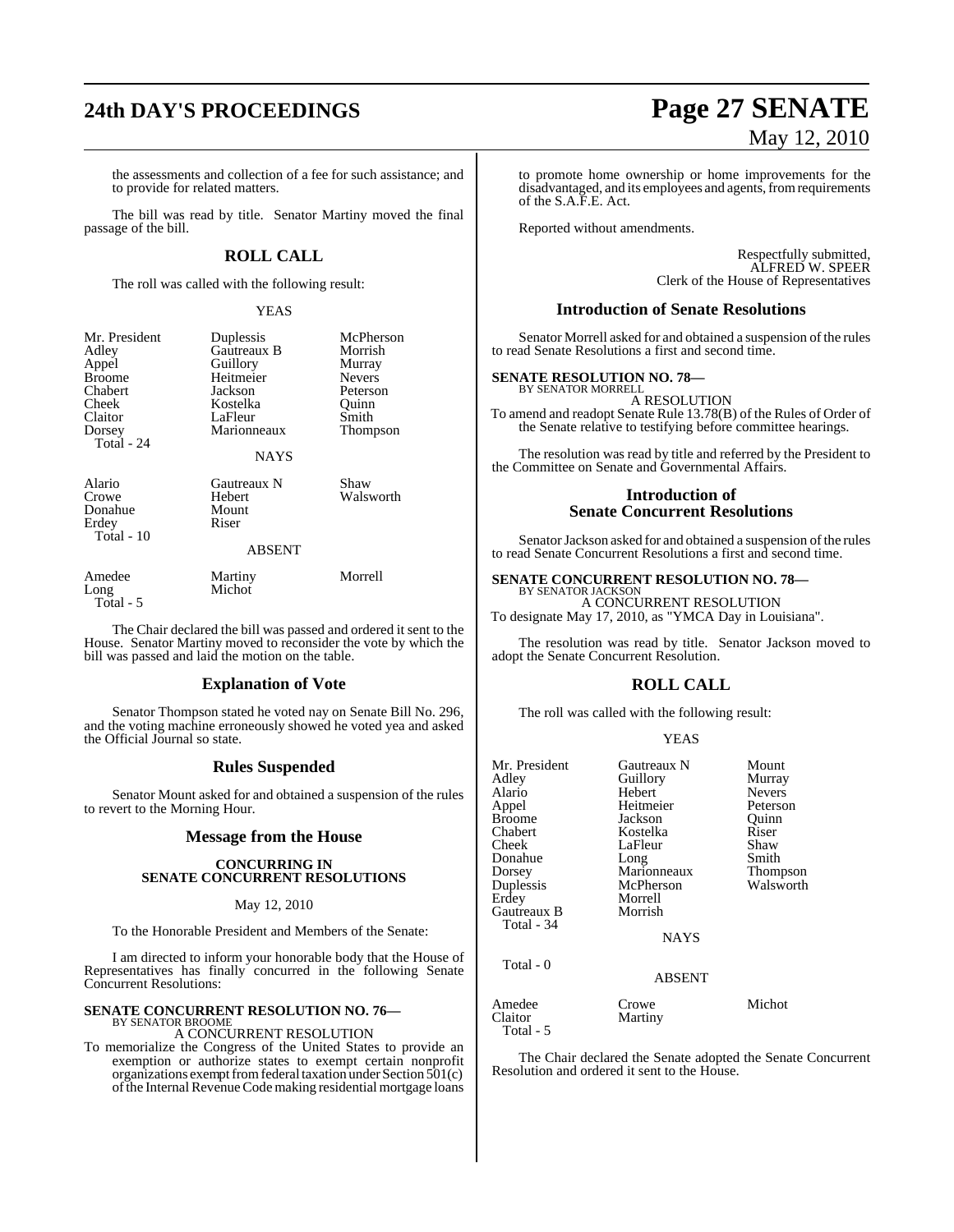### **Page 28 SENATE 24th DAY'S PROCEEDINGS**

May 12, 2010

### **SENATE CONCURRENT RESOLUTION NO. 79—**

BY SENATOR MCPHERSON A CONCURRENT RESOLUTION To express the sincere condolences of the Legislature of Louisiana upon the death of former state Senator, Charles C. Barham.

The resolution was read by title. Senator McPherson moved to adopt the Senate Concurrent Resolution.

### **ROLL CALL**

The roll was called with the following result:

#### YEAS

| Mr. President | Erdey       | Morrell       |
|---------------|-------------|---------------|
| Adley         | Gautreaux B | Morrish       |
| Alario        | Gautreaux N | Mount         |
| Amedee        | Guillory    | Murray        |
| Appel         | Hebert      | <b>Nevers</b> |
| <b>Broome</b> | Heitmeier   | Peterson      |
| Chabert       | Jackson     | Ouinn         |
| Cheek         | Kostelka    | Riser         |
| Claitor       | LaFleur     | Shaw          |
| Crowe         | Long        | Smith         |
| Donahue       | Marionneaux | Thompson      |
| Dorsey        | McPherson   | Walsworth     |
| Duplessis     | Michot      |               |
| Total - 38    |             |               |
|               | <b>NAYS</b> |               |

Total - 0

### ABSENT

Martiny

Total - 1

The Chair declared the Senate adopted the Senate Concurrent Resolution and ordered it sent to the House.

### **Messages from the House**

The following Messages from the House were received and read as follows:

### **Message from the House**

### **ASKING CONCURRENCE IN HOUSE BILLS AND JOINT RESOLUTIONS**

### May 12, 2010

To the Honorable President and Members of the Senate:

I am directed to inform your honorable body that the House of Representatives has finally passed and asks your concurrence in the following House Bills and Joint Resolutions:

HB No. 1380 HB No. 106 HB No. 421

HB No. 648

Respectfully submitted, ALFRED W. SPEER Clerk of the House of Representatives

### **House Bills and Joint Resolutions on First Reading**

**HOUSE BILL NO. 106—** BY REPRESENTATIVE LOPINTO

AN ACT

To enact R.S. 15:587.1.1, relative to criminal history information; to provide with respect to criminal history information of persons with supervisory or disciplinary authority over children; to authorize prospective employees and independent contractors; to receive a certified copy of their criminal history information; to provide for portability of such information; to provide for definitions; and to provide for related matters.

The bill was read by title and placed on the Calendar for a second reading.

### **HOUSE BILL NO. 421—**

BY REPRESENTATIVE MICHAEL JACKSON AN ACT

To amend and reenact R.S. 17:221(B), relative to school attendance by certain students; to provide relative to the authority of a city, parish, or other local public school board to deny admission or readmission to school of certain students; to provide limitations; to delete provisions relative to a pilot program regarding school attendance; to provide an effective date; and to provide for related matters.

The bill was read by title and placed on the Calendar for a second reading.

### **HOUSE BILL NO. 648—**

BY REPRESENTATIVE SAM JONES AN ACT

To repeal R.S. 17:221(E), relative to school attendance; to repeal provisions relative to permitting children of certain ages to withdraw from school under specified circumstances.

The bill was read by title and placed on the Calendar for a second reading.

### **HOUSE BILL NO. 1380—**

matters.

BY REPRESENTATIVE LEBAS

AN ACT To amend and reenact R.S. 37:1479(B), relative to the Louisiana State Board of Home Inspectors; to establish penalties for home inspectors who fail to renew their license within the twelvemonth period after expiration; to establish penalties for home inspectors who fail to renew their license within the thirty-sixmonth period following expiration; and to provide for related

The bill was read by title and placed on the Calendar for a second reading.

### **Messages from the House**

The following Messages from the House were received and read as follows:

### **Message from the House**

### **ASKING CONCURRENCE IN HOUSE CONCURRENT RESOLUTIONS**

May 12, 2010

To the Honorable President and Members of the Senate:

I am directed to inform your honorable body that the House of Representatives has finally passed and asks your concurrence in the following House Concurrent Resolutions:

HCR No. 161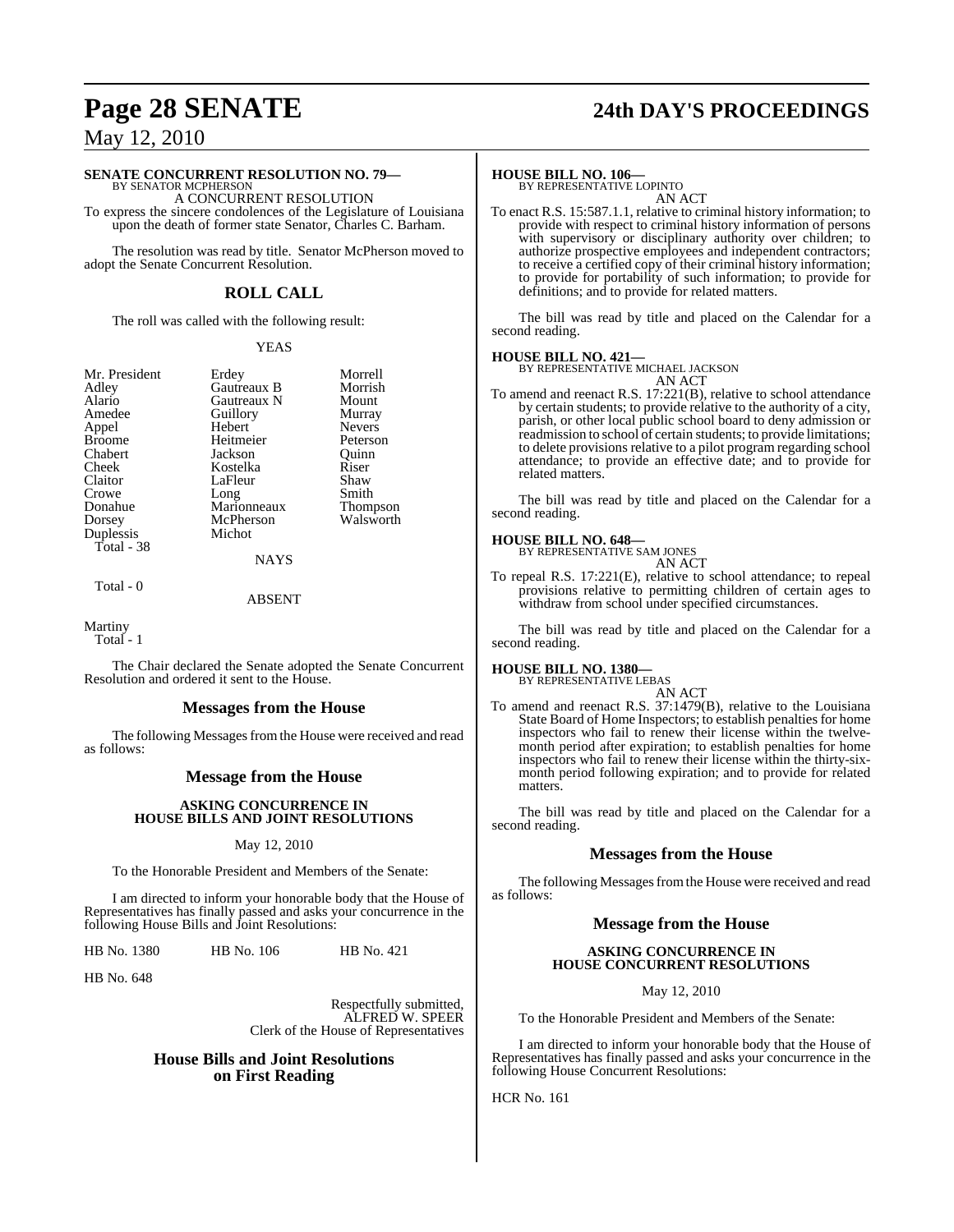# **24th DAY'S PROCEEDINGS Page 29 SENATE**

# May 12, 2010

Respectfully submitted, ALFRED W. SPEER Clerk of the House of Representatives

### **House Concurrent Resolutions on First Reading**

### **HOUSE CONCURRENT RESOLUTION NO. 161—** BY REPRESENTATIVE FOIL

A CONCURRENT RESOLUTION

To urge and request the Louisiana State Law Institute to study all aspects of liability relating to road hazards and make specific recommendations for limiting the liability of the state.

The resolution was read by title and referred by the President to the Committee on Transportation, Highways and Public Works.

### **Reports of Committees**

The following reports of committees were received and read:

### **REPORT OF COMMITTEE ON**

### **COMMERCE, CONSUMER PROTECTION AND INTERNATIONAL AFFAIRS**

Senator Ann D. Duplessis, Chairman on behalf of the Committee on Commerce, Consumer Protection and International Affairs, submitted the following report:

### May 12, 2010

To the President and Members of the Senate:

I am directed by your Committee on Commerce, Consumer Protection and International Affairs to submit the following report:

### **SENATE BILL NO. 71—** BY SENATOR APPEL

AN ACT

To amend and reenact R.S. 39:1767 and R.S. 48:251.8, and to enact R.S. 38:2196.1, R.S. 39:200(N), 1493.1, and Part X of Chapter 17 of Subtitle III of Title 39 of the Louisiana Revised Statutes of 1950, to be comprised of R.S. 39:1758, relative to public contracts; to require certain contractors to disclose the full disposition, splitting, or sharing of contract commissions, fees, or other consideration by affidavit; to provide for the formofthe affidavit; to provide for nullification of contracts in certain circumstances; to provide for criminal penalties; and to provide for related matters.

Reported with amendments.

**SENATE BILL NO. 625—** BY SENATOR MARTINY AND REPRESENTATIVE LIGI AN ACT

To enact R.S. 9:2780.1 relative to contracts; to provide relative to motor carrier transportation contracts; to provide relative to construction contracts; to provide relative to liability provisions; and to provide for related matters.

Reported with amendments.

#### **SENATE BILL NO. 648—** BY SENATOR HEBERT

AN ACT

To amend and reenact R.S. 37:3392(1) and (3), relative to real estate appraisers; to require real estate appraisers to consider energy efficiency aspects when assigning value to certain property; and to provide for related matters.

Reported with amendments.

### **SENATE BILL NO. 725—**

BY SENATOR DUPLESSIS

AN ACT To amend and reenact R. S. 9:3514(B), relative to consumer credit contracts; to provide for the contents of credit contracts and agreements; and to provide for related matters.

Reported favorably.

**SENATE BILL NO. 788—** BY SENATOR HEBERT

AN ACT

To amend and reenact R.S. 44:4.1(B)(21), and to enact Chapter 8-A of Title 37 of the Louisiana Revised Statutes of 1950, to be comprised of R.S. 37:711.1 through 711.24, relative to the professional geoscientists; to provide for a board; to provide for meetings; to provide for powers; to provide for records and reports; to provide for requirements; to provide for exemptions; to provide for applications and fees; to provide for examinations; to provide for eligibility; to provide for types of licenses; to provide for issuance of licenses; to provide for expiration and renewal of licenses; to provide for professional development; to provide for a seal; to provide for disciplinary procedures; to provide for enforcement; and to provide for related matters.

Reported with amendments.

Respectfully submitted, ANN D. DUPLESSIS Chairman

### **Privilege Report of the Committee on Senate and Governmental Affairs**

### **ENROLLMENTS**

Senator Kostelka, Chairman on behalf of the Committee on Senate and Governmental Affairs, submitted the following report:

May 12, 2010

To the President and Members of the Senate:

I am directed by your Committee on Senate and Governmental Affairs to submit the following report:

The following Senate Concurrent Resolutions have been properly enrolled:

**SENATE CONCURRENT RESOLUTION NO. 70—<br>BY SENATORS MCPHERSON AND DONAHUE AND REPRESENTATIVE<br>DIXON** 

### A CONCURRENT RESOLUTION

To commend Barbara Clover on being named the 2010 National Secondary Art Educator of the Year by the National Art Education Association.

**SENATE CONCURRENT RESOLUTION NO. 71—**<br>BY SENATOR BROOME AND REPRESENTATIVE PATRICIA SMITH A CONCURRENT RESOLUTION

To express the sincere condolences of the Legislature of Louisiana upon the death of Baton Rouge television and radio personality, Ed Buggs.

### **SENATE CONCURRENT RESOLUTION NO. 72—** BY SENATOR DONAHUE AND REPRESENTATIVE CROMER

A CONCURRENT RESOLUTION To commend Team 1912 of Northshore High School upon winning the FIRST Robotics Regional Chairman's Award.